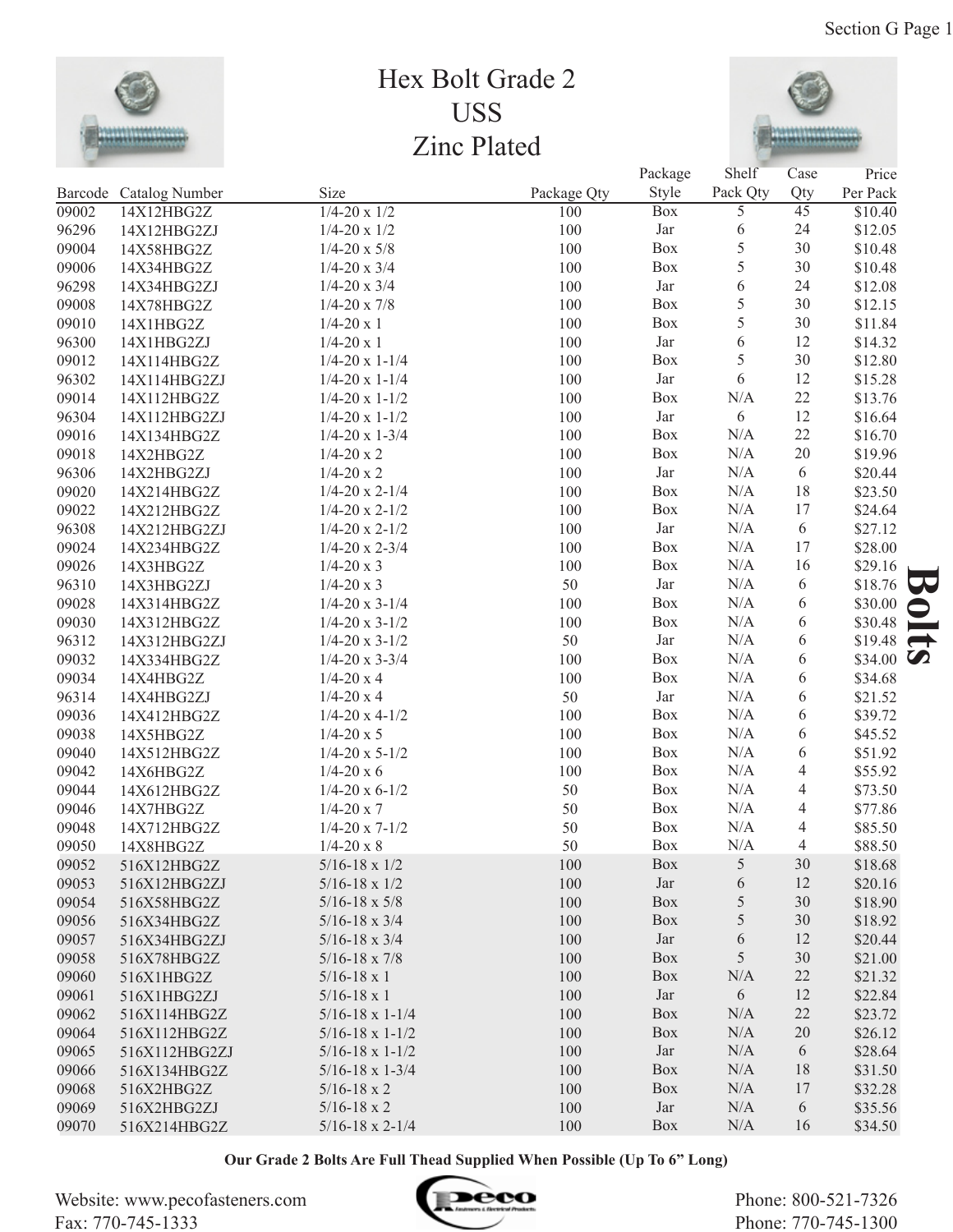

## Hex Bolt Grade 2 USS Zinc Plated



|                                 |       |                        |                            |             | Package | Shelf     | Case                     | Price    |
|---------------------------------|-------|------------------------|----------------------------|-------------|---------|-----------|--------------------------|----------|
|                                 |       | Barcode Catalog Number | Size                       | Package Qty | Style   | Pack Qty  | Qty                      | Per Pack |
|                                 | 09072 | 516X212HBG2Z           | $5/16 - 18 \times 2 - 1/2$ | 100         | Box     | N/A       | 6                        | \$35.36  |
|                                 | 09074 | 516X234HBG2Z           | $5/16 - 18 \times 2 - 3/4$ | 100         | Box     | N/A       | 6                        | \$42.00  |
|                                 | 09076 | 516X3HBG2Z             | $5/16 - 18 \times 3$       | 100         | Box     | $\rm N/A$ | 6                        | \$42.68  |
|                                 | 09078 | 516X314HBG2Z           | $5/16 - 18 \times 3 - 1/4$ | 100         | Box     | $\rm N/A$ | 6                        | \$43.00  |
|                                 | 09080 | 516X312HBG2Z           | $5/16 - 18 \times 3 - 1/2$ | 100         | Box     | $\rm N/A$ | $\sqrt{6}$               | \$48.00  |
|                                 | 09082 | 516X334HBG2Z           | $5/16 - 18 \times 3 - 3/4$ | 100         | Box     | $\rm N/A$ | $\sqrt{6}$               | \$59.00  |
|                                 | 09084 | 516X4HBG2Z             | $5/16 - 18 \times 4$       | 100         | Box     | $\rm N/A$ | $\overline{\mathcal{L}}$ | \$59.50  |
|                                 | 09086 | 516X412HBG2Z           | $5/16 - 18 \times 4 - 1/2$ | 100         | Box     | $\rm N/A$ | $\overline{\mathcal{A}}$ | \$63.84  |
|                                 | 09088 | 516X5HBG2Z             | $5/16 - 18 \times 5$       | 50          | Box     | $\rm N/A$ | 6                        | \$36.00  |
|                                 | 09090 | 516X512HBG2Z           | $5/16 - 18 \times 5 - 1/2$ | 50          | Box     | $\rm N/A$ | 6                        | \$38.04  |
|                                 | 09092 | 516X6HBG2Z             | $5/16 - 18 \times 6$       | 50          | Box     | $\rm N/A$ | $\overline{\mathcal{L}}$ | \$41.76  |
|                                 | 09094 | 516X612HBG2Z           | $5/16 - 18 \times 6 - 1/2$ | 50          | Box     | $\rm N/A$ | 4                        | \$77.82  |
|                                 | 09096 | 516X7HBG2Z             | $5/16 - 18 \times 7$       | 50          | Box     | $\rm N/A$ | 4                        | \$81.60  |
|                                 | 09098 | 516X712HBG2Z           | $5/16 - 18 \times 7 - 1/2$ | 50          | Box     | $\rm N/A$ | 4                        | \$90.00  |
|                                 | 09100 | 516X8HBG2Z             | $5/16 - 18 \times 8$       | 50          | Box     | $\rm N/A$ | $\overline{4}$           | \$94.72  |
|                                 | 09102 | 38X12HBG2Z             | $3/8 - 16 \times 1/2$      | 100         | Box     | 5         | 30                       | \$19.80  |
|                                 | 96316 | 38X12HBG2ZJ            | $3/8 - 16 \times 1/2$      | 100         | Jar     | 6         | 12                       | \$21.25  |
|                                 | 09104 | 38X58HBG2Z             | $3/8 - 16 \times 5/8$      | 100         | Box     | N/A       | 22                       | \$19.83  |
|                                 | 09106 | 38X34HBG2Z             | $3/8 - 16 \times 3/4$      | 100         | Box     | N/A       | 22                       | \$19.84  |
|                                 | 96318 | 38X34HBG2ZJ            | $3/8 - 16 \times 3/4$      | 100         | Jar     | 6         | 12                       | \$22.68  |
|                                 | 09108 | 38X78HBG2Z             | $3/8 - 16 \times 7/8$      | 100         | Box     | 5         | 30                       | \$23.00  |
|                                 | 09110 | 38X1HBG2Z              | $3/8 - 16 \times 1$        | 100         | Box     | N/A       | 20                       | \$23.20  |
| $\frac{1}{5}$                   | 96320 | 38X1HBG2-              | $3/8 - 16 \times 1$        | 100         | Jar     | $\rm N/A$ | 6                        | \$26.48  |
|                                 | 09112 | ZJ38X114HBG2Z          | $3/8 - 16 \times 1 - 1/4$  | 100         | Box     | N/A       | 18                       | \$26.24  |
| $\mathbf{\underline{\upalpha}}$ | 96322 | 38X114HBG2ZJ           | $3/8 - 16 \times 1 - 1/4$  | 100         | Jar     | $\rm N/A$ | $\sqrt{6}$               | \$29.68  |
|                                 | 09114 | 38X112HBG2Z            | $3/8 - 16 \times 1 - 1/2$  | 100         | Box     | N/A       | 17                       | \$28.72  |
|                                 | 96324 | 38X112HBG2ZJ           | $3/8 - 16 \times 1 - 1/2$  | 100         | Jar     | N/A       | 6                        | \$32.08  |
|                                 | 09116 | 38X134HBG2Z            | $3/8 - 16 \times 1 - 3/4$  | 100         | Box     | N/A       | 16                       | \$36.50  |
|                                 | 09118 | 38X2HBG2Z              | $3/8 - 16 \times 2$        | 100         | Box     | N/A       | 6                        | \$37.08  |
|                                 | 96326 | 38X2HBG2ZJ             | $3/8 - 16 \times 2$        | 50          | Jar     | N/A       | 6                        | \$22.76  |
|                                 | 09120 | 38X214HBG2Z            | $3/8 - 16 \times 2 - 1/4$  | 100         | Box     | N/A       | 6                        | \$52.00  |
|                                 | 09122 | 38X212HBG2Z            | $3/8 - 16 \times 2 - 1/2$  | 100         | Box     | N/A       | 6                        | \$52.44  |
|                                 | 96328 | 38X212HBG2ZJ           | $3/8 - 16 \times 2 - 1/2$  | 50          | Jar     | N/A       | 6                        | \$30.40  |
|                                 | 09124 | 38X234HBG2Z            | $3/8 - 16 \times 2 - 3/4$  | 50          | Box     | N/A       | 17                       | \$30.00  |
|                                 | 09126 | 38X3HBG2Z              | $3/8 - 16 \times 3$        | 50          | Box     | N/A       | 16                       | \$30.32  |
|                                 | 96330 | 38X3HBG2ZJ             | $3/8 - 16 \times 3$        | 50          | Jar     | N/A       | 6                        | \$32.72  |
|                                 | 09128 | 38X314HBG2Z            | $3/8 - 16 \times 3 - 1/4$  | 50          | Box     | N/A       | 6                        | \$36.00  |
|                                 | 09130 | 38X312HBG2Z            | $3/8 - 16 \times 3 - 1/2$  | 50          | Box     | N/A       | 6                        | \$36.00  |
|                                 | 96332 | 38X312HBG2ZJ           | $3/8 - 16 \times 3 - 1/2$  | 25          | Jar     | N/A       | 6                        | \$22.24  |
|                                 | 09132 | 38X334HBG2Z            | $3/8 - 16 \times 3 - 3/4$  | 50          | Box     | N/A       | 6                        | \$43.00  |
|                                 | 09134 | 38X4HBG2Z              | $3/8 - 16 \times 4$        | 50          | Box     | N/A       | 6                        | \$43.28  |
|                                 | 96334 | 38X4HBG2ZJ             | $3/8 - 16 \times 4$        | 25          | Jar     | N/A       | 6                        | \$25.88  |
|                                 | 09136 | 38X412HBG2Z            | $3/8 - 16 \times 4 - 1/2$  | 50          | Box     | N/A       |                          | \$50.00  |
|                                 | 09138 | 38X5HBG2Z              | $3/8 - 16 \times 5$        | 50          | Box     | N/A       | 6<br>6                   | \$51.92  |
|                                 | 09140 | 38X512HBG2Z            | $3/8 - 16 \times 5 - 1/2$  | 50          | Box     | N/A       |                          | \$57.24  |
|                                 | 09142 |                        |                            | 50          |         |           | 6                        | \$59.04  |
|                                 | 09144 | 38X6HBG2Z              | $3/8 - 16 \times 6$        | 50          | Box     | N/A       | 4                        | \$82.44  |
|                                 | 09146 | 38X612HBG2Z            | $3/8 - 16 \times 6 - 1/2$  |             | Box     | N/A       | 4                        |          |
|                                 | 09148 | 38X7HBG2Z              | $3/8 - 16 \times 7$        | 50          | Box     | N/A       | 4                        | \$85.27  |
|                                 |       | 38X712HBG2Z            | $3/8 - 16 \times 7 - 1/2$  | 50          | Box     | N/A       | 4                        | \$89.86  |
|                                 | 09150 | 38X8HBG2Z              | $3/8 - 16 \times 8$        | 50          | Box     | N/A       | 4                        | \$93.51  |

Website: www.pecofasteners.com Fax: 770-745-1333

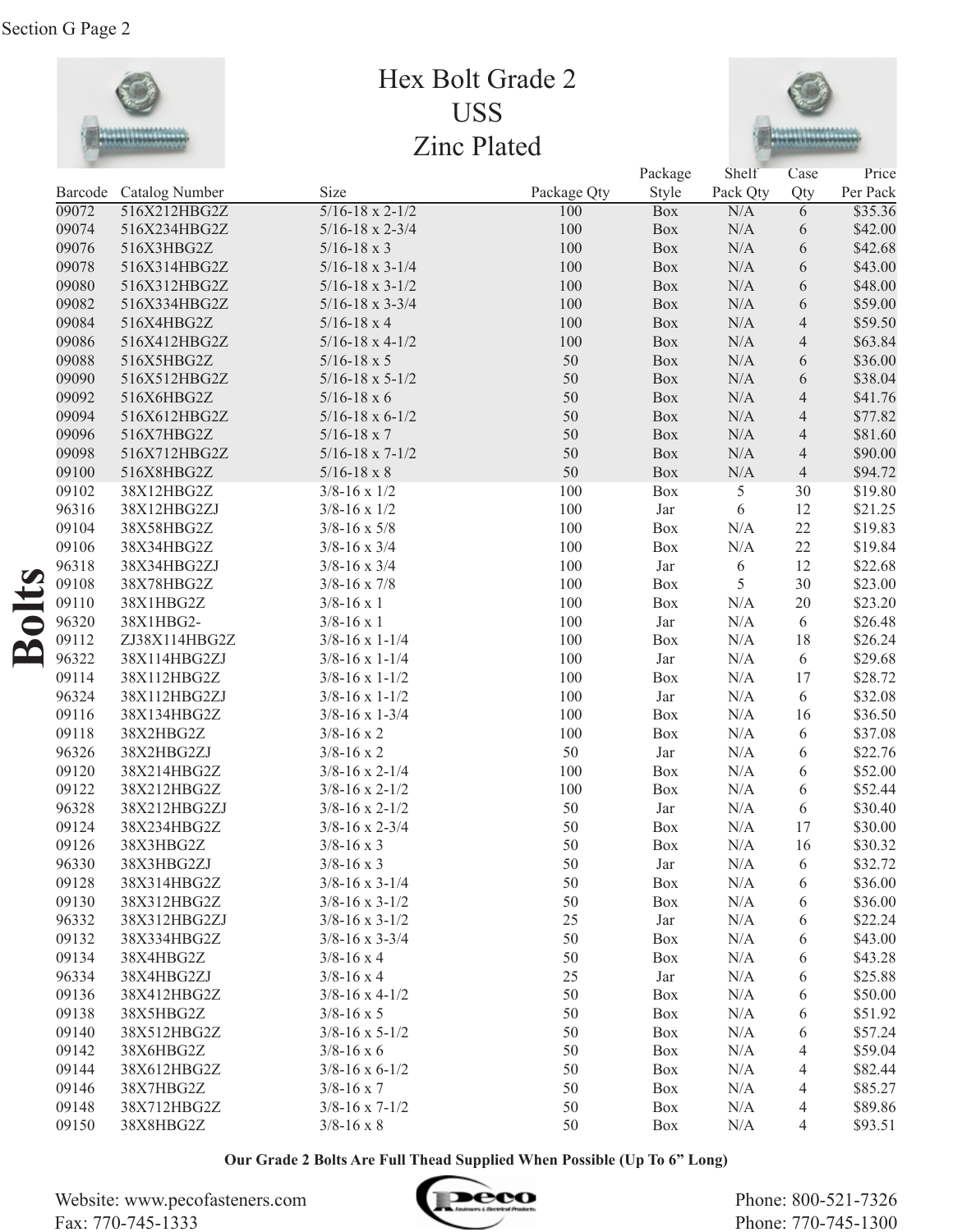

## Hex Bolt Grade 2 USS Zinc Plated



 $D_0$  also a  $\alpha$ 

|       |                        |                            |             | Package    | Shelf     | Case           | Price             |
|-------|------------------------|----------------------------|-------------|------------|-----------|----------------|-------------------|
|       | Barcode Catalog Number | Size                       | Package Qty | Style      | Pack Qty  | Qty            | Per Pack          |
| 09160 | 716X34HBG2Z            | $7/16 - 14 \times 3/4$     | 100         | <b>Box</b> | N/A       | 18             | \$46.00           |
| 09162 | 716X1HBG2Z             | $7/16 - 14 \times 1$       | 100         | Box        | N/A       | 18             | \$39.20           |
| 09164 | 716X114HBG2Z           | $7/16 - 14 \times 1 - 1/4$ | 100         | Box        | N/A       | 6              | \$49.12           |
| 09166 | 716X112HBG2Z           | $7/16 - 14 \times 1 - 1/2$ | 100         | Box        | N/A       | 6              | \$53.08           |
| 09168 | 716X2HBG2Z             | $7/16 - 14 \times 2$       | 100         | Box        | N/A       | 6              | \$66.46           |
| 09170 | 716X212HBG2Z           | $7/16 - 14 \times 2 - 1/2$ | 100         | Box        | N/A       | $\overline{4}$ | \$79.87           |
| 09172 | 716X3HBG2Z             | $7/16 - 14 \times 3$       | 50          | Box        | N/A       | 6              | \$49.16           |
| 09174 | 716X312HBG2Z           | $7/16 - 14 \times 3 - 1/2$ | 50          | Box        | N/A       | 6              | \$55.92           |
| 09176 | 716X4HBG2Z             | $7/16 - 14 \times 4$       | 50          | Box        | N/A       | 6              | \$58.84           |
| 09178 | 716X412HBG2Z           | $7/16 - 14 \times 4 - 1/2$ | 50          | Box        | N/A       | $\overline{4}$ | \$64.44           |
| 09180 | 716X5HBG2Z             | $7/16 - 14 \times 5$       | 50          | Box        | N/A       | $\overline{4}$ | \$69.88           |
| 09182 | 716X512HBG2Z           | $7/16 - 14 \times 5 - 1/2$ | 50          | Box        | N/A       | 6              | \$79.84           |
| 09184 | 716X6HBG2Z             | $7/16 - 14 \times 6$       | 50          | Box        | N/A       | $\overline{4}$ | \$87.68           |
| 09186 | 12X34HBG2Z             | $1/2 - 13 \times 3/4$      | 50          | Box        | N/A       | 22             | \$23.00           |
| 96336 | 12X34HBG2ZJ            | $1/2 - 13 \times 3/4$      | 50          | Jar        | 6         | 12             | \$26.00           |
| 09188 | 12X1HBG2Z              | $1/2 - 13 \times 1$        | 50          | Box        | N/A       | 20             | \$23.64           |
| 96338 | 12X1HBG2ZJ             | $1/2 - 13 \times 1$        | 50          | Jar        | N/A       | 6              | \$26.92           |
| 09190 | 12X114HBG2Z            | $1/2 - 13 \times 1 - 1/4$  | 50          | Box        | N/A       | 18             | \$26.48           |
| 96340 | 12X114HBG2ZJ           | $1/2 - 13 \times 1 - 1/4$  | 50          | Jar        | N/A       | 6              | \$30.48           |
| 09192 | 12X112HBG2Z            | $1/2 - 13 \times 1 - 1/2$  | 50          | Box        | N/A       | 17             | \$25.11           |
| 96342 | 12X112HBG2ZJ           | $1/2 - 13 \times 1 - 1/2$  | 50          | Jar        | N/A       | 6              | \$32.88<br>53     |
| 09194 | 12X134HBG2Z            | $1/2 - 13 \times 1 - 3/4$  | 50          | Box        | N/A       | 16             | \$36.40           |
| 09196 | 12X2HBG2Z              | $1/2 - 13 \times 2$        | 50          | Box        | N/A       | 16             | \$36.52           |
| 96344 | 12X2HBG2ZJ             | $1/2 - 13 \times 2$        | 50          | Jar        | N/A       | 6              | \$38.92           |
| 09198 | 12X214HBG2Z            | $1/2 - 13 \times 2 - 1/4$  | 50          | Box        | N/A       | 6              | \$50.00 $\bullet$ |
| 09200 | 12X212HBG2Z            | $1/2 - 13 \times 2 - 1/2$  | 50          | Box        | N/A       | 6              | \$50.12           |
| 96346 | 12X212HBG2ZJ           | $1/2 - 13 \times 2 - 1/2$  | 25          | Jar        | N/A       | 6              | \$28.72           |
| 09202 | 12X234HBG2Z            | $1/2 - 13 \times 2 - 3/4$  | 25          | Box        | N/A       | 6              | \$32.00           |
| 09204 | 12X3HBG2Z              | $1/2 - 13 \times 3$        | 25          | Box        | N/A       | 17             | \$32.44           |
| 96348 | 12X3HBG2ZJ             | $1/2 - 13 \times 3$        | 25          | Jar        | N/A       | 6              | \$33.60           |
| 09206 | 12X314HBG2Z            | $1/2 - 13 \times 3 - 1/4$  | 25          | Box        | N/A       | 16             | \$36.00           |
| 09208 | 12X312HBG2Z            | $1/2 - 13 \times 3 - 1/2$  | 25          | Box        | N/A       | 16             | \$36.64           |
| 96350 | 12X312HBG2ZJ           | $1/2 - 13 \times 3 - 1/2$  | 25          | Jar        | N/A       | 6              | \$37.76           |
| 09210 | 12X334HBG2Z            | $1/2 - 13 \times 3 - 3/4$  | 25          | Box        | N/A       |                | \$37.50           |
| 09212 | 12X4HBG2Z              | $1/2 - 13 \times 4$        | 25          | Box        | N/A       | 6<br>6         | \$37.88           |
| 96352 | 12X4HBG2ZJ             | $1/2 - 13 \times 4$        | 25          |            | $\rm N/A$ |                | \$39.04           |
| 09214 | 12X412HBG2Z            | $1/2 - 13 \times 4 - 1/2$  | 25          | Jar        | N/A       | 6              |                   |
| 09216 | 12X5HBG2Z              |                            | 25          | Box        | N/A       | 6              | \$46.56           |
| 09218 | 12X512HBG2Z            | $1/2 - 13 \times 5$        | 25          | Box        | N/A       | 6              | \$48.04           |
|       |                        | $1/2 - 13 \times 5 - 1/2$  |             | Box        |           | 6              | \$49.52           |
| 09220 | 12X6HBG2Z              | $1/2 - 13 \times 6$        | 25          | Box        | N/A       | 4              | \$55.84           |
| 09222 | 12X612HBG2Z            | $1/2 - 13 \times 6 - 1/2$  | 25          | Box        | N/A       | 4              | \$58.50           |
| 09224 | 12X7HBG2Z              | $1/2 - 13 \times 7$        | 25          | Box        | N/A       | 4              | \$60.36           |
| 09226 | 12X712HBG2Z            | $1/2 - 13 \times 7 - 1/2$  | 25          | Box        | N/A       | 4              | \$65.68           |
| 09228 | 12X8HBG2Z              | $1/2 - 13 \times 8$        | 25          | Box        | N/A       | 4              | \$69.00           |
| 09238 | 58X1HBG2Z              | $5/8 - 11 \times 1$        | 25          | Box        | N/A       | 20             | \$29.44           |
| 09240 | 58X114HBG2Z            | $5/8 - 11 \times 1 - 1/4$  | 25          | Box        | N/A       | 18             | \$32.16           |
| 09242 | 58X112HBG2Z            | $5/8-11 \times 1-1/2$      | 25          | Box        | N/A       | 18             | \$34.04           |
| 09244 | 58X134HBG2Z            | $5/8 - 11 \times 1 - 3/4$  | 25          | Box        | N/A       | 17             | \$35.00           |
| 09246 | 58X2HBG2Z              | $5/8 - 11 \times 2$        | 25          | Box        | N/A       | 17             | \$35.04           |
| 09248 | 58X214HBG2Z            | $5/8 - 11 \times 2 - 1/4$  | 25          | Box        | N/A       | 6              | \$44.00           |

**Our Grade 2 Bolts Are Full Thead Supplied When Possible (Up To 6" Long)**

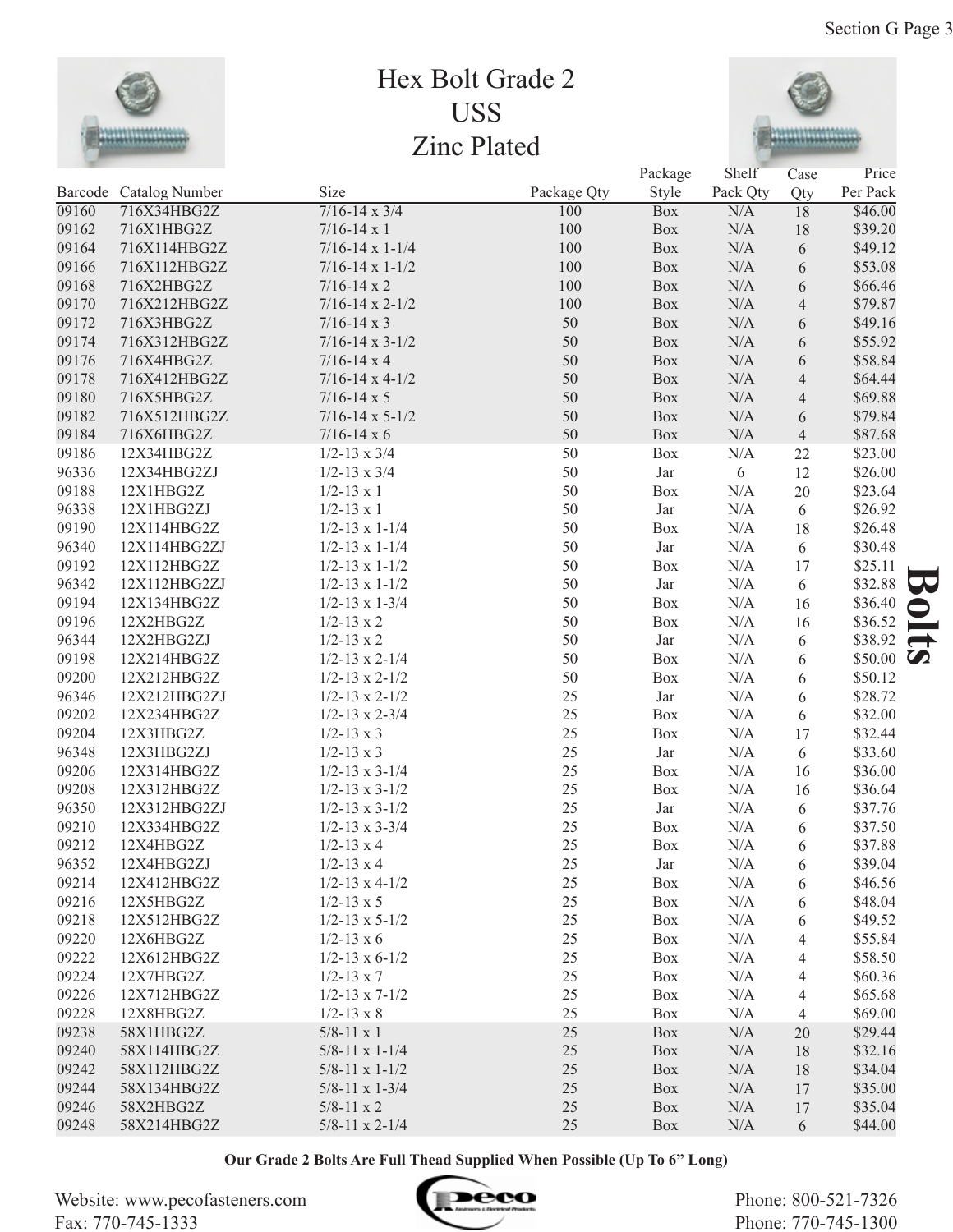

## Hex Bolt Grade 2 USS Zinc Plated



| Size<br>Style<br>Per Pack<br>Barcode Catalog Number<br>Package Qty<br>Pack Qty<br>Qty<br>09250<br>58X212HBG2Z<br>$5/8 - 11 \times 2 - 1/2$<br>$\overline{25}$<br>N/A<br>\$44.48<br><b>Box</b><br>$6\overline{6}$<br>\$50.00<br>09252<br>$5/8 - 11 \times 2 - 3/4$<br>$25\,$<br>$\rm N/A$<br>58X234HBG2Z<br>Box<br>6<br>25<br>09254<br>Box<br>N/A<br>$\sqrt{6}$<br>\$50.76<br>58X3HBG2Z<br>$5/8 - 11 \times 3$<br>25<br>N/A<br>09256<br>$5/8 - 11 \times 3 - 1/4$<br>Box<br>$\sqrt{6}$<br>\$60.00<br>58X314HBG2Z<br>25<br>N/A<br>09258<br>58X312HBG2Z<br>$5/8 - 11 \times 3 - 1/2$<br>Box<br>$\sqrt{6}$<br>\$60.64<br>25<br>09260<br>Box<br>N/A<br>$\sqrt{6}$<br>\$63.00<br>58X334HBG2Z<br>$5/8 - 11 \times 3 - 3/4$<br>25<br>09262<br>Box<br>N/A<br>$\sqrt{6}$<br>\$63.48<br>58X4HBG2Z<br>$5/8 - 11 \times 4$<br>25<br>09264<br>$5/8 - 11 \times 4 - 1/2$<br>$\rm N/A$<br>$\sqrt{6}$<br>\$67.04<br>58X412HBG2Z<br>Box<br>25<br>$\rm N/A$<br>09266<br>$\overline{4}$<br>\$72.96<br>58X5HBG2Z<br>$5/8 - 11 \times 5$<br>Box<br>25<br>$\rm N/A$<br>09268<br>$\overline{4}$<br>\$78.12<br>58X512HBG2Z<br>$5/8 - 11 \times 5 - 1/2$<br>Box<br>25<br>$\rm N/A$<br>\$82.92<br>09270<br>$5/8 - 11 \times 6$<br>$\overline{4}$<br>58X6HBG2Z<br>Box<br>25<br>$\rm N/A$<br>09272<br>$5/8 - 11 \times 6 - 1/2$<br>Box<br>$\overline{4}$<br>\$88.44<br>58X612HBG2Z<br>25<br>$\rm N/A$<br>09274<br>Box<br>$\overline{4}$<br>\$93.68<br>58X7HBG2Z<br>$5/8 - 11 \times 7$<br>25<br>$\rm N/A$<br>09276<br>Box<br>$\overline{4}$<br>\$97.52<br>58X712HBG2Z<br>$5/8 - 11 \times 7 - 1/2$<br>25<br>N/A<br>09278<br>58X8HBG2Z<br>Box<br>$\overline{4}$<br>\$113.82<br>$5/8 - 11 \times 8$<br>25<br>\$47.50<br>09288<br>N/A<br>18<br>34X1HBG2Z<br>$3/4 - 10 \times 1$<br>Box<br>25<br>\$48.80<br>09290<br>N/A<br>16<br>34X114HBG2Z<br>$3/4 - 10 \times 1 - 1/4$<br>Box<br>25<br>09292<br>34X112HBG2Z<br>Box<br>N/A<br>16<br>\$56.00<br>$3/4 - 10 \times 1 - 1/2$<br>25<br>09294<br>Box<br>N/A<br>6<br>\$60.00<br>34X134HBG2Z<br>$3/4 - 10 \times 1 - 3/4$<br>25<br>09296<br>34X2HBG2Z<br>Box<br>N/A<br>6<br>\$60.16<br>$3/4 - 10 \times 2$<br>25<br>09298<br>\$72.00<br>34X214HBG2Z<br>Box<br>N/A<br>6<br>$3/4 - 10 \times 2 - 1/4$<br>$\overline{\mathbf{a}}$<br>25<br>09300<br>34X212HBG2Z<br>Box<br>N/A<br>6<br>\$72.36<br>$3/4 - 10 \times 2 - 1/2$<br>25<br>09302<br>34X234HBG2Z<br>Box<br>N/A<br>6<br>\$77.00<br>$3/4 - 10 \times 2 - 3/4$<br>25<br>N/A<br>09304<br>$\overline{4}$<br>\$77.24<br>34X3HBG2Z<br>$3/4 - 10 \times 3$<br>Box<br>$\mathbf{\underline{\alpha}}$<br>25<br>09306<br>N/A<br>$\overline{4}$<br>\$90.00<br>34X314HBG2Z<br>$3/4 - 10 \times 3 - 1/4$<br>Box<br>25<br>09308<br>N/A<br>$\overline{4}$<br>\$90.24<br>34X312HBG2Z<br>$3/4 - 10 \times 3 - 1/2$<br>Box<br>25<br>09310<br>N/A<br>$\overline{4}$<br>\$102.00<br>34X334HBG2Z<br>$3/4 - 10 \times 3 - 3/4$<br>Box<br>25<br>09312<br>N/A<br>$\overline{4}$<br>\$102.56<br>34X4HBG2Z<br>$3/4 - 10 \times 4$<br>Box<br>25<br>09314<br>N/A<br>$\overline{4}$<br>\$110.68<br>34X412HBG2Z<br>$3/4 - 10 \times 4 - 1/2$<br>Box<br>25<br>09316<br>N/A<br>$\overline{4}$<br>34X5HBG2Z<br>$3/4 - 10 \times 5$<br>Box<br>\$115.92<br>25<br>09318<br>N/A<br>$\overline{4}$<br>\$128.72<br>34X512HBG2Z<br>$3/4 - 10 \times 5 - 1/2$<br>Box<br>25<br>09320<br>N/A<br>\$133.08<br>34X6HBG2Z<br>$3/4 - 10 \times 6$<br>Box<br>4<br>25<br>09322<br>34X612HBG2Z<br>N/A<br>\$139.00<br>$3/4 - 10 \times 6 - 1/2$<br>Box<br>4<br>25<br>09324<br>N/A<br>\$141.81<br>34X7HBG2Z<br>$3/4 - 10 \times 7$<br>Box<br>4<br>25<br>09326<br>N/A<br>\$149.56<br>34X712HBG2Z<br>$3/4 - 10 \times 7 - 1/2$<br>Box<br>17<br>25<br>\$177.76<br>09328<br>34X8HBG2Z<br>$3/4 - 10 \times 8$<br>Box<br>$\rm N/A$<br>$\overline{4}$<br>09338<br>$\rm N/A$<br>\$56.50<br>78X112HBG2Z<br>$7/8-9 \times 1-1/2$<br>15<br>Box<br>16<br>09340<br>78X2HBG2Z<br>$7/8 - 9 \times 2$<br>15<br>N/A<br>$8\,$<br>\$57.32<br>Box<br>09341<br>78X214HBG2Z<br>$7/8-9 \times 2-1/4$<br>15<br>N/A<br>6<br>\$62.00<br><b>Box</b><br>09342<br>78X212HBG2Z<br>15<br>N/A<br>\$62.56<br>$7/8-9 \times 2-1/2$<br><b>Box</b><br>6 |       |             |                      |    | Package    | Shelf | Case | Price   |
|-----------------------------------------------------------------------------------------------------------------------------------------------------------------------------------------------------------------------------------------------------------------------------------------------------------------------------------------------------------------------------------------------------------------------------------------------------------------------------------------------------------------------------------------------------------------------------------------------------------------------------------------------------------------------------------------------------------------------------------------------------------------------------------------------------------------------------------------------------------------------------------------------------------------------------------------------------------------------------------------------------------------------------------------------------------------------------------------------------------------------------------------------------------------------------------------------------------------------------------------------------------------------------------------------------------------------------------------------------------------------------------------------------------------------------------------------------------------------------------------------------------------------------------------------------------------------------------------------------------------------------------------------------------------------------------------------------------------------------------------------------------------------------------------------------------------------------------------------------------------------------------------------------------------------------------------------------------------------------------------------------------------------------------------------------------------------------------------------------------------------------------------------------------------------------------------------------------------------------------------------------------------------------------------------------------------------------------------------------------------------------------------------------------------------------------------------------------------------------------------------------------------------------------------------------------------------------------------------------------------------------------------------------------------------------------------------------------------------------------------------------------------------------------------------------------------------------------------------------------------------------------------------------------------------------------------------------------------------------------------------------------------------------------------------------------------------------------------------------------------------------------------------------------------------------------------------------------------------------------------------------------------------------------------------------------------------------------------------------------------------------------------------------------------------------------------------------------------------------------------------------------------------------------------------------------------------------------------------------------------------------------------------------------------------------------------------------------------------------------------------------------------------------------------------------------------------------------------------------------------------------------------------------------------------------------------------------------------------------------------------------------------------------------------------------------------------------------------------------------------------------|-------|-------------|----------------------|----|------------|-------|------|---------|
|                                                                                                                                                                                                                                                                                                                                                                                                                                                                                                                                                                                                                                                                                                                                                                                                                                                                                                                                                                                                                                                                                                                                                                                                                                                                                                                                                                                                                                                                                                                                                                                                                                                                                                                                                                                                                                                                                                                                                                                                                                                                                                                                                                                                                                                                                                                                                                                                                                                                                                                                                                                                                                                                                                                                                                                                                                                                                                                                                                                                                                                                                                                                                                                                                                                                                                                                                                                                                                                                                                                                                                                                                                                                                                                                                                                                                                                                                                                                                                                                                                                                                                                             |       |             |                      |    |            |       |      |         |
|                                                                                                                                                                                                                                                                                                                                                                                                                                                                                                                                                                                                                                                                                                                                                                                                                                                                                                                                                                                                                                                                                                                                                                                                                                                                                                                                                                                                                                                                                                                                                                                                                                                                                                                                                                                                                                                                                                                                                                                                                                                                                                                                                                                                                                                                                                                                                                                                                                                                                                                                                                                                                                                                                                                                                                                                                                                                                                                                                                                                                                                                                                                                                                                                                                                                                                                                                                                                                                                                                                                                                                                                                                                                                                                                                                                                                                                                                                                                                                                                                                                                                                                             |       |             |                      |    |            |       |      |         |
|                                                                                                                                                                                                                                                                                                                                                                                                                                                                                                                                                                                                                                                                                                                                                                                                                                                                                                                                                                                                                                                                                                                                                                                                                                                                                                                                                                                                                                                                                                                                                                                                                                                                                                                                                                                                                                                                                                                                                                                                                                                                                                                                                                                                                                                                                                                                                                                                                                                                                                                                                                                                                                                                                                                                                                                                                                                                                                                                                                                                                                                                                                                                                                                                                                                                                                                                                                                                                                                                                                                                                                                                                                                                                                                                                                                                                                                                                                                                                                                                                                                                                                                             |       |             |                      |    |            |       |      |         |
|                                                                                                                                                                                                                                                                                                                                                                                                                                                                                                                                                                                                                                                                                                                                                                                                                                                                                                                                                                                                                                                                                                                                                                                                                                                                                                                                                                                                                                                                                                                                                                                                                                                                                                                                                                                                                                                                                                                                                                                                                                                                                                                                                                                                                                                                                                                                                                                                                                                                                                                                                                                                                                                                                                                                                                                                                                                                                                                                                                                                                                                                                                                                                                                                                                                                                                                                                                                                                                                                                                                                                                                                                                                                                                                                                                                                                                                                                                                                                                                                                                                                                                                             |       |             |                      |    |            |       |      |         |
|                                                                                                                                                                                                                                                                                                                                                                                                                                                                                                                                                                                                                                                                                                                                                                                                                                                                                                                                                                                                                                                                                                                                                                                                                                                                                                                                                                                                                                                                                                                                                                                                                                                                                                                                                                                                                                                                                                                                                                                                                                                                                                                                                                                                                                                                                                                                                                                                                                                                                                                                                                                                                                                                                                                                                                                                                                                                                                                                                                                                                                                                                                                                                                                                                                                                                                                                                                                                                                                                                                                                                                                                                                                                                                                                                                                                                                                                                                                                                                                                                                                                                                                             |       |             |                      |    |            |       |      |         |
|                                                                                                                                                                                                                                                                                                                                                                                                                                                                                                                                                                                                                                                                                                                                                                                                                                                                                                                                                                                                                                                                                                                                                                                                                                                                                                                                                                                                                                                                                                                                                                                                                                                                                                                                                                                                                                                                                                                                                                                                                                                                                                                                                                                                                                                                                                                                                                                                                                                                                                                                                                                                                                                                                                                                                                                                                                                                                                                                                                                                                                                                                                                                                                                                                                                                                                                                                                                                                                                                                                                                                                                                                                                                                                                                                                                                                                                                                                                                                                                                                                                                                                                             |       |             |                      |    |            |       |      |         |
|                                                                                                                                                                                                                                                                                                                                                                                                                                                                                                                                                                                                                                                                                                                                                                                                                                                                                                                                                                                                                                                                                                                                                                                                                                                                                                                                                                                                                                                                                                                                                                                                                                                                                                                                                                                                                                                                                                                                                                                                                                                                                                                                                                                                                                                                                                                                                                                                                                                                                                                                                                                                                                                                                                                                                                                                                                                                                                                                                                                                                                                                                                                                                                                                                                                                                                                                                                                                                                                                                                                                                                                                                                                                                                                                                                                                                                                                                                                                                                                                                                                                                                                             |       |             |                      |    |            |       |      |         |
|                                                                                                                                                                                                                                                                                                                                                                                                                                                                                                                                                                                                                                                                                                                                                                                                                                                                                                                                                                                                                                                                                                                                                                                                                                                                                                                                                                                                                                                                                                                                                                                                                                                                                                                                                                                                                                                                                                                                                                                                                                                                                                                                                                                                                                                                                                                                                                                                                                                                                                                                                                                                                                                                                                                                                                                                                                                                                                                                                                                                                                                                                                                                                                                                                                                                                                                                                                                                                                                                                                                                                                                                                                                                                                                                                                                                                                                                                                                                                                                                                                                                                                                             |       |             |                      |    |            |       |      |         |
|                                                                                                                                                                                                                                                                                                                                                                                                                                                                                                                                                                                                                                                                                                                                                                                                                                                                                                                                                                                                                                                                                                                                                                                                                                                                                                                                                                                                                                                                                                                                                                                                                                                                                                                                                                                                                                                                                                                                                                                                                                                                                                                                                                                                                                                                                                                                                                                                                                                                                                                                                                                                                                                                                                                                                                                                                                                                                                                                                                                                                                                                                                                                                                                                                                                                                                                                                                                                                                                                                                                                                                                                                                                                                                                                                                                                                                                                                                                                                                                                                                                                                                                             |       |             |                      |    |            |       |      |         |
|                                                                                                                                                                                                                                                                                                                                                                                                                                                                                                                                                                                                                                                                                                                                                                                                                                                                                                                                                                                                                                                                                                                                                                                                                                                                                                                                                                                                                                                                                                                                                                                                                                                                                                                                                                                                                                                                                                                                                                                                                                                                                                                                                                                                                                                                                                                                                                                                                                                                                                                                                                                                                                                                                                                                                                                                                                                                                                                                                                                                                                                                                                                                                                                                                                                                                                                                                                                                                                                                                                                                                                                                                                                                                                                                                                                                                                                                                                                                                                                                                                                                                                                             |       |             |                      |    |            |       |      |         |
|                                                                                                                                                                                                                                                                                                                                                                                                                                                                                                                                                                                                                                                                                                                                                                                                                                                                                                                                                                                                                                                                                                                                                                                                                                                                                                                                                                                                                                                                                                                                                                                                                                                                                                                                                                                                                                                                                                                                                                                                                                                                                                                                                                                                                                                                                                                                                                                                                                                                                                                                                                                                                                                                                                                                                                                                                                                                                                                                                                                                                                                                                                                                                                                                                                                                                                                                                                                                                                                                                                                                                                                                                                                                                                                                                                                                                                                                                                                                                                                                                                                                                                                             |       |             |                      |    |            |       |      |         |
|                                                                                                                                                                                                                                                                                                                                                                                                                                                                                                                                                                                                                                                                                                                                                                                                                                                                                                                                                                                                                                                                                                                                                                                                                                                                                                                                                                                                                                                                                                                                                                                                                                                                                                                                                                                                                                                                                                                                                                                                                                                                                                                                                                                                                                                                                                                                                                                                                                                                                                                                                                                                                                                                                                                                                                                                                                                                                                                                                                                                                                                                                                                                                                                                                                                                                                                                                                                                                                                                                                                                                                                                                                                                                                                                                                                                                                                                                                                                                                                                                                                                                                                             |       |             |                      |    |            |       |      |         |
|                                                                                                                                                                                                                                                                                                                                                                                                                                                                                                                                                                                                                                                                                                                                                                                                                                                                                                                                                                                                                                                                                                                                                                                                                                                                                                                                                                                                                                                                                                                                                                                                                                                                                                                                                                                                                                                                                                                                                                                                                                                                                                                                                                                                                                                                                                                                                                                                                                                                                                                                                                                                                                                                                                                                                                                                                                                                                                                                                                                                                                                                                                                                                                                                                                                                                                                                                                                                                                                                                                                                                                                                                                                                                                                                                                                                                                                                                                                                                                                                                                                                                                                             |       |             |                      |    |            |       |      |         |
|                                                                                                                                                                                                                                                                                                                                                                                                                                                                                                                                                                                                                                                                                                                                                                                                                                                                                                                                                                                                                                                                                                                                                                                                                                                                                                                                                                                                                                                                                                                                                                                                                                                                                                                                                                                                                                                                                                                                                                                                                                                                                                                                                                                                                                                                                                                                                                                                                                                                                                                                                                                                                                                                                                                                                                                                                                                                                                                                                                                                                                                                                                                                                                                                                                                                                                                                                                                                                                                                                                                                                                                                                                                                                                                                                                                                                                                                                                                                                                                                                                                                                                                             |       |             |                      |    |            |       |      |         |
|                                                                                                                                                                                                                                                                                                                                                                                                                                                                                                                                                                                                                                                                                                                                                                                                                                                                                                                                                                                                                                                                                                                                                                                                                                                                                                                                                                                                                                                                                                                                                                                                                                                                                                                                                                                                                                                                                                                                                                                                                                                                                                                                                                                                                                                                                                                                                                                                                                                                                                                                                                                                                                                                                                                                                                                                                                                                                                                                                                                                                                                                                                                                                                                                                                                                                                                                                                                                                                                                                                                                                                                                                                                                                                                                                                                                                                                                                                                                                                                                                                                                                                                             |       |             |                      |    |            |       |      |         |
|                                                                                                                                                                                                                                                                                                                                                                                                                                                                                                                                                                                                                                                                                                                                                                                                                                                                                                                                                                                                                                                                                                                                                                                                                                                                                                                                                                                                                                                                                                                                                                                                                                                                                                                                                                                                                                                                                                                                                                                                                                                                                                                                                                                                                                                                                                                                                                                                                                                                                                                                                                                                                                                                                                                                                                                                                                                                                                                                                                                                                                                                                                                                                                                                                                                                                                                                                                                                                                                                                                                                                                                                                                                                                                                                                                                                                                                                                                                                                                                                                                                                                                                             |       |             |                      |    |            |       |      |         |
|                                                                                                                                                                                                                                                                                                                                                                                                                                                                                                                                                                                                                                                                                                                                                                                                                                                                                                                                                                                                                                                                                                                                                                                                                                                                                                                                                                                                                                                                                                                                                                                                                                                                                                                                                                                                                                                                                                                                                                                                                                                                                                                                                                                                                                                                                                                                                                                                                                                                                                                                                                                                                                                                                                                                                                                                                                                                                                                                                                                                                                                                                                                                                                                                                                                                                                                                                                                                                                                                                                                                                                                                                                                                                                                                                                                                                                                                                                                                                                                                                                                                                                                             |       |             |                      |    |            |       |      |         |
|                                                                                                                                                                                                                                                                                                                                                                                                                                                                                                                                                                                                                                                                                                                                                                                                                                                                                                                                                                                                                                                                                                                                                                                                                                                                                                                                                                                                                                                                                                                                                                                                                                                                                                                                                                                                                                                                                                                                                                                                                                                                                                                                                                                                                                                                                                                                                                                                                                                                                                                                                                                                                                                                                                                                                                                                                                                                                                                                                                                                                                                                                                                                                                                                                                                                                                                                                                                                                                                                                                                                                                                                                                                                                                                                                                                                                                                                                                                                                                                                                                                                                                                             |       |             |                      |    |            |       |      |         |
|                                                                                                                                                                                                                                                                                                                                                                                                                                                                                                                                                                                                                                                                                                                                                                                                                                                                                                                                                                                                                                                                                                                                                                                                                                                                                                                                                                                                                                                                                                                                                                                                                                                                                                                                                                                                                                                                                                                                                                                                                                                                                                                                                                                                                                                                                                                                                                                                                                                                                                                                                                                                                                                                                                                                                                                                                                                                                                                                                                                                                                                                                                                                                                                                                                                                                                                                                                                                                                                                                                                                                                                                                                                                                                                                                                                                                                                                                                                                                                                                                                                                                                                             |       |             |                      |    |            |       |      |         |
|                                                                                                                                                                                                                                                                                                                                                                                                                                                                                                                                                                                                                                                                                                                                                                                                                                                                                                                                                                                                                                                                                                                                                                                                                                                                                                                                                                                                                                                                                                                                                                                                                                                                                                                                                                                                                                                                                                                                                                                                                                                                                                                                                                                                                                                                                                                                                                                                                                                                                                                                                                                                                                                                                                                                                                                                                                                                                                                                                                                                                                                                                                                                                                                                                                                                                                                                                                                                                                                                                                                                                                                                                                                                                                                                                                                                                                                                                                                                                                                                                                                                                                                             |       |             |                      |    |            |       |      |         |
|                                                                                                                                                                                                                                                                                                                                                                                                                                                                                                                                                                                                                                                                                                                                                                                                                                                                                                                                                                                                                                                                                                                                                                                                                                                                                                                                                                                                                                                                                                                                                                                                                                                                                                                                                                                                                                                                                                                                                                                                                                                                                                                                                                                                                                                                                                                                                                                                                                                                                                                                                                                                                                                                                                                                                                                                                                                                                                                                                                                                                                                                                                                                                                                                                                                                                                                                                                                                                                                                                                                                                                                                                                                                                                                                                                                                                                                                                                                                                                                                                                                                                                                             |       |             |                      |    |            |       |      |         |
|                                                                                                                                                                                                                                                                                                                                                                                                                                                                                                                                                                                                                                                                                                                                                                                                                                                                                                                                                                                                                                                                                                                                                                                                                                                                                                                                                                                                                                                                                                                                                                                                                                                                                                                                                                                                                                                                                                                                                                                                                                                                                                                                                                                                                                                                                                                                                                                                                                                                                                                                                                                                                                                                                                                                                                                                                                                                                                                                                                                                                                                                                                                                                                                                                                                                                                                                                                                                                                                                                                                                                                                                                                                                                                                                                                                                                                                                                                                                                                                                                                                                                                                             |       |             |                      |    |            |       |      |         |
|                                                                                                                                                                                                                                                                                                                                                                                                                                                                                                                                                                                                                                                                                                                                                                                                                                                                                                                                                                                                                                                                                                                                                                                                                                                                                                                                                                                                                                                                                                                                                                                                                                                                                                                                                                                                                                                                                                                                                                                                                                                                                                                                                                                                                                                                                                                                                                                                                                                                                                                                                                                                                                                                                                                                                                                                                                                                                                                                                                                                                                                                                                                                                                                                                                                                                                                                                                                                                                                                                                                                                                                                                                                                                                                                                                                                                                                                                                                                                                                                                                                                                                                             |       |             |                      |    |            |       |      |         |
|                                                                                                                                                                                                                                                                                                                                                                                                                                                                                                                                                                                                                                                                                                                                                                                                                                                                                                                                                                                                                                                                                                                                                                                                                                                                                                                                                                                                                                                                                                                                                                                                                                                                                                                                                                                                                                                                                                                                                                                                                                                                                                                                                                                                                                                                                                                                                                                                                                                                                                                                                                                                                                                                                                                                                                                                                                                                                                                                                                                                                                                                                                                                                                                                                                                                                                                                                                                                                                                                                                                                                                                                                                                                                                                                                                                                                                                                                                                                                                                                                                                                                                                             |       |             |                      |    |            |       |      |         |
|                                                                                                                                                                                                                                                                                                                                                                                                                                                                                                                                                                                                                                                                                                                                                                                                                                                                                                                                                                                                                                                                                                                                                                                                                                                                                                                                                                                                                                                                                                                                                                                                                                                                                                                                                                                                                                                                                                                                                                                                                                                                                                                                                                                                                                                                                                                                                                                                                                                                                                                                                                                                                                                                                                                                                                                                                                                                                                                                                                                                                                                                                                                                                                                                                                                                                                                                                                                                                                                                                                                                                                                                                                                                                                                                                                                                                                                                                                                                                                                                                                                                                                                             |       |             |                      |    |            |       |      |         |
|                                                                                                                                                                                                                                                                                                                                                                                                                                                                                                                                                                                                                                                                                                                                                                                                                                                                                                                                                                                                                                                                                                                                                                                                                                                                                                                                                                                                                                                                                                                                                                                                                                                                                                                                                                                                                                                                                                                                                                                                                                                                                                                                                                                                                                                                                                                                                                                                                                                                                                                                                                                                                                                                                                                                                                                                                                                                                                                                                                                                                                                                                                                                                                                                                                                                                                                                                                                                                                                                                                                                                                                                                                                                                                                                                                                                                                                                                                                                                                                                                                                                                                                             |       |             |                      |    |            |       |      |         |
|                                                                                                                                                                                                                                                                                                                                                                                                                                                                                                                                                                                                                                                                                                                                                                                                                                                                                                                                                                                                                                                                                                                                                                                                                                                                                                                                                                                                                                                                                                                                                                                                                                                                                                                                                                                                                                                                                                                                                                                                                                                                                                                                                                                                                                                                                                                                                                                                                                                                                                                                                                                                                                                                                                                                                                                                                                                                                                                                                                                                                                                                                                                                                                                                                                                                                                                                                                                                                                                                                                                                                                                                                                                                                                                                                                                                                                                                                                                                                                                                                                                                                                                             |       |             |                      |    |            |       |      |         |
|                                                                                                                                                                                                                                                                                                                                                                                                                                                                                                                                                                                                                                                                                                                                                                                                                                                                                                                                                                                                                                                                                                                                                                                                                                                                                                                                                                                                                                                                                                                                                                                                                                                                                                                                                                                                                                                                                                                                                                                                                                                                                                                                                                                                                                                                                                                                                                                                                                                                                                                                                                                                                                                                                                                                                                                                                                                                                                                                                                                                                                                                                                                                                                                                                                                                                                                                                                                                                                                                                                                                                                                                                                                                                                                                                                                                                                                                                                                                                                                                                                                                                                                             |       |             |                      |    |            |       |      |         |
|                                                                                                                                                                                                                                                                                                                                                                                                                                                                                                                                                                                                                                                                                                                                                                                                                                                                                                                                                                                                                                                                                                                                                                                                                                                                                                                                                                                                                                                                                                                                                                                                                                                                                                                                                                                                                                                                                                                                                                                                                                                                                                                                                                                                                                                                                                                                                                                                                                                                                                                                                                                                                                                                                                                                                                                                                                                                                                                                                                                                                                                                                                                                                                                                                                                                                                                                                                                                                                                                                                                                                                                                                                                                                                                                                                                                                                                                                                                                                                                                                                                                                                                             |       |             |                      |    |            |       |      |         |
|                                                                                                                                                                                                                                                                                                                                                                                                                                                                                                                                                                                                                                                                                                                                                                                                                                                                                                                                                                                                                                                                                                                                                                                                                                                                                                                                                                                                                                                                                                                                                                                                                                                                                                                                                                                                                                                                                                                                                                                                                                                                                                                                                                                                                                                                                                                                                                                                                                                                                                                                                                                                                                                                                                                                                                                                                                                                                                                                                                                                                                                                                                                                                                                                                                                                                                                                                                                                                                                                                                                                                                                                                                                                                                                                                                                                                                                                                                                                                                                                                                                                                                                             |       |             |                      |    |            |       |      |         |
|                                                                                                                                                                                                                                                                                                                                                                                                                                                                                                                                                                                                                                                                                                                                                                                                                                                                                                                                                                                                                                                                                                                                                                                                                                                                                                                                                                                                                                                                                                                                                                                                                                                                                                                                                                                                                                                                                                                                                                                                                                                                                                                                                                                                                                                                                                                                                                                                                                                                                                                                                                                                                                                                                                                                                                                                                                                                                                                                                                                                                                                                                                                                                                                                                                                                                                                                                                                                                                                                                                                                                                                                                                                                                                                                                                                                                                                                                                                                                                                                                                                                                                                             |       |             |                      |    |            |       |      |         |
|                                                                                                                                                                                                                                                                                                                                                                                                                                                                                                                                                                                                                                                                                                                                                                                                                                                                                                                                                                                                                                                                                                                                                                                                                                                                                                                                                                                                                                                                                                                                                                                                                                                                                                                                                                                                                                                                                                                                                                                                                                                                                                                                                                                                                                                                                                                                                                                                                                                                                                                                                                                                                                                                                                                                                                                                                                                                                                                                                                                                                                                                                                                                                                                                                                                                                                                                                                                                                                                                                                                                                                                                                                                                                                                                                                                                                                                                                                                                                                                                                                                                                                                             |       |             |                      |    |            |       |      |         |
|                                                                                                                                                                                                                                                                                                                                                                                                                                                                                                                                                                                                                                                                                                                                                                                                                                                                                                                                                                                                                                                                                                                                                                                                                                                                                                                                                                                                                                                                                                                                                                                                                                                                                                                                                                                                                                                                                                                                                                                                                                                                                                                                                                                                                                                                                                                                                                                                                                                                                                                                                                                                                                                                                                                                                                                                                                                                                                                                                                                                                                                                                                                                                                                                                                                                                                                                                                                                                                                                                                                                                                                                                                                                                                                                                                                                                                                                                                                                                                                                                                                                                                                             |       |             |                      |    |            |       |      |         |
|                                                                                                                                                                                                                                                                                                                                                                                                                                                                                                                                                                                                                                                                                                                                                                                                                                                                                                                                                                                                                                                                                                                                                                                                                                                                                                                                                                                                                                                                                                                                                                                                                                                                                                                                                                                                                                                                                                                                                                                                                                                                                                                                                                                                                                                                                                                                                                                                                                                                                                                                                                                                                                                                                                                                                                                                                                                                                                                                                                                                                                                                                                                                                                                                                                                                                                                                                                                                                                                                                                                                                                                                                                                                                                                                                                                                                                                                                                                                                                                                                                                                                                                             |       |             |                      |    |            |       |      |         |
|                                                                                                                                                                                                                                                                                                                                                                                                                                                                                                                                                                                                                                                                                                                                                                                                                                                                                                                                                                                                                                                                                                                                                                                                                                                                                                                                                                                                                                                                                                                                                                                                                                                                                                                                                                                                                                                                                                                                                                                                                                                                                                                                                                                                                                                                                                                                                                                                                                                                                                                                                                                                                                                                                                                                                                                                                                                                                                                                                                                                                                                                                                                                                                                                                                                                                                                                                                                                                                                                                                                                                                                                                                                                                                                                                                                                                                                                                                                                                                                                                                                                                                                             |       |             |                      |    |            |       |      |         |
|                                                                                                                                                                                                                                                                                                                                                                                                                                                                                                                                                                                                                                                                                                                                                                                                                                                                                                                                                                                                                                                                                                                                                                                                                                                                                                                                                                                                                                                                                                                                                                                                                                                                                                                                                                                                                                                                                                                                                                                                                                                                                                                                                                                                                                                                                                                                                                                                                                                                                                                                                                                                                                                                                                                                                                                                                                                                                                                                                                                                                                                                                                                                                                                                                                                                                                                                                                                                                                                                                                                                                                                                                                                                                                                                                                                                                                                                                                                                                                                                                                                                                                                             |       |             |                      |    |            |       |      |         |
|                                                                                                                                                                                                                                                                                                                                                                                                                                                                                                                                                                                                                                                                                                                                                                                                                                                                                                                                                                                                                                                                                                                                                                                                                                                                                                                                                                                                                                                                                                                                                                                                                                                                                                                                                                                                                                                                                                                                                                                                                                                                                                                                                                                                                                                                                                                                                                                                                                                                                                                                                                                                                                                                                                                                                                                                                                                                                                                                                                                                                                                                                                                                                                                                                                                                                                                                                                                                                                                                                                                                                                                                                                                                                                                                                                                                                                                                                                                                                                                                                                                                                                                             |       |             |                      |    |            |       |      |         |
|                                                                                                                                                                                                                                                                                                                                                                                                                                                                                                                                                                                                                                                                                                                                                                                                                                                                                                                                                                                                                                                                                                                                                                                                                                                                                                                                                                                                                                                                                                                                                                                                                                                                                                                                                                                                                                                                                                                                                                                                                                                                                                                                                                                                                                                                                                                                                                                                                                                                                                                                                                                                                                                                                                                                                                                                                                                                                                                                                                                                                                                                                                                                                                                                                                                                                                                                                                                                                                                                                                                                                                                                                                                                                                                                                                                                                                                                                                                                                                                                                                                                                                                             |       |             |                      |    |            |       |      |         |
|                                                                                                                                                                                                                                                                                                                                                                                                                                                                                                                                                                                                                                                                                                                                                                                                                                                                                                                                                                                                                                                                                                                                                                                                                                                                                                                                                                                                                                                                                                                                                                                                                                                                                                                                                                                                                                                                                                                                                                                                                                                                                                                                                                                                                                                                                                                                                                                                                                                                                                                                                                                                                                                                                                                                                                                                                                                                                                                                                                                                                                                                                                                                                                                                                                                                                                                                                                                                                                                                                                                                                                                                                                                                                                                                                                                                                                                                                                                                                                                                                                                                                                                             |       |             |                      |    |            |       |      |         |
|                                                                                                                                                                                                                                                                                                                                                                                                                                                                                                                                                                                                                                                                                                                                                                                                                                                                                                                                                                                                                                                                                                                                                                                                                                                                                                                                                                                                                                                                                                                                                                                                                                                                                                                                                                                                                                                                                                                                                                                                                                                                                                                                                                                                                                                                                                                                                                                                                                                                                                                                                                                                                                                                                                                                                                                                                                                                                                                                                                                                                                                                                                                                                                                                                                                                                                                                                                                                                                                                                                                                                                                                                                                                                                                                                                                                                                                                                                                                                                                                                                                                                                                             |       |             |                      |    |            |       |      |         |
|                                                                                                                                                                                                                                                                                                                                                                                                                                                                                                                                                                                                                                                                                                                                                                                                                                                                                                                                                                                                                                                                                                                                                                                                                                                                                                                                                                                                                                                                                                                                                                                                                                                                                                                                                                                                                                                                                                                                                                                                                                                                                                                                                                                                                                                                                                                                                                                                                                                                                                                                                                                                                                                                                                                                                                                                                                                                                                                                                                                                                                                                                                                                                                                                                                                                                                                                                                                                                                                                                                                                                                                                                                                                                                                                                                                                                                                                                                                                                                                                                                                                                                                             |       |             |                      |    |            |       |      |         |
|                                                                                                                                                                                                                                                                                                                                                                                                                                                                                                                                                                                                                                                                                                                                                                                                                                                                                                                                                                                                                                                                                                                                                                                                                                                                                                                                                                                                                                                                                                                                                                                                                                                                                                                                                                                                                                                                                                                                                                                                                                                                                                                                                                                                                                                                                                                                                                                                                                                                                                                                                                                                                                                                                                                                                                                                                                                                                                                                                                                                                                                                                                                                                                                                                                                                                                                                                                                                                                                                                                                                                                                                                                                                                                                                                                                                                                                                                                                                                                                                                                                                                                                             | 09343 | 78X234HBG2Z | $7/8-9 \times 2-3/4$ | 15 | <b>Box</b> | N/A   | 6    | \$71.00 |
| 09344<br>15<br>N/A<br>\$71.48<br>78X3HBG2Z<br>$7/8-9 \times 3$<br><b>Box</b><br>6                                                                                                                                                                                                                                                                                                                                                                                                                                                                                                                                                                                                                                                                                                                                                                                                                                                                                                                                                                                                                                                                                                                                                                                                                                                                                                                                                                                                                                                                                                                                                                                                                                                                                                                                                                                                                                                                                                                                                                                                                                                                                                                                                                                                                                                                                                                                                                                                                                                                                                                                                                                                                                                                                                                                                                                                                                                                                                                                                                                                                                                                                                                                                                                                                                                                                                                                                                                                                                                                                                                                                                                                                                                                                                                                                                                                                                                                                                                                                                                                                                           |       |             |                      |    |            |       |      |         |
| 09346<br>78X312HBG2Z<br>15<br>N/A<br>4<br>\$76.08<br>$7/8-9 \times 3-1/2$<br><b>Box</b>                                                                                                                                                                                                                                                                                                                                                                                                                                                                                                                                                                                                                                                                                                                                                                                                                                                                                                                                                                                                                                                                                                                                                                                                                                                                                                                                                                                                                                                                                                                                                                                                                                                                                                                                                                                                                                                                                                                                                                                                                                                                                                                                                                                                                                                                                                                                                                                                                                                                                                                                                                                                                                                                                                                                                                                                                                                                                                                                                                                                                                                                                                                                                                                                                                                                                                                                                                                                                                                                                                                                                                                                                                                                                                                                                                                                                                                                                                                                                                                                                                     |       |             |                      |    |            |       |      |         |
| 09347<br>15<br>N/A<br>6<br>\$86.00<br>78X334HBG2Z<br>$7/8 - 9 \times 3 - 3/4$<br><b>Box</b>                                                                                                                                                                                                                                                                                                                                                                                                                                                                                                                                                                                                                                                                                                                                                                                                                                                                                                                                                                                                                                                                                                                                                                                                                                                                                                                                                                                                                                                                                                                                                                                                                                                                                                                                                                                                                                                                                                                                                                                                                                                                                                                                                                                                                                                                                                                                                                                                                                                                                                                                                                                                                                                                                                                                                                                                                                                                                                                                                                                                                                                                                                                                                                                                                                                                                                                                                                                                                                                                                                                                                                                                                                                                                                                                                                                                                                                                                                                                                                                                                                 |       |             |                      |    |            |       |      |         |
| 09348<br>15<br>N/A<br>\$86.92<br>78X4HBG2Z<br>$7/8 - 9 \times 4$<br><b>Box</b><br>6                                                                                                                                                                                                                                                                                                                                                                                                                                                                                                                                                                                                                                                                                                                                                                                                                                                                                                                                                                                                                                                                                                                                                                                                                                                                                                                                                                                                                                                                                                                                                                                                                                                                                                                                                                                                                                                                                                                                                                                                                                                                                                                                                                                                                                                                                                                                                                                                                                                                                                                                                                                                                                                                                                                                                                                                                                                                                                                                                                                                                                                                                                                                                                                                                                                                                                                                                                                                                                                                                                                                                                                                                                                                                                                                                                                                                                                                                                                                                                                                                                         |       |             |                      |    |            |       |      |         |
| 09350<br>78X412HBG2Z<br>15<br>N/A<br>4<br>\$90.48<br>$7/8-9 \times 4-1/2$<br><b>Box</b>                                                                                                                                                                                                                                                                                                                                                                                                                                                                                                                                                                                                                                                                                                                                                                                                                                                                                                                                                                                                                                                                                                                                                                                                                                                                                                                                                                                                                                                                                                                                                                                                                                                                                                                                                                                                                                                                                                                                                                                                                                                                                                                                                                                                                                                                                                                                                                                                                                                                                                                                                                                                                                                                                                                                                                                                                                                                                                                                                                                                                                                                                                                                                                                                                                                                                                                                                                                                                                                                                                                                                                                                                                                                                                                                                                                                                                                                                                                                                                                                                                     |       |             |                      |    |            |       |      |         |
| 09352<br>15<br>N/A<br>4<br>\$93.00<br>78X5HBG2Z<br>$7/8 - 9 \times 5$<br><b>Box</b>                                                                                                                                                                                                                                                                                                                                                                                                                                                                                                                                                                                                                                                                                                                                                                                                                                                                                                                                                                                                                                                                                                                                                                                                                                                                                                                                                                                                                                                                                                                                                                                                                                                                                                                                                                                                                                                                                                                                                                                                                                                                                                                                                                                                                                                                                                                                                                                                                                                                                                                                                                                                                                                                                                                                                                                                                                                                                                                                                                                                                                                                                                                                                                                                                                                                                                                                                                                                                                                                                                                                                                                                                                                                                                                                                                                                                                                                                                                                                                                                                                         |       |             |                      |    |            |       |      |         |
| 09354<br>78X512HBG2Z<br>15<br>N/A<br>$\overline{\mathcal{A}}$<br>\$103.64<br>$7/8-9 \times 5-1/2$<br><b>Box</b>                                                                                                                                                                                                                                                                                                                                                                                                                                                                                                                                                                                                                                                                                                                                                                                                                                                                                                                                                                                                                                                                                                                                                                                                                                                                                                                                                                                                                                                                                                                                                                                                                                                                                                                                                                                                                                                                                                                                                                                                                                                                                                                                                                                                                                                                                                                                                                                                                                                                                                                                                                                                                                                                                                                                                                                                                                                                                                                                                                                                                                                                                                                                                                                                                                                                                                                                                                                                                                                                                                                                                                                                                                                                                                                                                                                                                                                                                                                                                                                                             |       |             |                      |    |            |       |      |         |
| 09356<br>15<br>N/A<br>\$112.80<br>78X6HBG2Z<br>$7/8-9 \times 6$<br><b>Box</b><br>4                                                                                                                                                                                                                                                                                                                                                                                                                                                                                                                                                                                                                                                                                                                                                                                                                                                                                                                                                                                                                                                                                                                                                                                                                                                                                                                                                                                                                                                                                                                                                                                                                                                                                                                                                                                                                                                                                                                                                                                                                                                                                                                                                                                                                                                                                                                                                                                                                                                                                                                                                                                                                                                                                                                                                                                                                                                                                                                                                                                                                                                                                                                                                                                                                                                                                                                                                                                                                                                                                                                                                                                                                                                                                                                                                                                                                                                                                                                                                                                                                                          |       |             |                      |    |            |       |      |         |
| 15<br>09355<br>78X612HBG2Z<br>$7/8-9 \times 6-1/2$<br>$\rm N/A$<br>\$120.36<br>Box<br>4                                                                                                                                                                                                                                                                                                                                                                                                                                                                                                                                                                                                                                                                                                                                                                                                                                                                                                                                                                                                                                                                                                                                                                                                                                                                                                                                                                                                                                                                                                                                                                                                                                                                                                                                                                                                                                                                                                                                                                                                                                                                                                                                                                                                                                                                                                                                                                                                                                                                                                                                                                                                                                                                                                                                                                                                                                                                                                                                                                                                                                                                                                                                                                                                                                                                                                                                                                                                                                                                                                                                                                                                                                                                                                                                                                                                                                                                                                                                                                                                                                     |       |             |                      |    |            |       |      |         |

**Our Grade 2 Bolts Are Full Thead Supplied When Possible (Up To 6" Long)**

Website: www.pecofasteners.com Fax: 770-745-1333

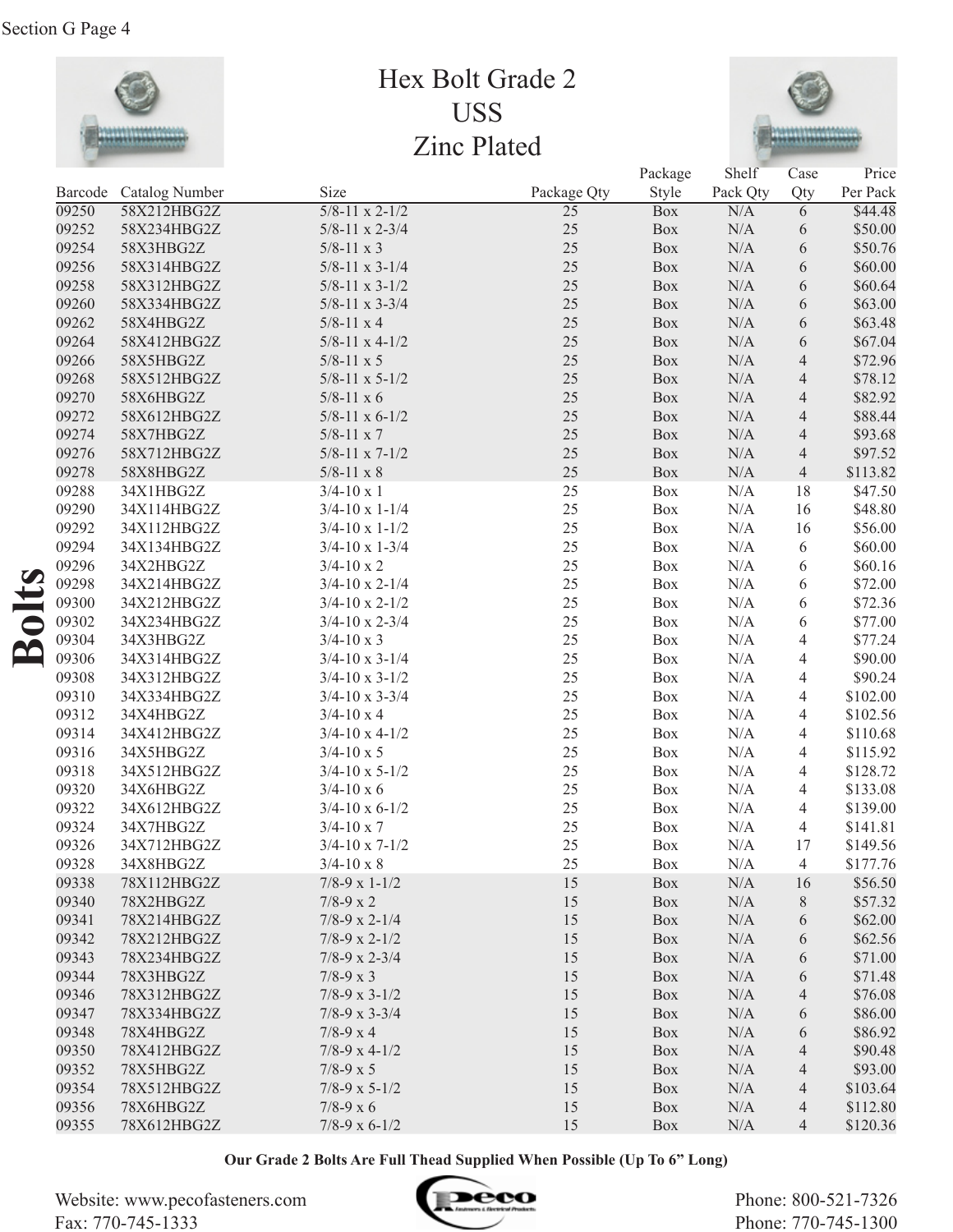

**Our Grade 2 Bolts Are Full Thead Supplied When Possible (Up To 6" Long)**



## Hex Bolt Hot Dipped Galvanized



|         |                | HOUDIPPUN ONLIMING         |                 |            |           |                 |          |
|---------|----------------|----------------------------|-----------------|------------|-----------|-----------------|----------|
|         |                |                            |                 | Package    | Shelf     | Case            | Price    |
| Barcode | Catalog Number | <b>Size</b>                | Package Qty     | Style      | Pack Qty  | Qty             | Per Pack |
| 09402   | 14X1HBHDG      | $1/4 - 20x1$               | $\overline{50}$ | <b>Box</b> | 5         | $\overline{30}$ | \$8.28   |
| 09404   | 14X112HBHDG    | $1/4 - 20 \times 1 - 1/2$  | 50              | <b>Box</b> | N/A       | 22              | \$9.69   |
| 09406   | 14X2HBHDG      | $1/4 - 20 \times 2$        | 50              | <b>Box</b> | N/A       | 20              | \$12.44  |
| 09408   | 14X212HBHDG    | $1/4 - 20 \times 2 - 1/2$  | 50              | Box        | $\rm N/A$ | 17              | \$15.48  |
| 09410   | 14X3HBHDG      | $1/4 - 20x3$               | 50              | Box        | N/A       | 16              | \$17.75  |
| 09412   | 14X312HBHDG    | $1/4 - 20 \times 3 - 1/2$  | 50              | Box        | $\rm N/A$ | 6               | \$22.31  |
| 09414   | 14X4HBHDG      | $1/4 - 20x4$               | 50              | <b>Box</b> | N/A       | 6               | \$25.05  |
| 09416   | 14X5HBHDG      | $1/4 - 20 \times 5$        | 50              | Box        | N/A       | 6               | \$31.50  |
| 09418   | 14X6HBHDG      | $1/4 - 20x6$               | 50              | <b>Box</b> | N/A       | $\overline{4}$  | \$36.75  |
| 09420   | 516X1HBHDG     | $5/16 - 18 \times 1$       | 50              | <b>Box</b> | 5         | 30              | \$11.84  |
| 09422   | 516X112HBHDG   | $5/16 - 18 \times 1 - 1/2$ | 50              | <b>Box</b> | N/A       | 20              | \$18.04  |
| 09424   | 516X2HBHDG     | $5/16 - 18 \times 2$       | 50              | Box        | N/A       | 17              | \$21.32  |
| 09426   | 516X212HBHDG   | $5/16 - 18 \times 2 - 1/2$ | 50              | <b>Box</b> | $\rm N/A$ | 16              | \$25.76  |
| 09428   | 516X3HBHDG     | $5/16 - 18 \times 3$       | 50              | Box        | N/A       | 6               | \$29.24  |
| 09430   | 516X312HBHDG   | $5/16 - 18 \times 3 - 1/2$ | 50              | <b>Box</b> | $\rm N/A$ | 6               | \$33.35  |
| 09432   | 516X4HBHDG     | $5/16 - 18 \times 4$       | 50              | <b>Box</b> | N/A       | 4               | \$38.04  |
| 09434   | 516X5HBHDG     | $5/16 - 18 \times 5$       | 50              | Box        | $\rm N/A$ | 6               | \$46.24  |
| 09435   | 516X512HBHDG   | $5/16 - 18 \times 5 - 1/2$ | 50              | <b>Box</b> | N/A       | 6               | \$49.25  |
| 09436   | 516X6HBHDG     | $5/16 - 18 \times 6$       | 50              | <b>Box</b> | $\rm N/A$ | $\overline{4}$  | \$50.12  |
| 09438   | 38X1HBHDG      | $3/8 - 16 \times 1$        | 50              | Box        | 5         | 30              | \$20.00  |
| 09439   | 38X114HBHDG    | $3/8 - 16 \times 1 - 1/4$  | 50              | <b>Box</b> | 5         | 30              | \$21.00  |
| 09440   | 38X112HBHDG    | $3/8 - 16 \times 1 - 1/2$  | 50              | Box        | $\rm N/A$ | 22              | \$22.92  |
| 09442   | 38X2HBHDG      | $3/8 - 16 \times 2$        | 50              | Box        | N/A       | 6               | \$29.00  |
| 09444   | 38X212HBHDG    | $3/8 - 16 \times 2 - 1/2$  | 50              | Box        | N/A       | 17              | \$33.08  |
| 09446   | 38X3HBHDG      | $3/8 - 16 \times 3$        | 50              | Box        | N/A       | 17              | \$40.44  |
| 09448   | 38X312HBHDG    | $3/8 - 16 \times 3 - 1/2$  | 50              | <b>Box</b> | N/A       | 6               | \$44.99  |

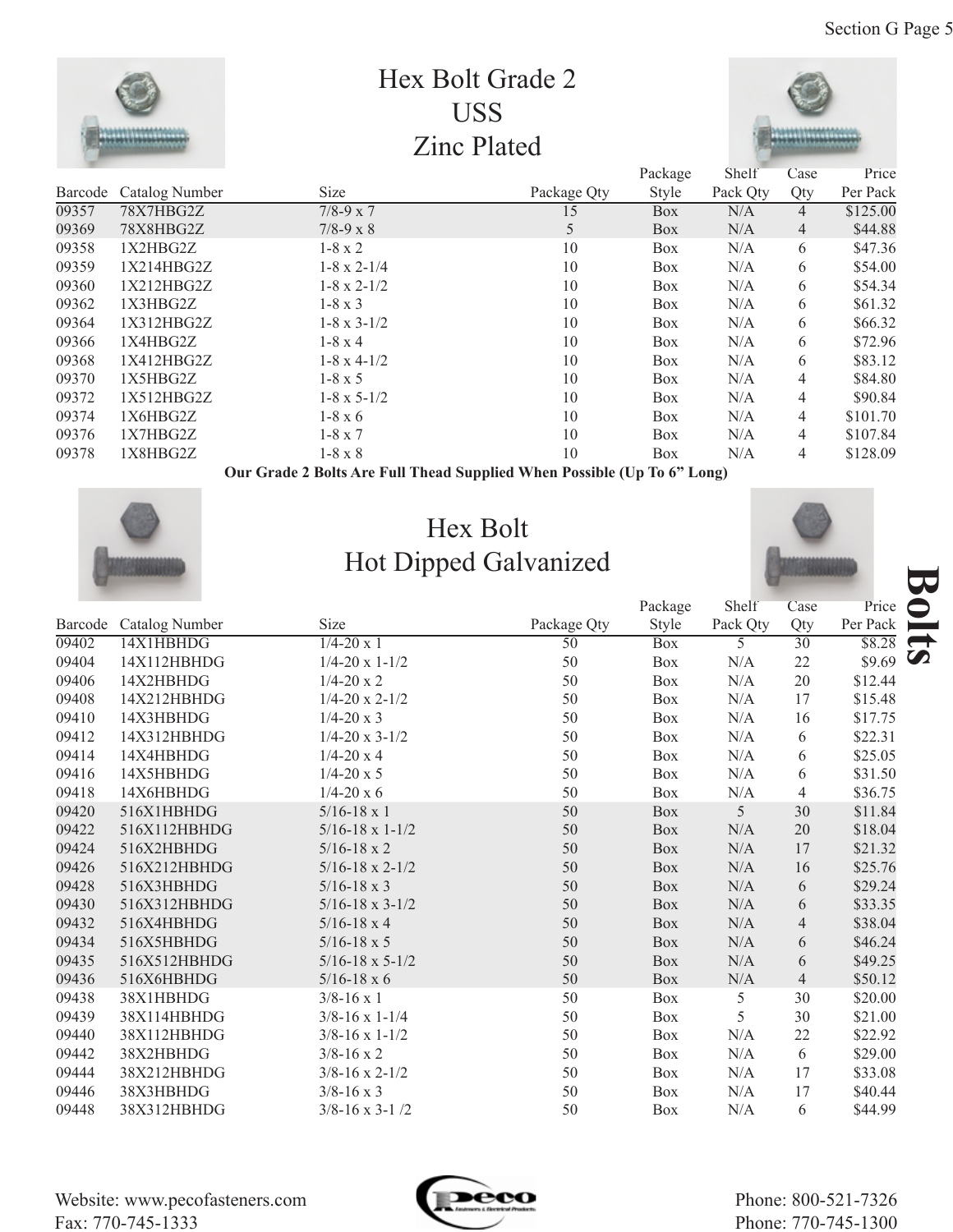

## Hex Bolt Hot Dipped Galvanized



|         |                |                           |                 | Package    | Shelf     | Case            | Price Per |
|---------|----------------|---------------------------|-----------------|------------|-----------|-----------------|-----------|
| Barcode | Catalog Number | Size                      | Package Qty     | Style      | Pack Qty  | Qty             | Pack      |
| 09450   | 38X4HBHDG      | $3/8 - 16x$               | $\overline{25}$ | <b>Box</b> | N/A       | $\overline{17}$ | \$25.68   |
| 09452   | 38X5HBHDG      | $3/8 - 16 \times 5$       | 25              | Box        | N/A       | 17              | \$33.08   |
| 09453   | 38X512HBHDG    | $3/8 - 16 \times 5$ 1/2   | 25              | Box        | $\rm N/A$ | 12              | \$35.84   |
| 09454   | 38X6HBHDG      | $3/8 - 16 \times 6$       | 25              | Box        | N/A       | $\overline{4}$  | \$39.12   |
| 09456   | 38X7HBHDG      | $3/8 - 16 \times 7$       | 25              | Box        | N/A       | 4               | \$49.10   |
| 09458   | 38X8HBHDG      | $3/8 - 16 \times 8$       | 25              | Box        | N/A       | 4               | \$54.25   |
| 09460   | 12X1HBHDG      | $1/2 - 13 \times 1$       | 25              | Box        | $\rm N/A$ | 22              | \$20.00   |
| 09462   | 12X112HBHDG    | $1/2 - 13 \times 1 - 1/2$ | 25              | Box        | $\rm N/A$ | 22              | \$23.28   |
| 09464   | 12X2HBHDG      | $1/2 - 13 \times 2$       | 25              | Box        | N/A       | 20              | \$28.16   |
| 09466   | 12X212HBHDG    | $1/2 - 13 \times 2 - 1/2$ | 25              | Box        | N/A       | 17              | \$33.24   |
| 09468   | 12X3HBHDG      | $1/2 - 13 \times 3$       | 25              | Box        | $\rm N/A$ | 17              | \$37.32   |
| 09470   | 12X312HBHDG    | $1/2 - 13 \times 3 - 1/2$ | 25              | Box        | N/A       | 17              | \$44.16   |
| 09472   | 12X4HBHDG      | $1/2 - 13 \times 4$       | 25              | Box        | $\rm N/A$ | 6               | \$49.76   |
| 09474   | 12X5HBHDG      | $1/2 - 13 \times 5$       | 25              | Box        | N/A       | 6               | \$57.88   |
| 09476   | 12X6HBHDG      | $1/2 - 13 \times 6$       | 25              | Box        | N/A       | $\overline{4}$  | \$71.12   |
| 09478   | 12X7HBHDG      | $1/2 - 13 \times 7$       | 25              | Box        | $\rm N/A$ | $\overline{4}$  | \$82.60   |
| 09480   | 12X8HBHDG      | $1/2 - 13 \times 8$       | 25              | Box        | N/A       | $\overline{4}$  | \$88.65   |
| 09482   | 12X10HBHDG     | $1/2 - 13 \times 10$      | 25              | Box        | $\rm N/A$ | $\overline{4}$  | \$106.58  |
| 09484   | 12X12HBHDG     | $1/2 - 13 \times 12$      | 25              | Box        | $\rm N/A$ | $\overline{4}$  | \$136.69  |
| 09486   | 58X112HBHDG    | $5/8 - 11 \times 1 - 1/2$ | 25              | Box        | N/A       | 18              | \$37.68   |
| 09488   | 58X2HBHDG      | $5/8 - 11 \times 2$       | 25              | Box        | $\rm N/A$ | 16              | \$46.48   |
| 09490   | 58X212HBHDG    | $5/8 - 11 \times 2 - 1/2$ | 25              | Box        | N/A       | 6               | \$54.68   |
| 09492   | 58X3HBHDG      | $5/8 - 11 \times 3$       | 25              | Box        | N/A       | 6               | \$58.12   |
| 09494   | 58X312HBHDG    | $5/8 - 11 \times 3 - 1/2$ | 25              | <b>Box</b> | N/A       | 6               | \$71.12   |
| 09496   | 58X4HBHDG      | $5/8 - 11 \times 4$       | 25              | Box        | $\rm N/A$ | 6               | \$78.40   |
| 09498   | 58X5HBHDG      | $5/8 - 11 \times 5$       | 25              | Box        | $\rm N/A$ | $\overline{4}$  | \$92.52   |
| 09500   | 58X6HBHDG      | $5/8 - 11 \times 6$       | 25              | Box        | N/A       | 4               | \$110.48  |
| 09502   | 58X8HBHDG      | $5/8-11 \ge 8$            | 25              | Box        | $\rm N/A$ | $\overline{4}$  | \$133.71  |
| 09504   | 58X10HBHDG     | $5/8 - 11 \times 10$      | 25              | Box        | N/A       | 4               | \$169.71  |
| 09506   | 58X12HBHDG     | $5/8 - 11 \times 12$      | 25              | Box        | N/A       | $\overline{4}$  | \$198.71  |
| 09508   | 34X2HBHDG      | $3/4 - 10 \times 2$       | 25              | <b>Box</b> | N/A       | 6               | \$69.32   |
| 09510   | 34X212HBHDG    | $3/4 - 10 \times 2 - 1/2$ | 25              | Box        | N/A       | 6               | \$79.36   |
| 09512   | 34X3HBHDG      | $3/4 - 10 \times 3$       | 25              | Box        | $\rm N/A$ | $\overline{4}$  | \$86.68   |
| 09514   | 34X312HBHDG    | $3/4 - 10 \times 3 - 1/2$ | 25              | Box        | N/A       | $\overline{4}$  | \$97.35   |
| 09516   | 34X4HBHDG      | $3/4 - 10 \times 4$       | 25              | Box        | $\rm N/A$ | $\overline{4}$  | \$115.00  |
| 09518   | 34X5HBHDG      | $3/4 - 10 \times 5$       | 25              | Box        | N/A       | $\overline{4}$  | \$129.24  |
| 09520   | 34X6HBHDG      | $3/4 - 10 \times 6$       | 25              | Box        | N/A       | $\overline{4}$  | \$174.61  |
| 09522   | 34X8HBHDG      | $3/4 - 10 \times 8$       | 25              | Box        | $\rm N/A$ | $\overline{4}$  | \$202.68  |
| 09524   | 34X10HBHDG     | $3/4 - 10 \times 10$      | 25              | Box        | N/A       | $\overline{4}$  | \$262.44  |
| 09526   | 34X12HBHDG     | $3/4 - 10 \times 12$      | 25              | Box        | $\rm N/A$ | $\overline{4}$  | \$282.05  |

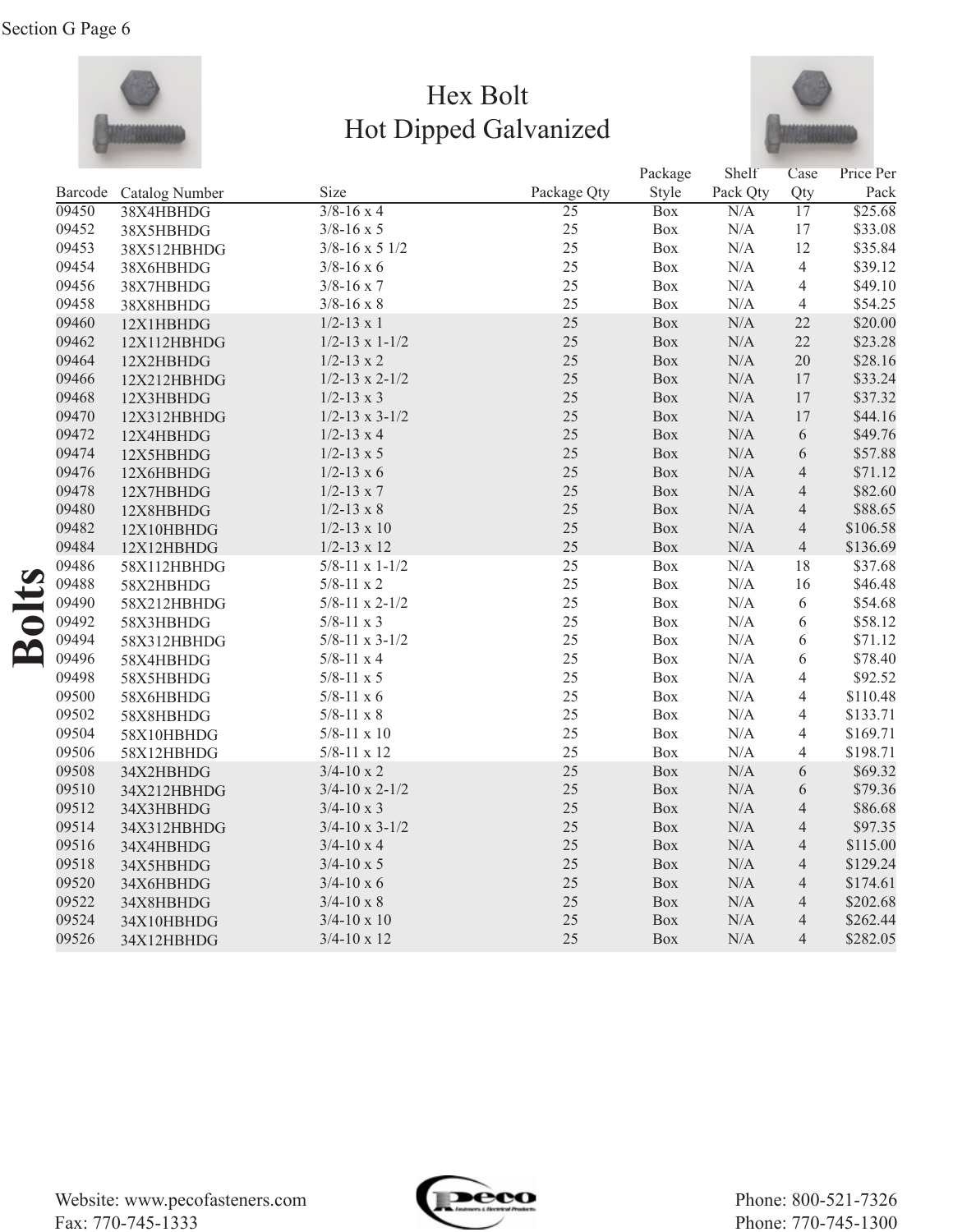

## Hex Bolt Grade 5 USS Zinc Plated



|       |                        | Size                       |                    | Package    | Shelf<br>Pack Qty | Case                   | Price               |               |
|-------|------------------------|----------------------------|--------------------|------------|-------------------|------------------------|---------------------|---------------|
| 10002 | Barcode Catalog Number | $1/4 - 20 \times 1/2$      | Package Qty<br>100 | Style      |                   | Qty<br>$\overline{45}$ | Per Pack<br>\$15.48 |               |
| 10003 | 14X12HBG5USSZ          | $1/4 - 20 \times 1/2$      | 100                | <b>Box</b> | 5                 | 24                     | \$17.08             |               |
|       | 14X12HBG5USSZJ         | $1/4 - 20 \times 5/8$      | 100                | Jar        | 6                 |                        |                     |               |
| 10004 | 14X58HBG5USSZ          |                            |                    | Box        | 5                 | 45                     | \$14.12             |               |
| 10006 | 14X34HBG5USSZ          | $1/4 - 20 \times 3/4$      | 100                | Box        | 5                 | 30                     | \$14.76             |               |
| 10007 | 14X34HBG5USSZJ         | $1/4 - 20 \times 3/4$      | 100                | Jar        | 6                 | 24                     | \$16.36             |               |
| 10008 | 14X78HBG5USSZ          | $1/4 - 20 \times 7/8$      | 100                | Box        | 5                 | 30                     | \$15.48             |               |
| 10010 | 14X1HBG5USSZ           | $1/4 - 20 \times 1$        | 100                | Box        | 5                 | 30                     | \$16.52             |               |
| 10011 | 14X1HBG5USSZJ          | $1/4 - 20 \times 1$        | 100                | Jar        | 6                 | 12                     | \$19.04             |               |
| 10012 | 14X114HBG5USSZ         | $1/4 - 20 \times 1 - 1/4$  | 100                | Box        | 5                 | 30                     | \$20.00             |               |
| 10013 | 14X114HBG5USSZJ        | $1/4 - 20 \times 1 - 1/4$  | 100                | Jar        | 6                 | 12                     | \$22.48             |               |
| 10014 | 14X112HBG5USSZ         | $1/4 - 20 \times 1 - 1/2$  | 100                | Box        | N/A               | 22                     | \$23.28             |               |
| 10015 | 14X112HBG5USSZJ        | $1/4 - 20 \times 1 - 1/2$  | 100                | Jar        | 6                 | 12                     | \$26.12             |               |
| 10016 | 14X134HBG5USSZ         | $1/4 - 20 \times 1 - 3/4$  | 100                | Box        | N/A               | 22                     | \$27.28             |               |
| 10018 | 14X2HBG5USSZ           | $1/4 - 20x2$               | 100                | Box        | N/A               | $20\,$                 | \$29.96             |               |
| 10019 | 14X2HBG5USSZJ          | $1/4 - 20x2$               | 100                | Jar        | N/A               | $6\,$                  | \$33.44             |               |
| 10020 | 14X214HBG5USSZ         | $1/4 - 20 \times 2 - 1/4$  | 100                | Box        | N/A               | 18                     | \$32.80             |               |
| 10022 | 14X212HBG5USSZ         | $1/4 - 20 \times 2 - 1/2$  | 100                | Box        | N/A               | 17                     | \$35.28             |               |
| 10024 | 14X234HBG5USSZ         | $1/4 - 20 \times 2 - 3/4$  | 100                | Box        | N/A               | 17                     | \$54.92             |               |
| 10026 | 14X3HBG5USSZ           | $1/4 - 20x3$               | 100                | Box        | N/A               | 16                     | \$58.24             |               |
| 10028 | 14X314HBG5USSZ         | $1/4 - 20 \times 3 - 1/4$  | 100                | Box        | N/A               | 6                      | \$61.60             |               |
| 10030 | 14X312HBG5USSZ         | $1/4 - 20 \times 3 - 1/2$  | 100                | Box        | N/A               | 6                      | \$65.44             |               |
| 10032 | 14X334HBG5USSZ         | $1/4 - 20 \times 3 - 3/4$  | 100                | Box        | N/A               | 6                      | \$68.52             |               |
| 10034 | 14X4HBG5USSZ           | $1/4 - 20x4$               | 100                | Box        | N/A               | 6                      | \$71.64             |               |
| 10036 | 14X412HBG5USSZ         | $1/4 - 20 \times 4 - 1/2$  | 100                | Box        | N/A               | 6                      | \$93.60             | $\rightarrow$ |
| 10038 | 14X5HBG5USSZ           | $1/4 - 20 \times 5$        | 100                | Box        | N/A               | 6                      | \$112.52 $\bullet$  |               |
| 10040 | 14X512HBG5USSZ         | $1/4 - 20 \times 5 - 1/2$  | 100                | Box        | N/A               | 6                      | \$122.92            |               |
| 10042 | 14X6HBG5USSZ           | $1/4 - 20x6$               | 100                | Box        | N/A               | $\overline{4}$         | \$136.44            |               |
| 10044 | 516X12HBG5USSZ         | $5/16 - 18 \times 1/2$     | 100                | Box        | 5                 | 30                     | \$23.84             |               |
| 10045 | 516X12HBG5USSZJ        | $5/16 - 18 \times 1/2$     | 100                | Jar        | 6                 | 12                     | \$25.44             |               |
| 10046 | 516X58HBG5USSZ         | $5/16 - 18 \times 5/8$     | 100                | Box        | 5                 | 30                     | \$19.92             |               |
| 10048 | 516X34HBG5USSZ         | $5/16 - 18 \times 3/4$     | 100                | Box        | 5                 | 30                     | \$20.88             |               |
| 10049 | 516X34HBG5USSZJ        | $5/16 - 18 \times 3/4$     | 100                | Jar        | 6                 | 12                     | \$23.28             |               |
| 10050 | 516X78HBG5USSZ         | $5/16 - 18 \times 7/8$     | 100                | Box        | 5                 | 30                     | \$22.12             |               |
| 10052 | 516X1HBG5USSZ          | $5/16 - 18 \times 1$       | 100                | Box        | N/A               | $22\,$                 | \$23.36             |               |
| 10053 | 516X1HBG5USSZJ         | $5/16 - 18 \times 1$       | 100                | Jar        | 6                 | 12                     | \$25.96             |               |
| 10054 | 516X114HBG5USSZ        | $5/16 - 18 \times 1 - 1/4$ | 100                | Box        | N/A               | 22                     | \$28.36             |               |
| 10055 | 516X114HBG5USSZJ       | $5/16 - 18 \times 1 - 1/4$ | 100                | Jar        | N/A               | 6                      | \$31.20             |               |
| 10056 | 516X112HBG5USSZ        | $5/16 - 18 \times 1 - 1/2$ | 100                | Box        | N/A               | 20                     | \$33.08             |               |
| 10057 | 516X112HBG5USSZJ       | $5/16 - 18 \times 1 - 1/2$ | 100                | Jar        | N/A               | 6                      | \$35.72             |               |
| 10058 | 516X134HBG5USSZ        | $5/16 - 18 \times 1 - 3/4$ | 100                | Box        | N/A               | 18                     | \$36.96             |               |
| 10060 | 516X2HBG5USSZ          | $5/16 - 18 \times 2$       | 100                | Box        | N/A               | 17                     | \$43.04             |               |
| 10061 | 516X2HBG5USSZJ         | $5/16 - 18 \times 2$       | 100                | Jar        | N/A               | 6                      | \$46.24             |               |
| 10062 | 516X214HBG5USSZ        | $5/16 - 18 \times 2 - 1/4$ | 100                | Box        | N/A               | 16                     | \$47.20             |               |
| 10064 | 516X212HBG5USSZ        | $5/16 - 18 \times 2 - 1/2$ | 100                | <b>Box</b> | N/A               | 6                      | \$51.28             |               |
| 10066 | 516X234HBG5USSZ        | $5/16 - 18 \times 2 - 3/4$ | 100                | <b>Box</b> | N/A               | 6                      | \$56.72             |               |
| 10068 | 516X3HBG5USSZ          | $5/16 - 18 \times 3$       | 100                | <b>Box</b> | N/A               | 6                      | \$60.52             |               |
| 10070 | 516X314HBG5USSZ        | $5/16 - 18 \times 3 - 1/4$ | 100                | <b>Box</b> | N/A               | 6                      | \$75.72             |               |
| 10072 | 516X312HBG5USSZ        | $5/16 - 18 \times 3 - 1/2$ | 100                | <b>Box</b> | N/A               | 6                      | \$79.92             |               |
| 10074 | 516X334HBG5USSZ        | $5/16 - 18 \times 3 - 3/4$ | 100                | <b>Box</b> | N/A               | 6                      | \$84.08             |               |

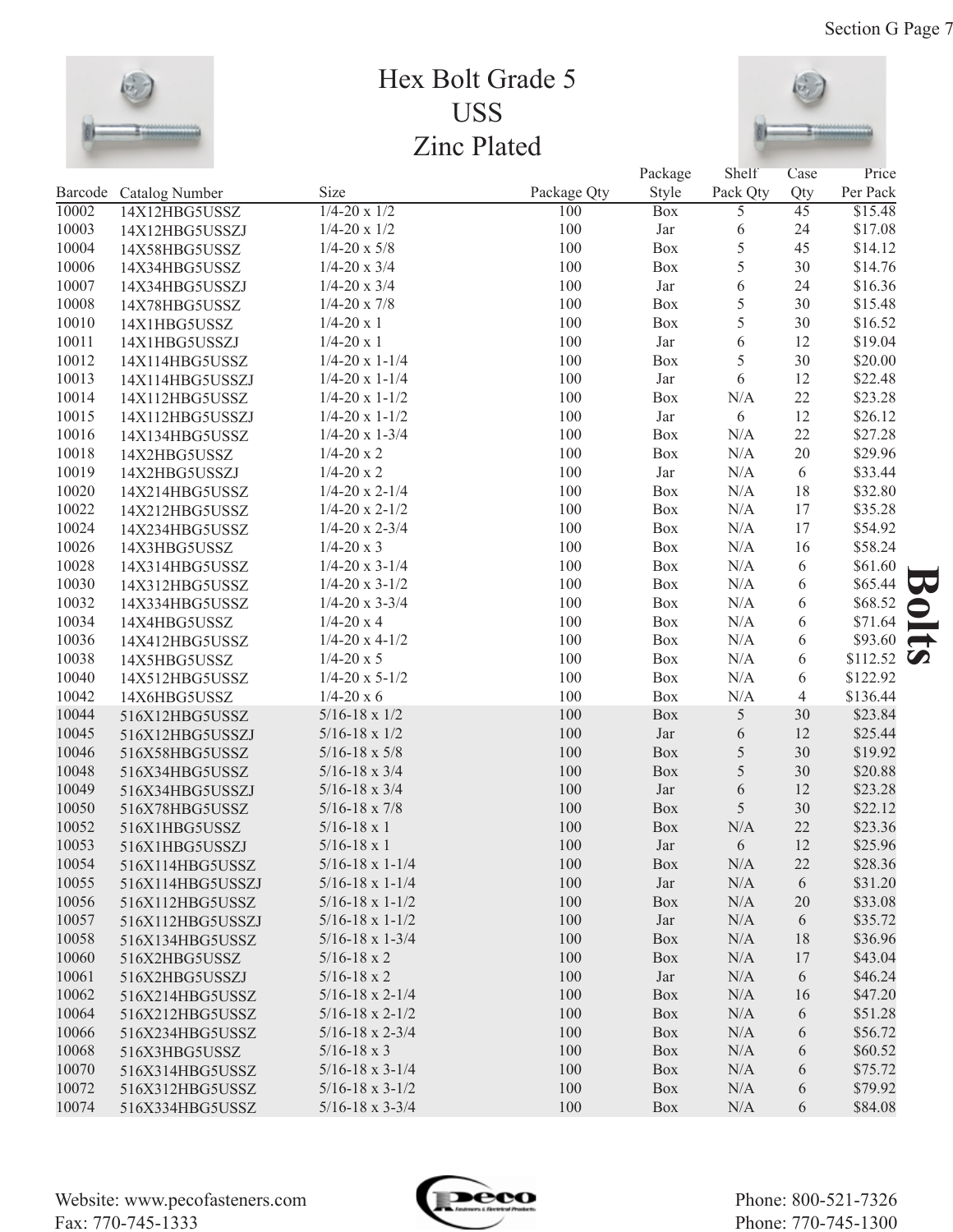

## Hex Bolt Grade 5 USS Zinc Plated



|                      |         |                 |                            |             | Package    | Shelf     | Case            | Price Per |
|----------------------|---------|-----------------|----------------------------|-------------|------------|-----------|-----------------|-----------|
|                      | Barcode | Catalog Number  | Size                       | Package Qty | Style      | Pack Qty  | Qty             | Pack      |
|                      | 10076   | 516X4HBG5USSZ   | $5/16 - 18 \times 4$       | 100         | <b>Box</b> | N/A       | $6\overline{6}$ | \$88.36   |
|                      | 10078   | 516X412HBG5USSZ | $5/16 - 18 \times 4 - 1/2$ | 100         | Box        | $\rm N/A$ | $\overline{4}$  | \$126.40  |
|                      | 10080   | 516X5HBG5USSZ   | $5/16 - 18 \times 5$       | 50          | Box        | $\rm N/A$ | $\sqrt{6}$      | \$70.56   |
|                      | 10082   | 516X512HBG5USSZ | $5/16 - 18 \times 5 - 1/2$ | 50          | Box        | $\rm N/A$ | $\sqrt{6}$      | \$79.20   |
|                      | 10084   | 516X6HBG5USSZ   | $5/16 - 18 \times 6$       | 50          | Box        | $\rm N/A$ | $\overline{4}$  | \$89.76   |
|                      | 10086   | 38X12HBG5USSZ   | $3/8 - 16 \times 1/2$      | 100         | Box        | 5         | 30              | \$36.00   |
|                      | 10087   | 38X12HBG5USSZJ  | $3/8 - 16 \times 1/2$      | 100         | Jar        | 6         | 12              | \$38.48   |
|                      | 10088   | 38X58HBG5USSZ   | $3/8 - 16 \times 5/8$      | 100         | Box        | $\rm N/A$ | 22              | \$29.88   |
|                      | 10090   | 38X34HBG5USSZ   | $3/8 - 16 \times 3/4$      | 100         | Box        | $\rm N/A$ | 22              | \$28.16   |
|                      | 10091   | 38X34HBG5USSZJ  | $3/8 - 16 \times 3/4$      | 100         | Jar        | $6\,$     | 12              | \$31.04   |
|                      | 10092   | 38X78HBG5USSZ   | $3/8 - 16 \times 7/8$      | 100         | Box        | $\rm N/A$ | 22              | \$30.84   |
|                      | 10094   | 38X1HBG5USSZ    | $3/8 - 16 \times 1$        | 100         | Box        | $\rm N/A$ | 20              | \$32.52   |
|                      | 10095   | 38X1HBG5USSZJ   | $3/8 - 16 \times 1$        | 100         | Jar        | $\rm N/A$ | $\sqrt{6}$      | \$36.00   |
|                      | 10096   | 38X114HBG5USSZ  | $3/8 - 16 \times 1 - 1/4$  | 100         | Box        | $\rm N/A$ | 18              | \$37.44   |
|                      | 10097   | 38X114HBG5USSZJ | $3/8 - 16 \times 1 - 1/4$  | 100         | Jar        | $\rm N/A$ | $\sqrt{6}$      | \$40.80   |
|                      | 10098   | 38X112HBG5USSZ  | $3/8 - 16 \times 1 - 1/2$  | 100         | Box        | $\rm N/A$ | 17              | \$43.12   |
|                      | 10101   | 38X112HBG5USSZJ | $3/8 - 16 \times 1 - 1/2$  | 100         | Jar        | $\rm N/A$ | 6               | \$46.48   |
|                      | 10100   | 38X134HBG5USSZ  | $3/8 - 16 \times 1 - 3/4$  | 100         | Box        | $\rm N/A$ | 16              | \$50.24   |
|                      | 10102   | 38X2HBG5USSZ    | $3/8 - 16 \times 2$        | 100         | Box        | $\rm N/A$ | 6               | \$58.40   |
|                      | 10103   | 38X2HBG5USSZJ   | $3/8 - 16 \times 2$        | 50          | Jar        | $\rm N/A$ | 6               | \$33.44   |
|                      | 10104   | 38X214HBG5USSZ  | $3/8 - 16 \times 2 - 1/4$  | 100         | Box        | $\rm N/A$ | 6               | \$62.04   |
|                      | 10106   | 38X212HBG5USSZ  | $3/8 - 16 \times 2 - 1/2$  | 100         | Box        | $\rm N/A$ | $\sqrt{6}$      | \$67.56   |
| olts                 | 10108   | 38X234HBG5USSZ  | $3/8 - 16 \times 2 - 3/4$  | 50          | Box        | $\rm N/A$ | 17              | \$37.68   |
|                      | 10110   | 38X3HBG5USSZ    | $3/8 - 16 \times 3$        | 50          | Box        | $\rm N/A$ | 16              | \$40.36   |
| $\tilde{\mathbf{r}}$ | 10112   | 38X314HBG5USSZ  | $3/8 - 16 \times 3 - 1/4$  | 50          | Box        | $\rm N/A$ | 6               | \$46.84   |
|                      | 10114   | 38X312HBG5USSZ  | $3/8 - 16 \times 3 - 1/2$  | 50          | Box        | $\rm N/A$ | 6               | \$49.32   |
|                      | 10116   | 38X334HBG5USSZ  | $3/8 - 16 \times 3 - 3/4$  | 50          | Box        | $\rm N/A$ | 6               | \$60.72   |
|                      | 10118   | 38X4HBG5USSZ    | $3/8 - 16 \times 4$        | 50          | Box        | $\rm N/A$ | 6               | \$63.48   |
|                      | 10120   | 38X412HBG5USSZ  | $3/8 - 16 \times 4 - 1/2$  | 50          | Box        | $\rm N/A$ | 6               | \$79.84   |
|                      | 10122   | 38X5HBG5USSZ    | $3/8 - 16 \times 5$        | 50          | Box        | $\rm N/A$ | 6               | \$82.68   |
|                      | 10124   | 38X512HBG5USSZ  | $3/8 - 16 \times 5 - 1/2$  | 50          | Box        | $\rm N/A$ | 6               | \$91.28   |
|                      | 10126   | 38X6HBG5USSZ    | $3/8 - 16 \times 6$        | 50          | Box        | $\rm N/A$ | $\overline{4}$  | \$102.40  |
|                      | 10127   | 38X612HBG5USSZ  | $3/8 - 16 \times 6$ 1/2    | 50          | Box        | $\rm N/A$ | 4               | \$137.16  |
|                      | 10123   | 38X7HBG5USSZ    | $3/8 - 16 \times 7$        | 50          | Box        | $\rm N/A$ | 4               | \$144.52  |
|                      | 10125   | 38X8HBG5USSZ    | $3/8 - 16 \times 8$        | 50          | Box        | N/A       | 4               | \$168.28  |
|                      | 10128   | 716X34HBG5USSZ  | $7/16 - 14 \times 3/4$     | 100         | Box        | $\rm N/A$ | 18              | \$47.38   |
|                      | 10130   | 716X1HBG5USSZ   | $7/16 - 14 \times 1$       | 100         | Box        | N/A       | 17              | \$47.72   |
|                      | 10132   | 716X114HBG5USSZ | $7/16 - 14 \times 1 - 1/4$ | 100         | Box        | N/A       | 16              | \$53.16   |
|                      | 10134   | 716X112HBG5USSZ | $7/16 - 14 \times 1 - 1/2$ | 100         | <b>Box</b> | N/A       | 6               | \$61.24   |
|                      | 10136   | 716X134HBG5USSZ | $7/16 - 14 \times 1 - 3/4$ | 100         | <b>Box</b> | N/A       | 6               | \$67.92   |
|                      | 10138   | 716X2HBG5USSZ   | $7/16 - 14 \times 2$       | 100         | <b>Box</b> | $\rm N/A$ | 6               | \$79.64   |
|                      | 10140   | 716X214HBG5USSZ | $7/16 - 14 \times 2 - 1/4$ | 100         | <b>Box</b> | $\rm N/A$ | $\overline{4}$  | \$87.56   |
|                      | 10142   | 716X212HBG5USSZ | $7/16 - 14 \times 2 - 1/2$ | 100         | <b>Box</b> | $\rm N/A$ | $\overline{4}$  | \$94.68   |
|                      | 10144   | 716X234HBG5USSZ | $7/16 - 14 \times 2 - 3/4$ | 50          | <b>Box</b> | N/A       | 6               | \$52.72   |
|                      | 10146   | 716X3HBG5USSZ   | $7/16 - 14 \times 3$       | 50          | Box        | N/A       | 6               | \$56.16   |
|                      | 10148   | 716X314HBG5USSZ | $7/16 - 14 \times 3 - 1/4$ | 50          | Box        | $\rm N/A$ | 6               | \$59.72   |
|                      | 10150   | 716X312HBG5USSZ | $7/16 - 14 \times 3 - 1/2$ | 50          | Box        | $\rm N/A$ | 6               | \$63.72   |
|                      | 10152   | 716X334HBG5USSZ | $7/16 - 14 \times 3 - 3/4$ | 50          | Box        | N/A       | 6               | \$78.92   |
|                      | 10154   | 716X4HBG5USSZ   | $7/16 - 14 \times 4$       | 50          | Box        | $\rm N/A$ | 6               | \$83.20   |

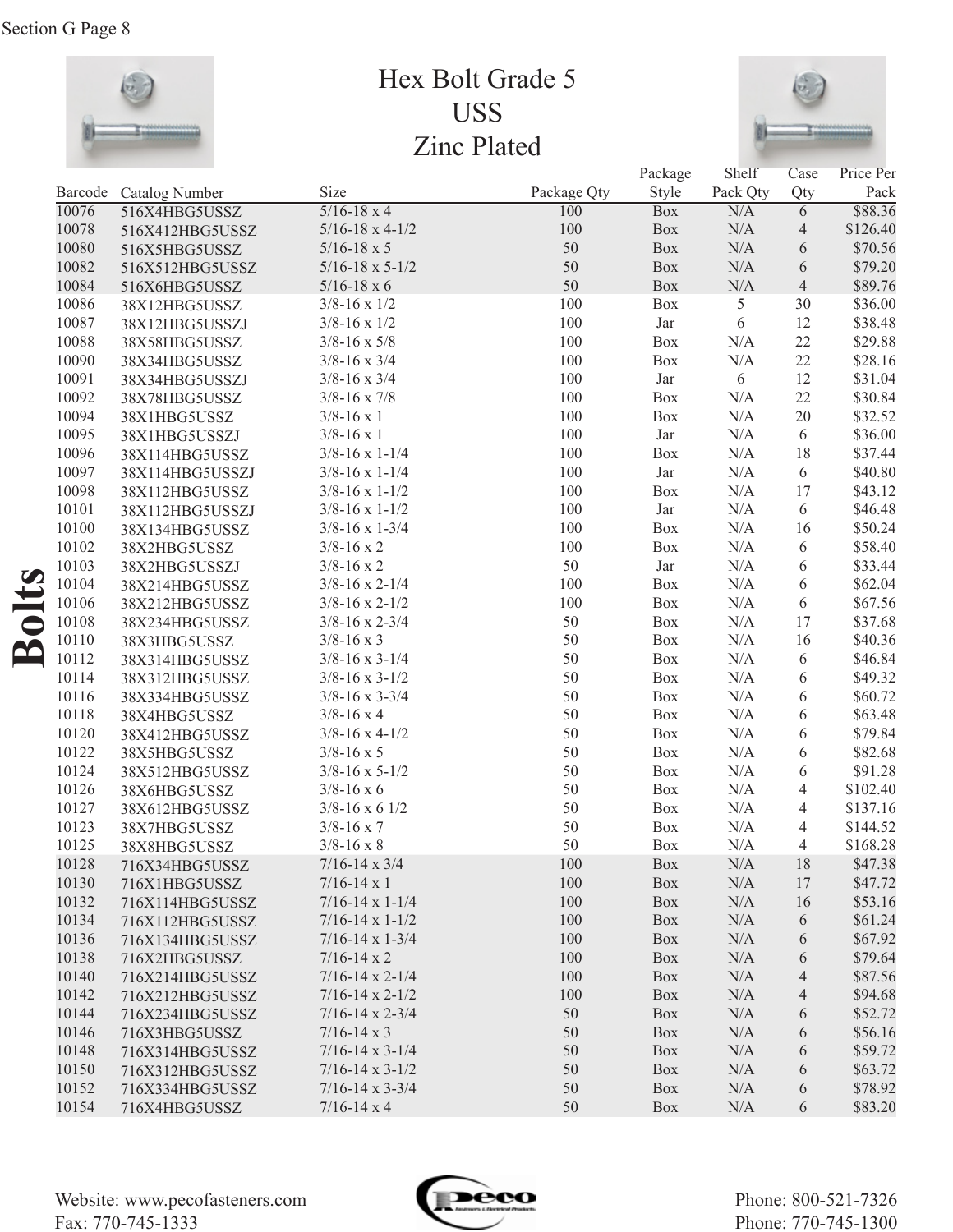

## Hex Bolt Grade 5 USS Zinc Plated



|       |                        |                                                  |                 | Package    | Shelf      | Case           | Price              |    |
|-------|------------------------|--------------------------------------------------|-----------------|------------|------------|----------------|--------------------|----|
|       | Barcode Catalog Number | Size                                             | Package Qty     | Style      | Pack Qty   | Qty            | Per Pack           |    |
| 10156 | 716X412HBG5USSZ        | $7/16 - 14 \times 4 - 1/2$                       | $\overline{50}$ | <b>Box</b> | N/A        | $\overline{4}$ | \$130.92           |    |
| 10158 | 716X5HBG5USSZ          | $7/16 - 14 \times 5$                             | 50              | Box        | N/A        | 4              | \$140.00           |    |
| 10160 | 716X512HBG5USSZ        | $7/16 - 14 \times 5 - 1/2$                       | 50              | Box        | N/A        | 6              | \$149.08           |    |
| 10162 | 716X6HBG5USSZ          | $7/16 - 14 \times 6$                             | 50              | Box        | N/A        | $\overline{4}$ | \$162.24           |    |
| 10163 | 716X612HBG5USSZ        | $7/16 - 14 \times 6 - 1/2$                       | 50              | Box        | N/A        | $\overline{4}$ | \$179.39           |    |
| 10164 | 12X34HBG5USSZ          | $1/2 - 13 \times 3/4$                            | 50              | Box        | N/A        | 22             | \$33.60            |    |
| 10165 | 12X34HBG5USSZJ         | $1/2 - 13 \times 3/4$                            | 50              | Jar        | 6          | 12             | \$36.44            |    |
| 10166 | 12X1HBG5USSZ           | $1/2 - 13 \times 1$                              | 50              | Box        | N/A        | $20\,$         | \$35.48            |    |
| 10167 | 12X1HBG5USSZJ          | $1/2 - 13 \times 1$                              | 50              | Jar        | N/A        | 6              | \$38.92            |    |
| 10168 | 12X114HBG5USSZ         | $1/2 - 13 \times 1 - 1/4$                        | 50              | Box        | N/A        | 18             | \$39.64            |    |
| 10169 | 12X114HBG5USSZJ        | $1/2 - 13 \times 1 - 1/4$                        | 50              | Jar        | N/A        | 6              | \$43.04            |    |
| 10170 | 12X112HBG5USSZ         | $1/2 - 13 \times 1 - 1/2$                        | 50              | Box        | N/A        | 17             | \$44.08            |    |
| 10171 | 12X112HBG5USSZJ        | $1/2 - 13 \times 1 - 1/2$                        | 50              | Jar        | N/A        | 6              | \$47.48            |    |
| 10172 | 12X134HBG5USSZ         | $1/2 - 13 \times 1 \frac{3}{4}$                  | 50              | Box        | N/A        | 16             | \$49.08            |    |
| 10174 | 12X2HBG5USSZ           | $1/2 - 13 \times 2$                              | 50              | Box        | N/A        | 16             | \$54.04            |    |
| 10175 | 12X2HBG5USSZJ          | $1/2 - 13 \times 2$                              | 50              | Jar        | N/A        | 6              | \$57.32            |    |
| 10176 | 12X214HBG5USSZ         | $1/2 - 13 \times 2 - 1/4$                        | 50              | Box        | N/A        | 6              | \$59.84            |    |
| 10178 | 12X212HBG5USSZ         | $1/2 - 13 \times 2 - 1/2$                        | 50              | Box        | N/A        | 6              | \$64.72            |    |
| 10180 | 12X234HBG5USSZ         | $1/2 - 13 \times 2 - 3/4$                        | 25              | Box        | N/A        | 17             | \$35.72            |    |
| 10182 | 12X3HBG5USSZ           | $1/2 - 13 \times 3$                              | 25              | Box        | N/A        | 17             | \$38.12            |    |
| 10184 | 12X314HBG5USSZ         | $1/2 - 13 \times 3 - 1/4$                        | 25              | Box        | N/A        | 16             | \$40.72            | 53 |
| 10186 | 12X312HBG5USSZ         | $1/2 - 13 \times 3 - 1/2$                        | 25              | Box        | N/A        | 16             | \$43.20            |    |
| 10188 | 12X334HBG5USSZ         | $1/2 - 13 \times 3 - 3/4$                        | 25              | Box        | N/A        | 6              | \$53.52            |    |
| 10190 | 12X4HBG5USSZ           | $1/2 - 13 \times 4$                              | 25              | Box        | N/A        | 6              | \$54.24            |    |
| 10192 | 12X412HBG5USSZ         | $1/2 - 13 \times 4 - 1/2$                        | 25              | Box        | N/A        | 6              | $$61.08$ $\bullet$ |    |
| 10194 | 12X5HBG5USSZ           | $1/2 - 13 \times 5$                              | 25              | Box        | N/A        | 6              | \$66.40            |    |
| 10196 | 12X512HBG5USSZ         | $1/2 - 13 \times 5 - 1/2$                        | 25              | Box        | N/A        | 6              | \$77.96            |    |
| 10198 | 12X6HBG5USSZ           | $1/2 - 13 \times 6$                              | 25              | Box        | N/A        | 4              | \$86.40            |    |
| 10199 | 12X612HBG5USSZ         | $1/2 - 13 \times 6$ 1/2                          | 25              | Box        | N/A        | 4              | \$111.04           |    |
| 10191 | 12X7HBG5USSZ           | $1/2 - 13 \times 7$                              | 25              | Box        | N/A        | 4              | \$116.16           |    |
| 10193 | 12X8HBG5USSZ           | $1/2 - 13 \times 8$                              | 25              | Box        | N/A        | 4              | \$128.44           |    |
| 10195 | 12X9HBG5USSZ           | $1/2 - 13 \times 9$                              | 10              | Box        | N/A        | 4              | \$62.12            |    |
| 10197 | 12X10HBG5USSZ          | $1/2 - 13 \times 10$                             | 10              | Box        | N/A        | $\overline{4}$ | \$67.57            |    |
| 10200 | 916X1HBG5USSZ          | $9/16 - 12 \times 1$                             | 25              | Box        | N/A        | 22             | \$28.96            |    |
| 10202 | 916X114HBG5USSZ        | $9/16 - 12 \times 1 - 1/4$                       | 25              | Box        | N/A        | 22             | \$30.32            |    |
| 10204 | 916X112HBG5USSZ        | $9/16 - 12 \times 1 - 1/2$                       | $25\,$          | Box        | $\rm N/A$  | $22\,$         | \$32.16            |    |
| 10205 | 916X134HBG5USSZ        | $9/16 - 12 \times 1 - 3/4$                       | 25              | Box        | N/A        | 20             | \$36.72            |    |
| 10206 | 916X2HBG5USSZ          | $9/16 - 12 \times 2$                             | 25              | Box        | N/A        | 18             | \$39.72            |    |
| 10208 | 916X212HBG5USSZ        | $9/16 - 12 \times 2 - 1/2$                       | 25              | Box        | N/A        | 17             | \$48.88            |    |
| 10210 | 916X3HBG5USSZ          | $9/16 - 12 \times 3$                             | 25              | Box        | N/A        | 16             | \$55.92            |    |
| 10212 | 916X312HBG5USSZ        | $9/16 - 12 \times 3 - 1/2$                       | 25              | Box        | N/A        | 6              | \$64.28            |    |
| 10214 | 916X4HBG5USSZ          | $9/16 - 12 \times 4$                             | 25              | Box        | N/A        | 6              | \$71.04            |    |
| 10216 | 916X412HBG5USSZ        | $9/16 - 12 \times 4 - 1/2$                       | 25              | Box        | N/A        | 6              | \$98.24            |    |
| 10218 | 916X5HBG5USSZ          | $9/16 - 12 \times 5$                             | 25              | Box        | N/A        |                | \$105.68           |    |
| 10220 | 916X512HBG5USSZ        | $9/16 - 12 \times 5 - 1/2$                       | 25              | Box        | N/A        | 6<br>4         | \$113.24           |    |
| 10222 | 916X6HBG5USSZ          |                                                  | 25              | Box        | N/A        | $\overline{4}$ | \$124.88           |    |
|       |                        | $9/16 - 12 \times 6$                             | 25              |            |            |                |                    |    |
| 10224 | 58X1HBG5USSZ           | $5/8 - 11 \times 1$<br>$5/8 - 11 \times 1 - 1/4$ | 25              | Box        | N/A<br>N/A | 20             | \$36.96            |    |
| 10226 | 58X114HBG5USSZ         |                                                  | 25              | Box        |            | 18             | \$32.80            |    |
| 10228 | 58X112HBG5USSZ         | 5/8-11 x 1-1/2                                   |                 | Box        | N/A        | 18             | \$35.92            |    |



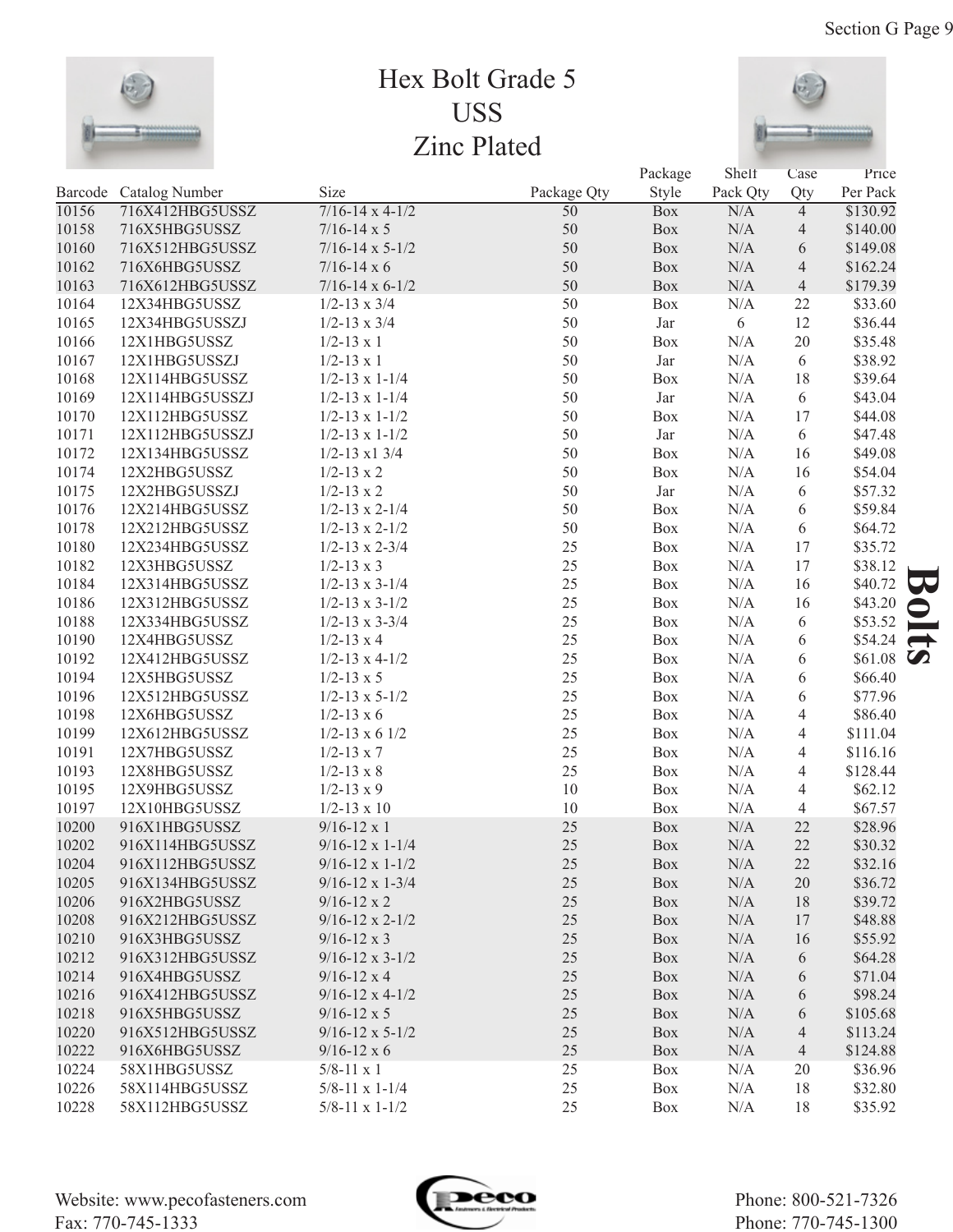

## Hex Bolt Grade 5 USS Zinc Plated



|                  |       |                                          |                                   |                                | Package    | Shelf           | Case                   | Price               |
|------------------|-------|------------------------------------------|-----------------------------------|--------------------------------|------------|-----------------|------------------------|---------------------|
|                  | 10230 | Barcode Catalog Number<br>58X134HBG5USSZ | Size<br>$5/8 - 11 \times 1 - 3/4$ | Package Qty<br>$\overline{25}$ | Style      | Pack Qty<br>N/A | Qty<br>$\overline{17}$ | Per Pack<br>\$39.56 |
|                  | 10232 | 58X2HBG5USSZ                             |                                   | 25                             | <b>Box</b> |                 |                        | \$43.48             |
|                  | 10234 |                                          | $5/8 - 11 \times 2$               | 25                             | Box        | $\rm N/A$       | 16                     | \$48.28             |
|                  |       | 58X214HBG5USSZ                           | $5/8 - 11 \times 2 - 1/4$         | 25                             | Box        | $\rm N/A$       | 6                      |                     |
|                  | 10236 | 58X212HBG5USSZ                           | $5/8 - 11 \times 2 - 1/2$         | 25                             | Box        | $\rm N/A$       | 6                      | \$52.08             |
|                  | 10238 | 58X234HBG5USSZ                           | $5/8 - 11 \times 2 - 3/4$         |                                | Box        | $\rm N/A$       | 6                      | \$56.00             |
|                  | 10240 | 58X3HBG5USSZ                             | $5/8 - 11 \times 3$               | 25                             | Box        | $\rm N/A$       | 6                      | \$59.84             |
|                  | 10242 | 58X314HBG5USSZ                           | $5/8 - 11 \times 3 - 1/4$         | 25                             | Box        | $\rm N/A$       | 6                      | \$63.64             |
|                  | 10244 | 58X312HBG5USSZ                           | $5/8 - 11 \times 3 - 1/2$         | 25                             | Box        | $\rm N/A$       | 6                      | \$67.50             |
|                  | 10246 | 58X334HBG5USSZ                           | $5/8 - 11 \times 3 - 3/4$         | 25                             | Box        | $\rm N/A$       | 6                      | \$71.36             |
|                  | 10248 | 58X4HBG5USSZ                             | $5/8 - 11 \times 4$               | 25                             | Box        | $\rm N/A$       | 6                      | \$75.20             |
|                  | 10250 | 58X412HBG5USSZ                           | $5/8 - 11 \times 4 - 1/2$         | 25                             | Box        | $\rm N/A$       | 6                      | \$93.60             |
|                  | 10252 | 58X5HBG5USSZ                             | $5/8 - 11 \times 5$               | 25                             | Box        | $\rm N/A$       | $\overline{4}$         | \$101.44            |
|                  | 10254 | 58X512HBG5USSZ                           | $5/8 - 11 \times 5 - 1/2$         | 25                             | Box        | $\rm N/A$       | $\overline{4}$         | \$112.80            |
|                  | 10256 | 58X6HBG5USSZ                             | $5/8 - 11 \times 6$               | 25                             | Box        | $\rm N/A$       | $\overline{4}$         | \$123.36            |
|                  | 10257 | 58X612HBG5USSZ                           | $5/8 - 11 \times 6 - 1/2$         | 25                             | Box        | $\rm N/A$       | $\overline{4}$         | \$163.28            |
|                  | 10249 | 58X7HBG5USSZ                             | $5/8 - 11 \times 7$               | 25                             | Box        | $\rm N/A$       | $\overline{4}$         | \$179.56            |
|                  | 10251 | 58X8HBG5USSZ                             | $5/8 - 11 \times 8$               | 25                             | Box        | $\rm N/A$       | $\overline{4}$         | \$206.86            |
|                  | 10253 | 58X9HBG5USSZ                             | $5/8 - 11 \times 9$               | 10                             | Box        | $\rm N/A$       | $\overline{4}$         | \$102.84            |
|                  | 10255 | 58X10HBG5USSZ                            | $5/8 - 11 \times 10$              | 10                             | Box        | N/A             | $\overline{4}$         | \$111.04            |
| $\boldsymbol{O}$ | 10258 | 34X1HBG5USSZ                             | $3/4 - 10 \times 1$               | 25                             | Box        | $\rm N/A$       | 17                     | \$66.12             |
|                  | 10260 | 34X114HBG5USSZ                           | $3/4 - 10 \times 1 - 1/4$         | 25                             | Box        | $\rm N/A$       | 16                     | \$68.28             |
|                  | 10262 | 34X112HBG5USSZ                           | $3/4 - 10 \times 1 - 1/2$         | 25                             | Box        | $\rm N/A$       | 16                     | \$58.12             |
| olt              | 10264 | 34X134HBG5USSZ                           | $3/4 - 10 \times 1 - 3/4$         | 25                             | Box        | $\rm N/A$       | 6                      | \$63.04             |
| Ě                | 10266 | 34X2HBG5USSZ                             | $3/4 - 10 \times 2$               | 25                             | Box        | $\rm N/A$       | 6                      | \$67.48             |
|                  | 10268 | 34X214HBG5USSZ                           | $3/4 - 10 \times 2 - 1/4$         | 25                             | Box        | $\rm N/A$       | 6                      | \$72.36             |
|                  | 10270 | 34X212HBG5USSZ                           | $3/4 - 10 \times 2 - 1/2$         | 25                             | Box        | $\rm N/A$       | 6                      | \$77.68             |
|                  | 10272 | 34X234HBG5USSZ                           | $3/4 - 10 \times 2 - 3/4$         | 25                             | Box        | $\rm N/A$       | 6                      | \$83.64             |
|                  | 10274 | 34X3HBG5USSZ                             | $3/4 - 10 \times 3$               | 25                             | Box        | $\rm N/A$       | $\overline{4}$         | \$89.52             |
|                  | 10276 | 34X314HBG5USSZ                           | $3/4 - 10 \times 3 - 1/4$         | 25                             | Box        | $\rm N/A$       | $\overline{4}$         | \$99.20             |
|                  | 10278 | 34X312HBG5USSZ                           | $3/4 - 10 \times 3 - 1/2$         | 25                             | Box        | $\rm N/A$       | $\overline{4}$         | \$104.16            |
|                  | 10280 | 34X334HBG5USSZ                           | $3/4 - 10 \times 3 - 3/4$         | 25                             | Box        | $\rm N/A$       | $\overline{4}$         | \$126.40            |
|                  | 10282 | 34X4HBG5USSZ                             | $3/4 - 10 \times 4$               | 25                             | Box        | $\rm N/A$       | $\overline{4}$         | \$114.04            |
|                  | 10284 | 34X412HBG5USSZ                           | $3/4 - 10 \times 4 - 1/2$         | 25                             | Box        | $\rm N/A$       | $\overline{4}$         | \$124.16            |
|                  | 10286 | 34X5HBG5USSZ                             | $3/4 - 10 \times 5$               | 25                             | Box        | $\rm N/A$       | $\overline{4}$         | \$138.12            |
|                  | 10288 | 34X512HBG5USSZ                           | $3/4 - 10 \times 5 - 1/2$         | 25                             | Box        | $\rm N/A$       | $\overline{4}$         | \$152.44            |
|                  | 10290 | 34X6HBG5USSZ                             | $3/4 - 10 \times 6$               | 25                             | Box        | $\rm N/A$       | $\overline{4}$         | \$169.32            |
|                  | 10291 | 34X612HBG5USSZ                           | $3/4 - 10 \times 6 - 1/2$         | 10                             | Box        | N/A             | $\overline{4}$         | \$100.80            |
|                  | 10283 | 34X7HBG5USSZ                             | $3/4 - 10 \times 7$               | $10\,$                         | Box        | $\rm N/A$       | $\overline{4}$         | \$106.32            |
|                  | 10285 | 34X8HBG5USSZ                             | $3/4 - 10 \times 8$               | 10                             | Box        | N/A             | $\overline{4}$         | \$122.32            |
|                  | 10287 | 34X9HBG5USSZ                             | $3/4 - 10 \times 9$               | $\sqrt{5}$                     | Box        | N/A             | $\overline{4}$         | \$71.12             |
|                  | 10289 | 34X10HBG5USSZ                            | $3/4 - 10 \times 10$              | $\sqrt{5}$                     | Box        | N/A             | $\overline{4}$         | \$76.88             |
|                  | 10292 | 78X112HBG5USSZ                           | $7/8-9 \times 1-1/2$              | 15                             | Box        | N/A             | $8\,$                  | \$64.00             |
|                  | 10294 | 78X134HBG5USSZ                           | $7/8-9 \times 1-3/4$              | 15                             | Box        | N/A             | 6                      | \$61.68             |
|                  | 10296 | 78X2HBG5USSZ                             | $7/8-9 \times 2$                  | 15                             | Box        | N/A             | 8                      | \$62.84             |
|                  | 10298 | 78X214HBG5USSZ                           | $7/8-9 \times 2-1/4$              | 15                             | Box        | N/A             | 6                      | \$68.36             |
|                  | 10300 | 78X212HBG5USSZ                           | $7/8-9 \times 2-1/2$              | 15                             | Box        | N/A             | 6                      | \$72.28             |
|                  | 10302 | 78X234HBG5USSZ                           | $7/8-9 \times 2-3/4$              | 15                             | Box        | N/A             | 6                      | \$77.16             |
|                  | 10304 | 78X3HBG5USSZ                             | $7/8 - 9 \times 3$                | 15                             | Box        | N/A             | 6                      | \$81.68             |
|                  | 10306 | 78X314HBG5USSZ                           | $7/8-9 \times 3-1/4$              | 15                             | Box        | N/A             | $\overline{4}$         | \$87.20             |
|                  | 10308 | 78X312HBG5USSZ                           | $7/8-9 \times 3-1/2$              | 15                             | Box        | N/A             | 4                      | \$92.36             |

Website: www.pecofasteners.com Fax: 770-745-1333

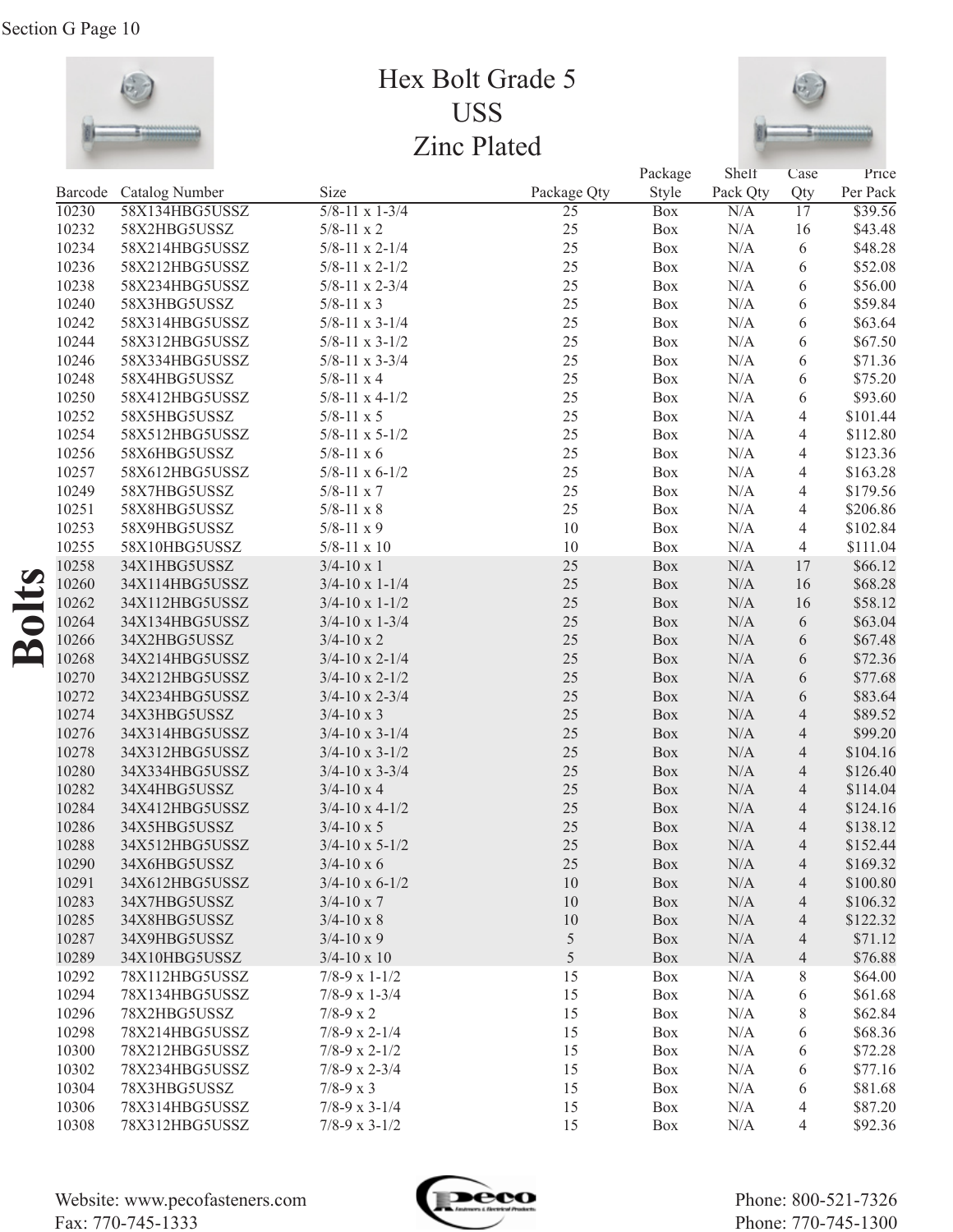

## Hex Bolt Grade 5 USS Zinc Plated



|       |                        |                          |                 | Package    | Shelf     | Case           | Price                             |    |
|-------|------------------------|--------------------------|-----------------|------------|-----------|----------------|-----------------------------------|----|
|       | Barcode Catalog Number | Size                     | Package Qty     | Style      | Pack Qty  | Qty            | Per Pack                          |    |
| 10310 | 78X334HBG5USSZ         | $7/8 - 9 \times 3 - 3/4$ | $\overline{15}$ | <b>Box</b> | N/A       | $\overline{4}$ | \$106.56                          |    |
| 10312 | 78X4HBG5USSZ           | $7/8-9 x 4$              | 15              | <b>Box</b> | N/A       | 4              | \$109.80                          |    |
| 10314 | 78X412HBG5USSZ         | $7/8-9 \times 4-1/2$     | 15              | Box        | N/A       | 4              | \$115.92                          |    |
| 10316 | 78X5HBG5USSZ           | $7/8 - 9 \times 5$       | 15              | Box        | N/A       | 4              | \$125.24                          |    |
| 10318 | 78X512HBG5USSZ         | $7/8-9 \times 5-1/2$     | 15              | <b>Box</b> | N/A       | 4              | \$137.96                          |    |
| 10320 | 78X6HBG5USSZ           | $7/8 - 9 \times 6$       | 15              | Box        | N/A       | 4              | \$152.96                          |    |
| 10321 | 78X612HBG5USSZ         | $7/8-9 \times 6-1/2$     | 5               | Box        | N/A       | 4              | \$72.72                           |    |
| 10313 | 78X7HBG5USSZ           | $7/8 - 9 \times 7$       | 5               | <b>Box</b> | N/A       | 4              | \$77.32                           |    |
| 10315 | 78X8HBG5USSZ           | $7/8 - 9 \times 8$       | 5               | Box        | N/A       | 4              | \$88.96                           |    |
| 10317 | 78X9HBG5USSZ           | $7/8-9 x 9$              | 5               | Box        | N/A       | 4              | \$99.64                           |    |
| 10319 | 78X10HBG5USSZ          | $7/8 - 9 \times 10$      | 5               | <b>Box</b> | N/A       | $\overline{4}$ | \$108.08                          |    |
| 10322 | 1X112HBG5USSZ          | $1-8 \times 1-1/2$       | 10              | <b>Box</b> | N/A       | 8              | \$57.32                           |    |
| 10324 | 1X134HBG5USSZ          | $1-8 \times 1-3/4$       | 10              | <b>Box</b> | N/A       | 6              | \$60.96                           |    |
| 10326 | 1X2HBG5USSZ            | $1-8 \times 2$           | 10              | Box        | N/A       | 6              | \$60.36                           |    |
| 10328 | 1X214HBG5USSZ          | $1-8 \times 2-1/4$       | 10              | Box        | N/A       | 6              | \$63.84                           |    |
| 10330 | 1X212HBG5USSZ          | $1-8 \times 2-1/2$       | 10              | <b>Box</b> | N/A       | 6              | \$67.56                           |    |
| 10332 | 1X234HBG5USSZ          | $1-8 \times 2-3/4$       | 10              | Box        | $\rm N/A$ | 6              | \$71.56                           |    |
| 10334 | 1X3HBG5USSZ            | $1-8 \times 3$           | 10              | Box        | N/A       | 6              | \$75.56                           |    |
| 10336 | 1X314HBG5USSZ          | $1-8 \times 3-1/4$       | 10              | <b>Box</b> | N/A       | 6              | \$83.92                           |    |
| 10338 | 1X312HBG5USSZ          | $1-8 \times 3-1/2$       | 10              | <b>Box</b> | N/A       | 6              | \$84.08                           |    |
| 10340 | 1X334HBG5USSZ          | $1-8 \times 3-3/4$       | 10              | <b>Box</b> | N/A       | 6              | \$93.16                           | 59 |
| 10342 | 1X4HBG5USSZ            | $1-8x4$                  | 10              | <b>Box</b> | N/A       | 6              | \$95.36<br>$\blacktriangleright$  |    |
| 10344 | 1X412HBG5USSZ          | $1-8 \times 4-1/2$       | 10              | Box        | N/A       | 6              | \$104.64                          | -  |
| 10346 | 1X5HBG5USSZ            | $1-8 \times 5$           | 10              | Box        | $\rm N/A$ | $\overline{4}$ | \$113.60<br>$\rightarrow$         |    |
| 10348 | 1X512HBG5USSZ          | $1-8 \times 5-1/2$       | 10              | Box        | N/A       | $\overline{4}$ | $\boldsymbol{\Omega}$<br>\$124.96 |    |
| 10350 | 1X6HBG5USSZ            | $1-8 \times 6$           | $10\,$          | <b>Box</b> | N/A       | $\overline{4}$ | \$138.48                          |    |
| 10352 | 1X612HBG5USSZ          | $1-8 \times 6-1/2$       | 5               | <b>Box</b> | N/A       | $\overline{4}$ | \$91.36                           |    |
| 10354 | 1X7HBG5USSZ            | $1-8 \times 7$           | 5               | Box        | $\rm N/A$ | $\overline{4}$ | \$96.00                           |    |
| 10356 | 1X8HBG5USSZ            | $1-8 \times 8$           | 5               | <b>Box</b> | N/A       | $\overline{4}$ | \$116.88                          |    |
| 10358 | 1X9HBG5USSZ            | $1-8 \times 9$           | 5               | Box        | N/A       | N/A            | \$130.12                          |    |
| 10360 | 1X10HBG5USSZ           | $1-8 \times 10$          | 5               | <b>Box</b> | N/A       | $\overline{4}$ | \$141.76                          |    |



## Hex Bolt Grade 5 SAE Zinc Plated



|       |                        |                           |             | Package      | Shelf    | Case | Price    |
|-------|------------------------|---------------------------|-------------|--------------|----------|------|----------|
|       | Barcode Catalog Number | <b>Size</b>               | Package Qty | <b>Style</b> | Pack Qty | Qty  | Per Pack |
| 11002 | 14X12HBG5SAEZ          | $1/4 - 28 \times 1/2$     | 100         | Box          |          | 45   | \$17.68  |
| 11004 | 14X34HBG5SAEZ          | $1/4 - 28 \times 3/4$     | 100         | Box          |          | 30   | \$19.28  |
| 11006 | 14X1HBG5SAEZ           | $1/4 - 28 \times 1$       | 100         | Box          |          | 30   | \$21.52  |
| 11008 | 14X114HBG5SAEZ         | $1/4 - 28 \times 1 - 1/4$ | 100         | Box          |          | 30   | \$26.12  |
| 11010 | 14X112HBG5SAEZ         | $1/4 - 28 \times 1 - 1/2$ | 100         | Box          | N/A      | 22   | \$30.84  |
| 11012 | 14X134HBG5SAEZ         | $1/4 - 28 \times 1 - 3/4$ | 100         | Box          |          | 30   | \$36.64  |
| 11014 | 14X2HBG5SAEZ           | $1/4 - 28 \times 2$       | 100         | Box          | N/A      | 20   | \$40.00  |
| 11016 | 14X214HBG5SAEZ         | $1/4 - 28 \times 2 - 1/4$ | 100         | Box          | N/A      | 18   | \$43.92  |
| 11018 | 14X212HBG5SAEZ         | $1/4 - 28 \times 2 - 1/2$ | 100         | Box          | N/A      | 17   | \$47.20  |
| 11020 | 14X234HBG5SAEZ         | $1/4 - 28 \times 2 - 3/4$ | 100         | Box          | N/A      | 17   | \$64.08  |

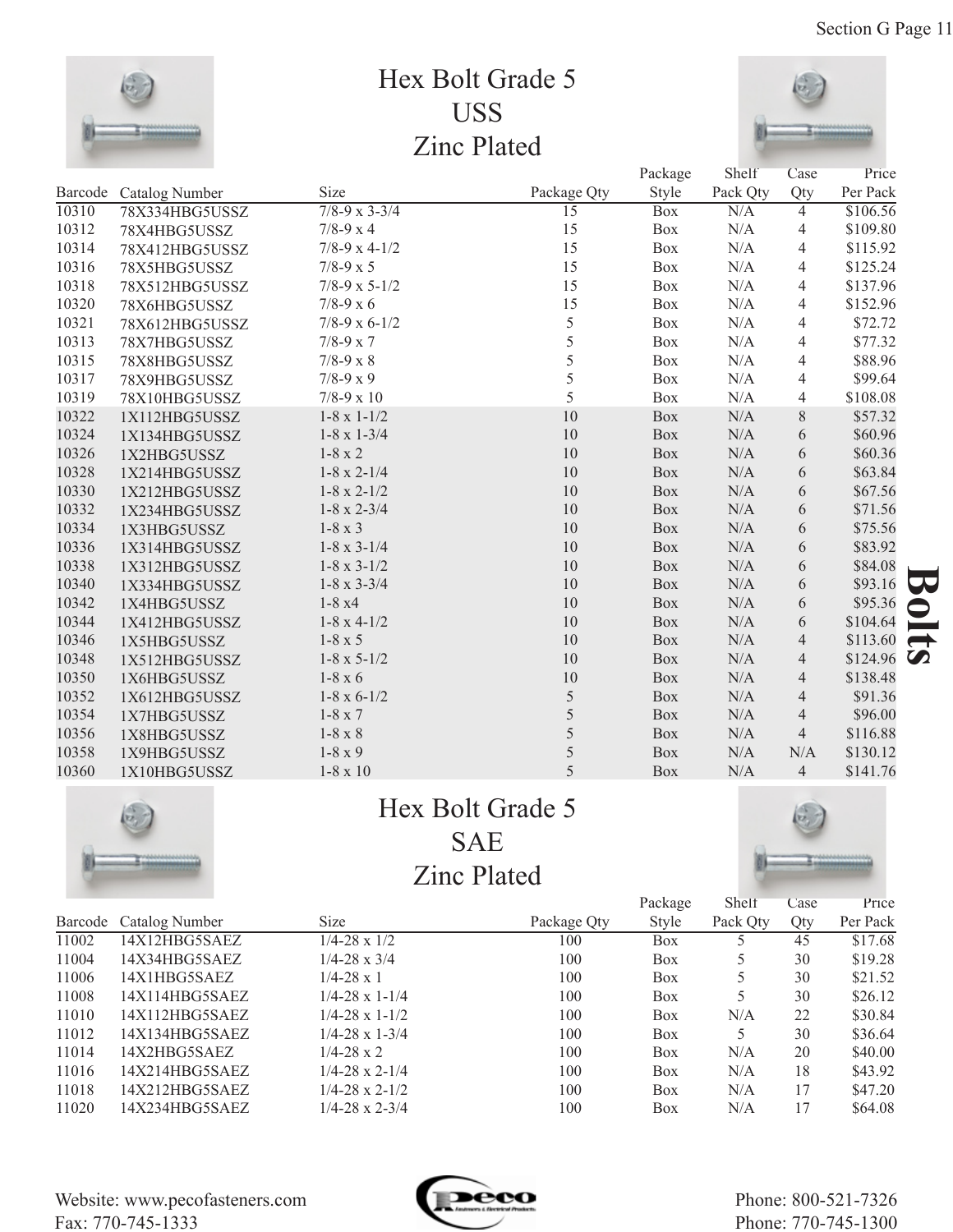

## Hex Bolt Grade 5 SAE Zinc Plated



|         |                 |                            |             | Package    | Shelf      | Case           | Price    |
|---------|-----------------|----------------------------|-------------|------------|------------|----------------|----------|
| Barcode | Catalog Number  | Size                       | Package Qty | Style      | Pack Qty   | Qty            | Per Pack |
| 11022   | 14X3HBG5SAEZ    | $1/4 - 28 \times 3$        | 100         | <b>Box</b> | N/A        | 6              | \$68.80  |
| 11024   | 14X314HBG5SAEZ  | $1/4 - 28 \times 3 - 1/4$  | 100         | Box        | $\rm N/A$  | 6              | \$72.44  |
| 11026   | 14X312HBG5SAEZ  | $1/4 - 28 \times 3 - 1/2$  | 100         | Box        | $\rm N/A$  | 6              | \$76.16  |
| 11028   | 14X334HBG5SAEZ  | $1/4 - 28 \times 3 - 3/4$  | 100         | Box        | $\rm N/A$  | 6              | \$79.84  |
| 11030   | 14X4HBG5SAEZ    | $1/4 - 28x4$               | 100         | Box        | $\rm N/A$  | 6              | \$83.48  |
| 11032   | 14X412HBG5SAEZ  | $1/4 - 28 \times 4 - 1/2$  | 100         | Box        | $\rm N/A$  | 6              | \$109.60 |
| 11034   | 14X5HBG5SAEZ    | $1/4 - 28 \times 5$        | 100         | Box        | $\rm N/A$  | 6              | \$132.08 |
| 11036   | 14X512HBG5SAEZ  | $1/4 - 28 \times 5 - 1/2$  | 100         | Box        | $\rm N/A$  | 6              | \$145.08 |
| 11038   | 14X6HBG5SAEZ    | $1/4 - 28 \times 6$        | 100         | Box        | N/A        | 4              | \$159.72 |
| 11040   | 516X12HBG5SAEZ  | $5/16 - 24 \times 1/2$     | 100         | Box        | $\sqrt{5}$ | 30             | \$27.48  |
| 11042   | 516X34HBG5SAEZ  | $5/16 - 24 \times 3/4$     | 100         | Box        | $\sqrt{5}$ | 30             | \$29.24  |
| 11044   | 516X1HBG5SAEZ   | $5/16 - 24 \times 1$       | 100         | Box        | 5          | 30             | \$30.92  |
| 11046   | 516X114HBG5SAEZ | $5/16-24 \times 1-1/4$     | 100         | Box        | $\rm N/A$  | 22             | \$38.12  |
| 11048   | 516X112HBG5SAEZ | $5/16 - 24 \times 1 - 1/2$ | 100         | Box        | $\rm N/A$  | $20\,$         | \$44.16  |
| 11050   | 516X134HBG5SAEZ | $5/16 - 24 \times 1 - 3/4$ | 100         | Box        | $\rm N/A$  | 18             | \$49.44  |
| 11052   | 516X2HBG5SAEZ   | $5/16 - 24 \times 2$       | 100         | Box        | $\rm N/A$  | 17             | \$57.68  |
| 11054   | 516X214HBG5SAEZ | $5/16 - 24 \times 2 - 1/4$ | 100         | Box        | $\rm N/A$  | 16             | \$64.28  |
| 11056   | 516X212HBG5SAEZ | $5/16 - 24 \times 2 - 1/2$ | 100         | Box        | $\rm N/A$  | 6              | \$69.52  |
| 11058   | 516X234HBG5SAEZ | $5/16 - 24 \times 2 - 3/4$ | 100         | Box        | $\rm N/A$  | 6              | \$76.00  |
| 11060   | 516X3HBG5SAEZ   | $5/16 - 24 \times 3$       | 100         | Box        | $\rm N/A$  | 6              | \$81.16  |
| 11062   | 516X314HBG5SAEZ | $5/16 - 24 \times 3 - 1/4$ | 100         | Box        | $\rm N/A$  | 6              | \$101.32 |
| 11064   | 516X312HBG5SAEZ | $5/16 - 24 \times 3 - 1/2$ | 100         | Box        | $\rm N/A$  | 6              | \$106.84 |
| 11066   | 516X334HBG5SAEZ | $5/16 - 24 \times 3 - 3/4$ | 100         | Box        | $\rm N/A$  | 6              | \$112.52 |
| 11068   | 516X4HBG5SAEZ   | $5/16 - 24 \times 4$       | 100         | Box        | $\rm N/A$  | $\overline{4}$ | \$118.24 |
| 11070   | 516X412HBG5SAEZ | $5/16 - 24 \times 4 - 1/2$ | 100         | Box        | $\rm N/A$  | 4              | \$146.92 |
| 11072   | 516X5HBG5SAEZ   | $5/16 - 24 \times 5$       | 50          | Box        | $\rm N/A$  | 6              | \$82.24  |
| 11074   | 516X512HBG5SAEZ | $5/16 - 24 \times 5 - 1/2$ | 50          | Box        | $\rm N/A$  | 6              | \$92.36  |
| 11076   | 516X6HBG5SAEZ   | $5/16 - 24 \times 6$       | 50          | Box        | N/A        | $\overline{4}$ | \$106.48 |
| 11078   | 38X12HBG5SAEZ   | $3/8 - 24 \times 1/2$      | 100         | Box        | 5          | 30             | \$44.52  |
| 11080   | 38X34HBG5SAEZ   | $3/8 - 24 \times 3/4$      | 100         | Box        | $\rm N/A$  | 22             | \$37.44  |
| 11082   | 38X1HBG5SAEZ    | $3/8 - 24x1$               | 100         | Box        | $\rm N/A$  | $20\,$         | \$42.48  |
| 11084   | 38X114HBG5SAEZ  | $3/8 - 24 \times 1 - 1/4$  | 100         | Box        | $\rm N/A$  | 18             | \$48.08  |
| 11086   | 38X112HBG5SAEZ  | $3/8 - 24 \times 11/2$     | 100         | Box        | $\rm N/A$  | 17             | \$55.56  |
| 11088   | 38X134HBG5SAEZ  | $3/8 - 24 \times 1 - 3/4$  | 100         | Box        | $\rm N/A$  | 16             | \$68.28  |
| 11090   | 38X2HBG5SAEZ    | $3/8 - 24x2$               | 100         | Box        | $\rm N/A$  | 6              | \$75.20  |
| 11092   | 38X214HBG5SAEZ  | $3/8 - 24 \times 2 - 1/4$  | 100         | Box        | $\rm N/A$  | 6              | \$83.12  |
| 11094   | 38X212HBG5SAEZ  | $3/8 - 24 \times 2 - 1/2$  | 100         | Box        | N/A        | 6              | \$90.56  |
| 11096   | 38X234HBG5SAEZ  | $3/8 - 24 \times 2 - 3/4$  | 50          | Box        | N/A        | 17             | \$50.40  |
| 11098   | 38X3HBG5SAEZ    | $3/8 - 24x3$               | 50          | Box        | N/A        | 16             | \$53.88  |
| 11100   | 38X314HBG5SAEZ  | $3/8 - 24 \times 3 - 1/4$  | 50          | Box        | N/A        | 6              | \$62.32  |
| 11102   | 38X312HBG5SAEZ  | $3/8 - 24 \times 3 - 1/2$  | 50          | Box        | N/A        | 6              | \$65.88  |
| 11104   | 38X334HBG5SAEZ  | $3/8 - 24 \times 3 - 3/4$  | 50          | Box        | N/A        | 6              | \$70.24  |
| 11106   | 38X4HBG5SAEZ    | $3/8 - 24x4$               | 50          | Box        | N/A        | 6              | \$72.96  |
| 11108   | 38X412HBG5SAEZ  | $3/8 - 24 \times 4 - 1/2$  | 50          | Box        | N/A        | 6              | \$116.36 |
| 11110   | 38X5HBG5SAEZ    | $3/8 - 24 \times 5$        | 50          | Box        | N/A        | 6              | \$123.72 |
| 11112   | 38X512HBG5SAEZ  | $3/8 - 24 \times 5 - 1/2$  | 50          | Box        | N/A        | 12             | \$131.12 |
| 11114   | 38X6HBG5SAEZ    | $3/8 - 24 \times 6$        | 50          | Box        | N/A        | $\overline{4}$ | \$141.88 |
| 11116   | 716X34HBG5SAEZ  | $7/16 - 20 \times 3/4$     | 100         | Box        | N/A        | 18             | \$67.20  |
| 11118   | 716X1HBG5SAEZ   | $7/16 - 20 \times 1$       | 100         | <b>Box</b> | N/A        | 17             | \$68.00  |
| 11120   | 716X114HBG5SAEZ | $7/16 - 20 \times 1 - 1/4$ | 100         | Box        | $\rm N/A$  | 16             | \$72.28  |

**Bolts**

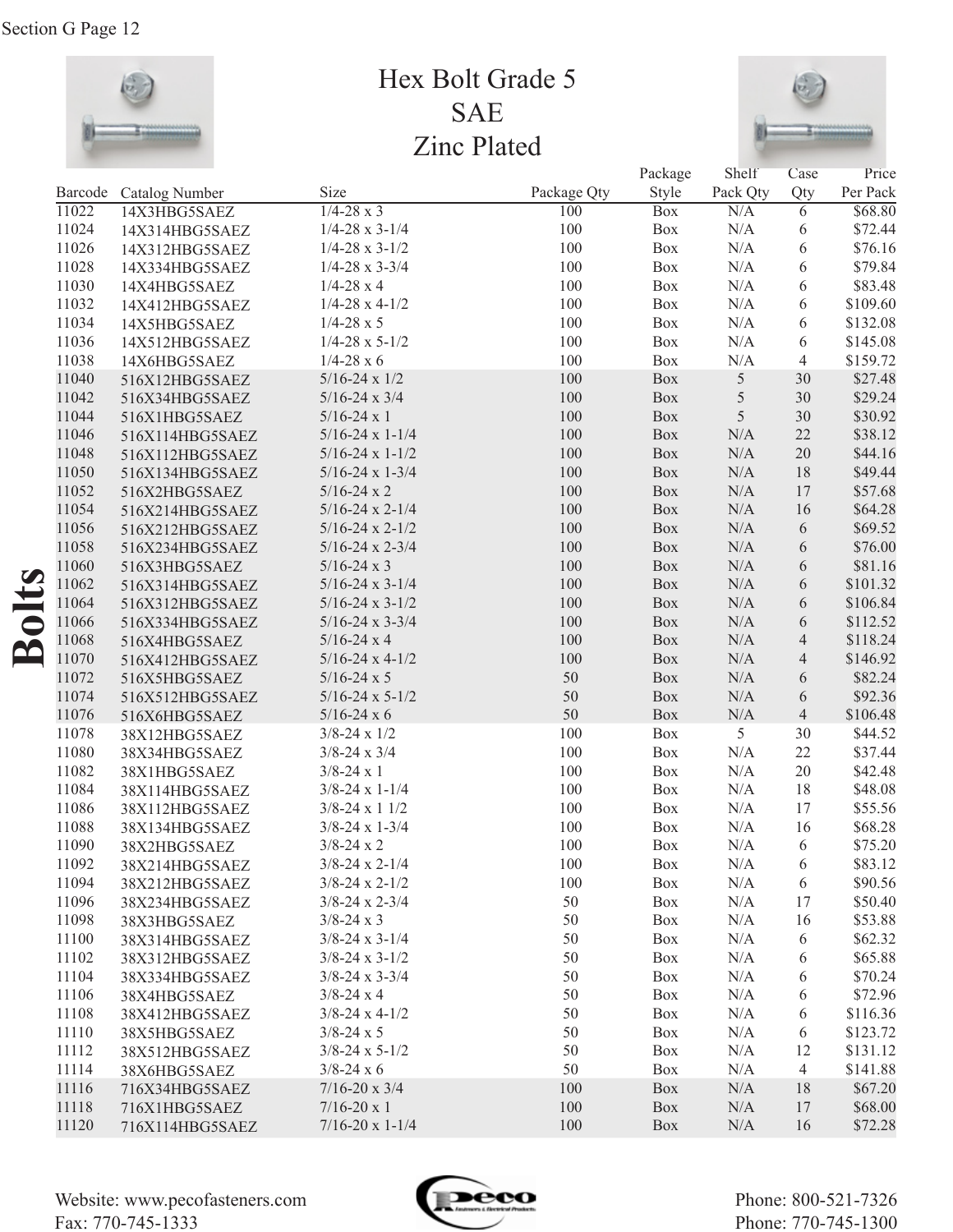

## Hex Bolt Grade 5 SAE Zinc Plated



 $D_{\alpha}$ alsage

 $C<sub>h</sub>$ <sub>o</sub> $I<sub>i</sub>$ 

|                |                 |                            |             | Package    | Shelf     | Case           | Price              |               |
|----------------|-----------------|----------------------------|-------------|------------|-----------|----------------|--------------------|---------------|
| Barcode        | Catalog Number  | Size                       | Package Qty | Style      | Pack Qty  | Qty            | Per Pack           |               |
| 11122          | 716X112HBG5SAEZ | $7/16 - 20 \times 1 - 1/2$ | 100         | <b>Box</b> | N/A       | $\overline{6}$ | \$82.04            |               |
| 11124          | 716X134HBG5SAEZ | $7/16 - 20 \times 1 - 3/4$ | 100         | Box        | $\rm N/A$ | 6              | \$91.20            |               |
| 11126          | 716X2HBG5SAEZ   | $7/16 - 20 \times 2$       | 100         | Box        | N/A       | 6              | \$107.20           |               |
| 11128          | 716X214HBG5SAEZ | $7/16 - 20 \times 2 - 1/4$ | 100         | Box        | $\rm N/A$ | $\overline{4}$ | \$117.68           |               |
| 11130          | 716X212HBG5SAEZ | $7/16 - 20 \times 2 - 1/2$ | 100         | Box        | $\rm N/A$ | $\overline{4}$ | \$127.28           |               |
| 11132          | 716X234HBG5SAEZ | $7/16 - 20 \times 2 - 3/4$ | 50          | Box        | N/A       | 6              | \$70.48            |               |
| 11134          | 716X3HBG5SAEZ   | $7/16 - 20 \times 3$       | 50          | Box        | N/A       | 6              | \$75.25            |               |
| 11136          | 716X312HBG5SAEZ | $7/16 - 20 \times 3 - 1/2$ | 50          | Box        | N/A       | 6              | \$85.44            |               |
| 11138          | 716X4HBG5SAEZ   | $7/16 - 20 \times 4$       | 50          | Box        | $\rm N/A$ | 6              | \$96.96            |               |
| 11140          | 716X412HBG5SAEZ | $7/16 - 20 \times 4 - 1/2$ | 50          | Box        | $\rm N/A$ | $\overline{4}$ | \$153.08           |               |
| 11142          | 716X5HBG5SAEZ   | $7/16 - 20 \times 5$       | 50          | Box        | $\rm N/A$ | $\overline{4}$ | \$163.64           |               |
| 11144          | 716X512HBG5SAEZ | $7/16 - 20 \times 5 - 1/2$ | 50          | Box        | N/A       | 6              | \$174.56           |               |
| 11146          | 716X6HBG5SAEZ   | $7/16 - 20 \times 6$       | 50          | Box        | N/A       | $\overline{4}$ | \$189.24           |               |
| 11148          | 12X34HBG5SAEZ   | $1/2 - 20 \times 3/4$      | 50          | Box        | N/A       | 22             | \$45.24            |               |
| 11150          | 12X1HBG5SAEZ    | $1/2 - 20x1$               | 50          | Box        | N/A       | $20\,$         | \$46.12            |               |
| 11152          | 12X114HBG5SAEZ  | $1/2 - 20 \times 1 - 1/4$  | 50          | Box        | N/A       | 18             | \$48.96            |               |
| 11154          | 12X112HBG5SAEZ  | $1/2 - 20 \times 1 - 1/2$  | 50          | Box        | N/A       | 17             | \$54.24            |               |
| 11155          | 12X134HBG5SAEZ  | $1/2 - 20 \times 1 - 3/4$  | 50          | Box        | N/A       | 16             | \$59.72            |               |
| 11156          | 12X2HBG5SAEZ    | $1/2 - 20x2$               | 50          | Box        | N/A       | 6              | \$66.12            |               |
| 11157          | 12X214HBG5SAEZ  | $1/2 - 20 \times 2 - 1/4$  | 50          | Box        | N/A       | 6              | \$77.08            |               |
| 11158          | 12X212HBG5SAEZ  | $1/2 - 20 \times 2 - 1/2$  | 50          | Box        | N/A       | 6              | \$82.84            |               |
| 11160          | 12X3HBG5SAEZ    | $1/2 - 20x3$               | 25          | Box        | $\rm N/A$ | 16             | \$48.52            |               |
| 11162          | 12X312HBG5SAEZ  | $1/2 - 20 \times 3 - 1/2$  | 25          | Box        | N/A       | 16             | \$56.96            |               |
| 11161          | 12X334HBG5SAEZ  | $1/2 - 20 \times 3 - 3/4$  | 25          | Box        | N/A       | 6              | \$61.60            | $\rightarrow$ |
| 11164          | 12X4HBG5SAEZ    | $1/2 - 20x4$               | 25          | Box        | N/A       | 6              | $$63.92$ $\bullet$ |               |
| 11166          | 12X412HBG5SAEZ  | $1/2 - 20 \times 4 - 1/2$  | 25          | Box        | N/A       | 6              | \$91.36            |               |
| 11168          | 12X5HBG5SAEZ    | $1/2 - 20 \times 5$        | 25          | Box        | N/A       | 6              | \$97.88            |               |
| 11170          | 12X512HBG5SAEZ  | $1/2 - 20 \times 5 - 1/2$  | 25          | Box        | N/A       | 6              | \$104.36           |               |
| 11172          | 12X6HBG5SAEZ    | $1/2 - 20 \times 6$        | 25          | Box        | N/A       | 4              | \$114.12           |               |
| 11174          | 916X1HBG5SAEZ   | $9/16 - 18 \times 1$       | 25          | Box        | N/A       | 22             | \$33.68            |               |
| 11176          | 916X114HBG5SAEZ | $9/16 - 18 \times 1 - 1/4$ | 25          | Box        | $\rm N/A$ | 22             | \$35.20            |               |
| 11178          | 916X112HBG5SAEZ | $9/16 - 18 \times 1 - 1/2$ | 25          | Box        | N/A       | $20\,$         | \$37.32            |               |
| 11180          | 916X2HBG5SAEZ   | $9/16 - 18 \times 2$       | 25          | Box        | N/A       | 18             | \$45.96            |               |
| 11182          | 916X212HBG5SAEZ | $9/16 - 18 \times 2 - 1/2$ | 25          | Box        | N/A       | 17             | \$57.44            |               |
| 11184          | 916X3HBG5SAEZ   | $9/16 - 18 \times 3$       | 25          | Box        | N/A       | 16             | \$65.60            |               |
| 11186          | 916X312HBG5SAEZ | $9/16 - 18 \times 3 - 1/2$ | $25\,$      | Box        | $\rm N/A$ | 6              | \$74.24            |               |
| 11188          | 916X4HBG5SAEZ   | $9/16 - 18 \times 4$       | 25          | Box        | N/A       | 6              | \$82.04            |               |
| 11190          | 916X412HBG5SAEZ | $9/16 - 18 \times 4 - 1/2$ | 25          | Box        | N/A       | 6              | \$114.40           |               |
| 11192          | 916X5HBG5SAEZ   | $9/16 - 18 \times 5$       | 25          | Box        | N/A       | 6              | \$123.84           |               |
| 11194          | 916X512HBG5SAEZ | $9/16 - 18 \times 5 - 1/2$ | 25          | Box        | N/A       | 4              | \$132.64           |               |
| 11196          | 916X6HBG5SAEZ   | $9/16 - 18 \times 6$       | 25          | Box        | N/A       | 4              | \$144.64           |               |
| 11198          |                 | $5/8 - 18 \times 1$        | 25          | Box        | N/A       | 20             | \$43.84            |               |
| 11200          | 58X1HBG5SAEZ    | $5/8 - 18 \times 1 - 1/4$  | 25          | Box        | N/A       | 18             | \$44.44            |               |
| 11202          | 58X114HBG5SAEZ  | $5/8 - 18 \times 1 - 1/2$  | 25          | Box        | N/A       | 18             | \$46.12            |               |
| 11204          | 58X112HBG5SAEZ  | $5/8 - 18 \times 2$        | 25          | Box        | N/A       | 6              | \$54.48            |               |
| 11206          | 58X2HBG5SAEZ    | $5/8 - 18 \times 2 - 1/2$  | 25          | Box        | N/A       |                | \$63.64            |               |
| 11208          | 58X212HBG5SAEZ  | $5/8 - 18 \times 3$        | 25          | Box        | N/A       | 6              | \$77.96            |               |
|                | 58X3HBG5SAEZ    | $5/8 - 18 \times 3 - 1/2$  | 25          | Box        | N/A       | 6              |                    |               |
| 11210<br>11212 | 58X312HBG5SAEZ  | $5/8 - 18 \times 4$        | 25          | Box        | N/A       | 6              | \$88.16<br>\$98.32 |               |
|                | 58X4HBG5SAEZ    |                            | 25          |            |           | 6              |                    |               |
| 11214          | 58X412HBG5SAEZ  | $5/8 - 18 \times 4 - 1/2$  |             | Box        | N/A       | 6              | \$127.12           |               |

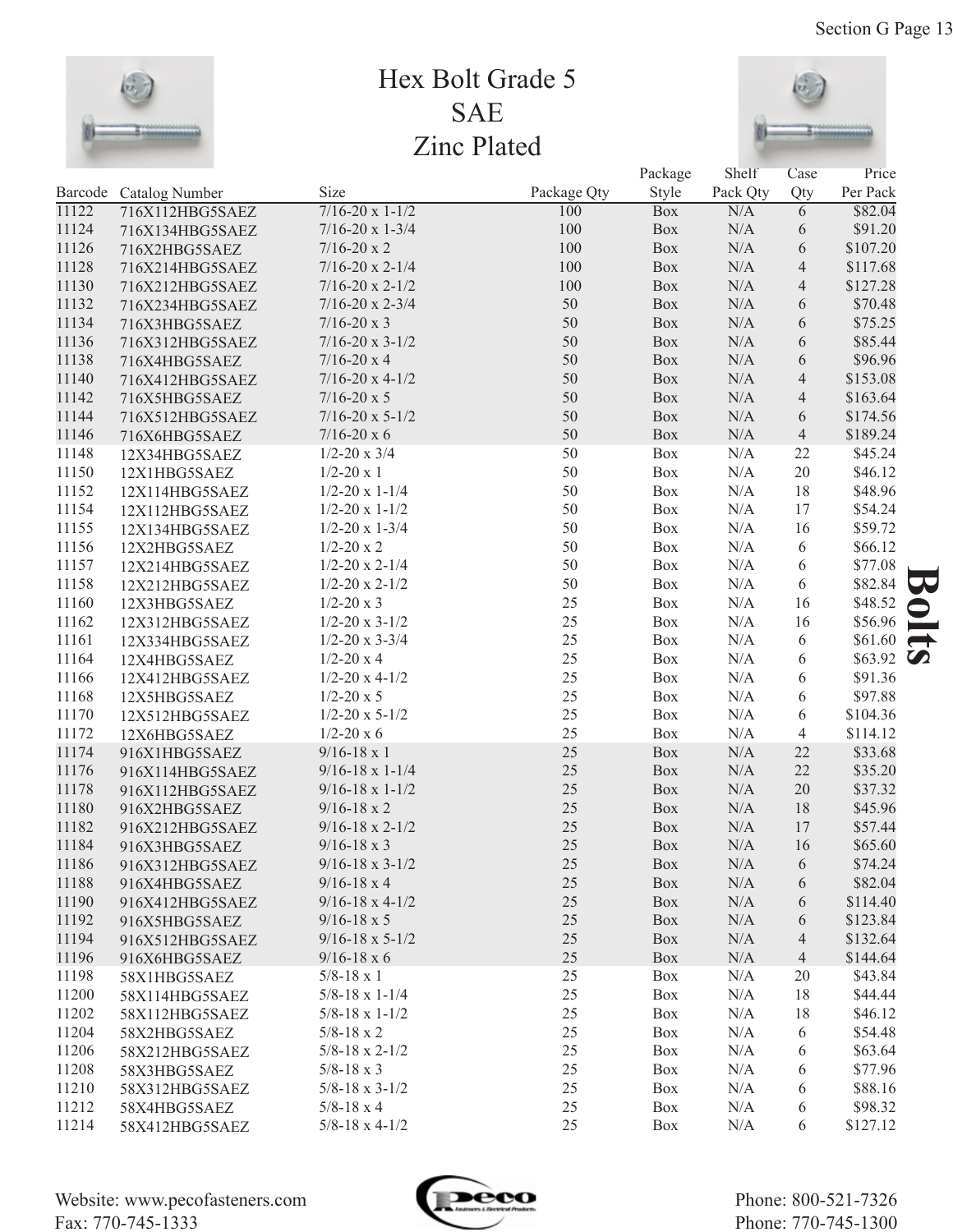

## Hex Bolt Grade 5 SAE Zinc Plated



| Barcode | Catalog Number |                           |             |            |           |                |          |
|---------|----------------|---------------------------|-------------|------------|-----------|----------------|----------|
|         |                | Size                      | Package Qty | Style      | Pack Qty  | Qty            | Per Pack |
| 11216   | 58X5HBG5SAEZ   | $5/8 - 18 \times 5$       | 25          | Box        | N/A       | $\overline{4}$ | \$136.72 |
| 11218   | 58X512HBG5SAEZ | $5/8 - 18 \times 5 - 1/2$ | 25          | Box        | N/A       | $\overline{4}$ | \$150.68 |
| 11220   | 58X6HBG5SAEZ   | $5/8 - 18 \times 6$       | 25          | Box        | N/A       | 4              | \$165.32 |
| 12002   | 34X114HBG5SAEZ | $3/4 - 16 \times 1 - 1/4$ | 25          | <b>Box</b> | N/A       | $\overline{4}$ | \$80.28  |
| 12004   | 34X112HBG5SAEZ | $3/4 - 16 \times 1 - 1/2$ | 25          | <b>Box</b> | N/A       | 16             | \$83.56  |
| 12006   | 34X2HBG5SAEZ   | $3/4 - 16 \times 2$       | 25          | Box        | $\rm N/A$ | 6              | \$89.24  |
| 12008   | 34X212HBG5SAEZ | $3/4 - 16 \times 2 - 1/2$ | 25          | <b>Box</b> | N/A       | 6              | \$101.88 |
| 12010   | 34X3HBG5SAEZ   | $3/4 - 16 \times 3$       | 25          | Box        | $\rm N/A$ | $\overline{4}$ | \$115.36 |
| 12011   | 34X314HBG5SAEZ | $3/4 - 16 \times 3 - 1/4$ | 25          | Box        | N/A       | $\overline{4}$ | \$131.48 |
| 12012   | 34X312HBG5SAEZ | $3/4 - 16 \times 3 - 1/2$ | 25          | Box        | $\rm N/A$ | $\overline{4}$ | \$138.12 |
| 12014   | 34X4HBG5SAEZ   | $3/4 - 16 \times 4$       | 25          | <b>Box</b> | N/A       | $\overline{4}$ | \$151.92 |
| 12016   | 34X412HBG5SAEZ | $3/4 - 16 \times 4 - 1/2$ | 25          | Box        | N/A       | $\overline{4}$ | \$165.32 |
| 12018   | 34X5HBG5SAEZ   | $3/4 - 16 \times 5$       | 25          | Box        | N/A       | $\overline{4}$ | \$183.48 |
| 12020   | 34X512HBG5SAEZ | $3/4 - 16 \times 5 - 1/2$ | 25          | Box        | $\rm N/A$ | $\overline{4}$ | \$202.68 |
| 12022   | 34X6HBG5SAEZ   | $3/4 - 16 \times 6$       | 25          | <b>Box</b> | N/A       | $\overline{4}$ | \$222.68 |
| 12024   | 78X2HBG5SAEZ   | $7/8 - 14 \times 2$       | 15          | Box        | N/A       | 8              | \$77.16  |
| 12026   | 78X212HBG5SAEZ | $7/8 - 14 \times 2 - 1/2$ | 15          | <b>Box</b> | N/A       | 6              | \$86.84  |
| 12028   | 78X3HBG5SAEZ   | $7/8 - 14 \times 3$       | 15          | Box        | N/A       | 6              | \$99.04  |
| 12030   | 78X312HBG5SAEZ | $7/8 - 14 \times 3 - 1/2$ | 15          | <b>Box</b> | N/A       | $\overline{4}$ | \$111.12 |
| 12032   | 78X4HBG5SAEZ   | $7/8 - 14 \times 4$       | 15          | Box        | $\rm N/A$ | $\overline{4}$ | \$128.52 |
| 12034   | 78X412HBG5SAEZ | $7/8 - 14 \times 4 - 1/2$ | 15          | <b>Box</b> | N/A       | $\overline{4}$ | \$140.36 |
| 12036   | 78X5HBG5SAEZ   | $7/8 - 14 \times 5$       | 15          | Box        | N/A       | $\overline{4}$ | \$151.64 |
| 12038   | 78X512HBG5SAEZ | $7/8 - 14 \times 5 - 1/2$ | 15          | Box        | $\rm N/A$ | 4              | \$167.20 |
| 12040   | 78X6HBG5SAEZ   | $7/8 - 14 \times 6$       | 15          | <b>Box</b> | N/A       | $\overline{4}$ | \$184.88 |
| 12042   | 1X2HBG5SAEZ    | $1-14 \times 2$           | 10          | Box        | N/A       | 6              | \$73.32  |
| 12044   | 1X212HBG5SAEZ  | $1-14 \times 2-1/2$       | 10          | Box        | N/A       | 6              | \$81.88  |
| 12046   | 1X3HBG5SAEZ    | $1-14 \times 3$           | 10          | Box        | $\rm N/A$ | 6              | \$91.56  |
| 12048   | 1X312HBG5SAEZ  | $1-14 \times 3-1/2$       | 10          | <b>Box</b> | N/A       | 6              | \$101.76 |
| 12050   | 1X4HBG5SAEZ    | $1-14x4$                  | 10          | Box        | N/A       | 6              | \$111.48 |
| 12052   | 1X412HBG5SAEZ  | $1-14 \times 4-1/2$       | 10          | <b>Box</b> | N/A       | 6              | \$125.88 |
| 12054   | 1X5HBG5SAEZ    | $1-14 \times 5$           | 10          | Box        | $\rm N/A$ | $\overline{4}$ | \$136.28 |
| 12056   | 1X512HBG5SAEZ  | $1-14 \times 5-1/2$       | 10          | <b>Box</b> | N/A       | $\overline{4}$ | \$150.12 |
| 12058   | 1X6HBG5SAEZ    | $1-14 \times 6$           | 10          | <b>Box</b> | N/A       | $\overline{4}$ | \$164.80 |



## Hex Bolt Grade 8 USS Yellow Zinc Plated

**North American**



|                        |                           |             | Package               | Shelf    | Case | Price    |
|------------------------|---------------------------|-------------|-----------------------|----------|------|----------|
| Barcode Catalog Number | <b>Size</b>               | Package Qty | Style                 | Pack Qty | Qty  | Per Pack |
| 14X12HBG8USSYZ         | $1/4 - 20 \times 1/2$     | 100         | <b>Box</b>            |          | 45   | \$16.28  |
| 14X58HBG8USSYZ         | $1/4 - 20 \times 5/8$     | 100         | <b>Box</b>            |          | 30   | \$16.44  |
| 14X34HBG8USSYZ         | $1/4 - 20 \times 3/4$     | 100         | <b>Box</b>            |          | 30   | \$16.88  |
| 14X1HBG8USSYZ          | $1/4 - 20 \times 1$       | 100         | Box                   |          | 30   | \$19.20  |
| 14X114HBG8USSYZ        | $1/4 - 20 \times 1 - 1/4$ | 100         | <b>Box</b>            |          | 30   | \$22.92  |
| 14X112HBG8USSYZ        | $1/4 - 20 \times 1 - 1/2$ | 100         | <b>Box</b>            | N/A      | 22   | \$27.04  |
| 14X134HBG8USSYZ        | $1/4 - 20 \times 1 - 3/4$ | 100         | <b>Box</b>            | N/A      | 22   | \$33.24  |
| 14X2HBG8USSYZ          | $1/4 - 20 \times 2$       | 100         | Box                   | N/A      | 20   | \$36.36  |
|                        |                           |             | <b>North American</b> |          |      |          |

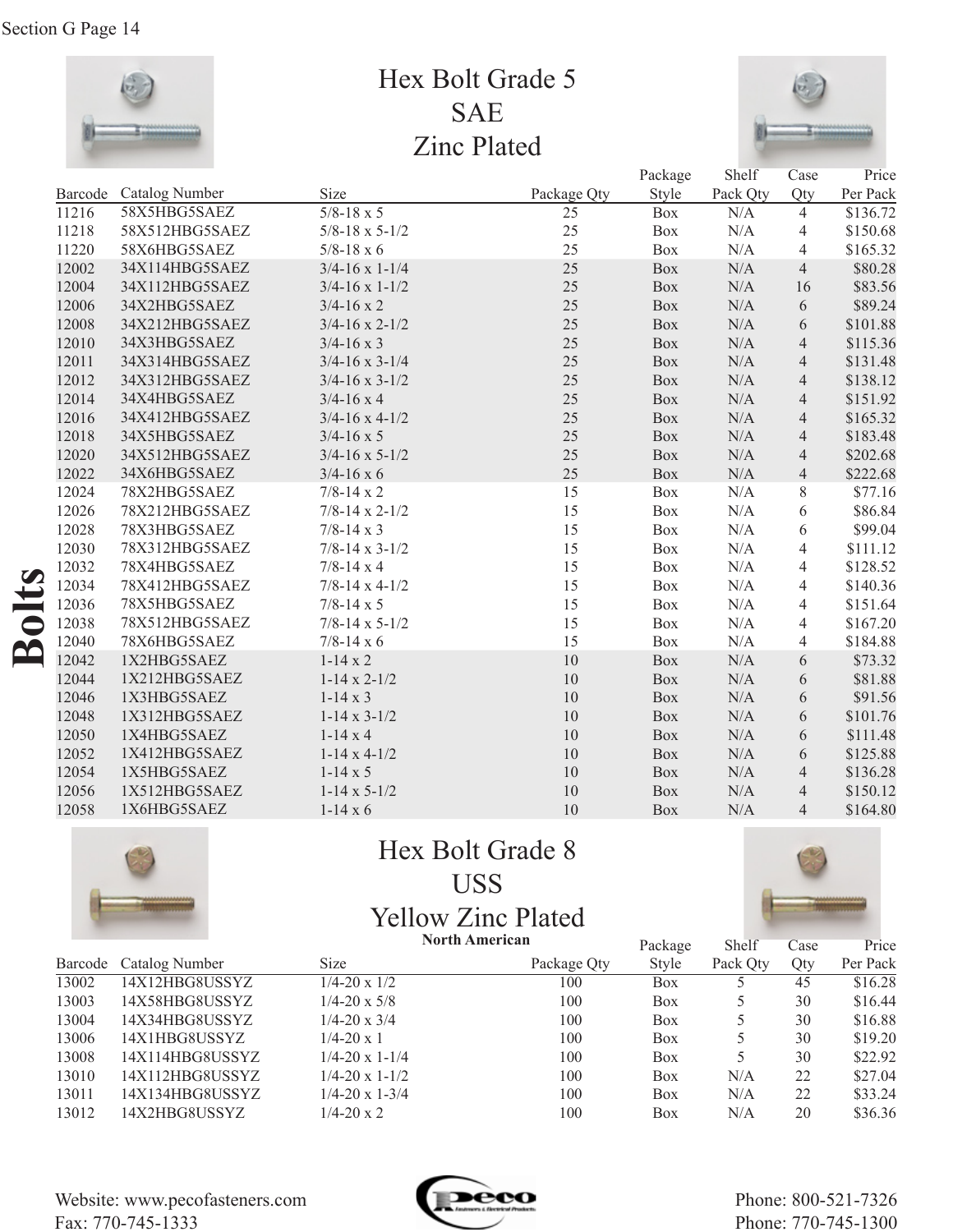

### Hex Bolt Grade 8 USS Yellow Zinc Plated **North American**



|       |                        | <b>North American</b>      |             | Package    | Shelf      | Case            | Price    |                  |
|-------|------------------------|----------------------------|-------------|------------|------------|-----------------|----------|------------------|
|       | Barcode Catalog Number | Size                       | Package Qty | Style      | Pack Qty   | Qty             | Per Pack |                  |
| 13013 | 14X214HBG8USSYZ        | $1/4 - 20 \times 2 - 1/4$  | 100         | <b>Box</b> | N/A        | $\overline{17}$ | \$39.92  |                  |
| 13014 | 14X212HBG8USSYZ        | $1/4 - 20 \times 2 - 1/2$  | 100         | Box        | $\rm N/A$  | 17              | \$42.84  |                  |
| 13015 | 14X234HBG8USSYZ        | $1/4 - 20 \times 2 - 3/4$  | 100         | Box        | N/A        | 17              | \$57.08  |                  |
| 13016 | 14X3HBG8USSYZ          | $1/4 - 20x3$               | 100         | Box        | N/A        | 16              | \$60.44  |                  |
| 13017 | 14X314HBG8USSYZ        | $1/4 - 20 \times 3 - 1/4$  | 100         | Box        | N/A        | 6               | \$64.64  |                  |
| 13018 | 14X312HBG8USSYZ        | $1/4 - 20 \times 3 - 1/2$  | 100         | Box        | N/A        | 6               | \$68.00  |                  |
| 13019 | 14X334HBG8USSYZ        | $1/4 - 20 \times 3 - 3/4$  | 100         | Box        | N/A        | 6               | \$71.28  |                  |
| 13020 | 14X4HBG8USSYZ          | $1/4 - 20x4$               | 100         | Box        | N/A        | 6               | \$74.56  |                  |
| 13022 | 14X412HBG8USSYZ        | $1/4 - 20 \times 4 - 1/2$  | 100         | Box        | N/A        | 6               | \$143.72 |                  |
| 13024 | 14X5HBG8USSYZ          | $1/4 - 20 \times 5$        | 100         | Box        | N/A        | 6               | \$150.40 |                  |
| 13026 | 14X512HBG8USSYZ        | $1/4 - 20 \times 5 - 1/2$  | 100         | Box        | N/A        | 6               | \$157.68 |                  |
| 13028 | 14X6HBG8USSYZ          | $1/4 - 20x6$               | 100         | Box        | N/A        | $\overline{4}$  | \$166.76 |                  |
| 13030 | 516X12HBG8USSYZ        | $5/16 - 18 \times 1/2$     | 100         | Box        | 5          | 30              | \$24.52  |                  |
| 13031 | 516X58HBG8USSYZ        | $5/16 - 18 \times 5/8$     | 100         | Box        | $\sqrt{5}$ | 30              | \$24.80  |                  |
| 13032 | 516X34HBG8USSYZ        | $5/16 - 18 \times 3/4$     | 100         | Box        | 5          | 30              | \$25.08  |                  |
| 13034 | 516X1HBG8USSYZ         | $5/16 - 18 \times 1$       | 100         | Box        | N/A        | 22              | \$28.36  |                  |
| 13036 | 516X114HBG8USSYZ       | $5/16 - 18 \times 1 - 1/4$ | 100         | Box        | $\rm N/A$  | 22              | \$33.68  |                  |
| 13038 | 516X112HBG8USSYZ       | $5/16 - 18 \times 1 - 1/2$ | 100         | Box        | $\rm N/A$  | $20\,$          | \$40.52  |                  |
| 13039 | 516X134HBG8USSYZ       | $5/16 - 18 \times 1 - 3/4$ | 100         | Box        | $\rm N/A$  | 18              | \$45.32  |                  |
| 13040 | 516X2HBG8USSYZ         | $5/16 - 18 \times 2$       | 100         | Box        | $\rm N/A$  | 17              | \$49.96  |                  |
| 13041 | 516X214HBG8USSYZ       | $5/16 - 18 \times 2 - 1/4$ | 100         | Box        | $\rm N/A$  | 16              | \$54.84  | 59               |
| 13042 | 516X212HBG8USSYZ       | $5/16 - 18 \times 2 - 1/2$ | 100         | Box        | $\rm N/A$  | 6               | \$60.28  | $\bullet$        |
| 13043 | 516X234HBG8USSYZ       | $5/16 - 18 \times 2 - 3/4$ | 100         | Box        | $\rm N/A$  | 6               | \$65.60  | ۰                |
| 13044 | 516X3HBG8USSYZ         | $5/16 - 18 \times 3$       | 100         | Box        | $\rm N/A$  | 6               | \$70.12  | $\rightarrow$    |
| 13045 | 516X314HBG8USSYZ       | $5/16 - 18 \times 3 - 1/4$ | 100         | Box        | $\rm N/A$  | 6               | \$85.44  | $\boldsymbol{O}$ |
| 13046 | 516X312HBG8USSYZ       | $5/16 - 18 \times 3 - 1/2$ | 100         | Box        | $\rm N/A$  | $\overline{4}$  | \$90.12  |                  |
| 13047 | 516X334HBG8USSYZ       | $5/16 - 18 \times 3 - 3/4$ | 100         | Box        | $\rm N/A$  | 6               | \$95.04  |                  |
| 13048 | 516X4HBG8USSYZ         | $5/16 - 18 \times 4$       | 100         | Box        | $\rm N/A$  | 6               | \$99.84  |                  |
| 13050 | 516X412HBG8USSYZ       | $5/16 - 18 \times 4 - 1/2$ | 100         | Box        | $\rm N/A$  | $\overline{4}$  | \$180.16 |                  |
| 13052 | 516X5HBG8USSYZ         | $5/16 - 18 \times 5$       | 50          | Box        | N/A        | 6               | \$96.96  |                  |
| 13054 | 516X512HBG8USSYZ       | $5/16 - 18 \times 5 - 1/2$ | 50          | Box        | N/A        | 6               | \$102.92 |                  |
| 13056 | 516X6HBG8USSYZ         | $5/16 - 18 \times 6$       | 50          | Box        | N/A        | $\overline{4}$  | \$109.96 |                  |
| 13057 | 38X12HBG8USSYZ         | $3/8 - 16 \times 1/2$      | 100         | Box        | 5          | 30              | \$43.04  |                  |
| 13058 | 38X34HBG8USSYZ         | $3/8 - 16 \times 3/4$      | 100         | Box        | N/A        | 22              | \$33.60  |                  |
| 13059 | 38X78HBG8USSYZ         | $3/8 - 16 \times 7/8$      | 100         | Box        | N/A        | 22              | \$35.84  |                  |
| 13060 | 38X1HBG8USSYZ          | $3/8 - 16 \times 1$        | $100\,$     | Box        | N/A        | 20              | \$37.60  |                  |
| 13062 | 38X114HBG8USSYZ        | $3/8 - 16 \times 1 - 1/4$  | 100         | <b>Box</b> | N/A        | 18              | \$42.68  |                  |
| 13064 | 38X112HBG8USSYZ        | $3/8 - 16 \times 1 - 1/2$  | 100         | Box        | N/A        | 17              | \$48.36  |                  |
| 13065 | 38X134HBG8USSYZ        | $3/8 - 16 \times 1 - 3/4$  | 100         | Box        | N/A        | 16              | \$53.60  |                  |
| 13066 | 38X2HBG8USSYZ          | $3/8 - 16 \times 2$        | 100         | Box        | N/A        | 6               | \$67.12  |                  |
| 13067 | 38X214HBG8USSYZ        | $3/8 - 16 \times 2 - 1/4$  | 100         | Box        | N/A        | 6               | \$74.12  |                  |
| 13068 | 38X212HBG8USSYZ        | $3/8 - 16 \times 2 - 1/2$  | 100         | Box        | N/A        | $\overline{4}$  | \$80.28  |                  |
| 13069 | 38X234HBG8USSYZ        | $3/8 - 16 \times 2 - 3/4$  | 50          | Box        | N/A        | 17              | \$45.68  |                  |
| 13070 | 38X3HBG8USSYZ          | $3/8 - 16 \times 3$        | 50          | Box        | N/A        | 16              | \$48.44  |                  |
| 13071 | 38X314HBG8USSYZ        | $3/8 - 16 \times 3 - 1/4$  | 50          | Box        | N/A        | 6               | \$55.56  |                  |
| 13072 | 38X312HBG8USSYZ        | $3/8 - 16 \times 3 - 1/2$  | 50          | Box        | N/A        | 6               | \$58.68  |                  |
| 13073 | 38X334HBG8USSYZ        | $3/8 - 16 \times 3 - 3/4$  | 50          | Box        | N/A        | 6               | \$66.24  |                  |
| 13074 | 38X4HBG8USSYZ          | $3/8 - 16 \times 4$        | 50          | Box        | N/A        | 6               | \$67.50  |                  |
| 13076 | 38X412HBG8USSYZ        | $3/8 - 16 \times 4 - 1/2$  | 50          | Box        | N/A        | 6               | \$94.32  |                  |
| 13078 | 38X5HBG8USSYZ          | $3/8 - 16 \times 5$        | 50          | Box        | N/A        | 6               | \$108.44 |                  |
|       |                        |                            |             |            |            |                 |          |                  |

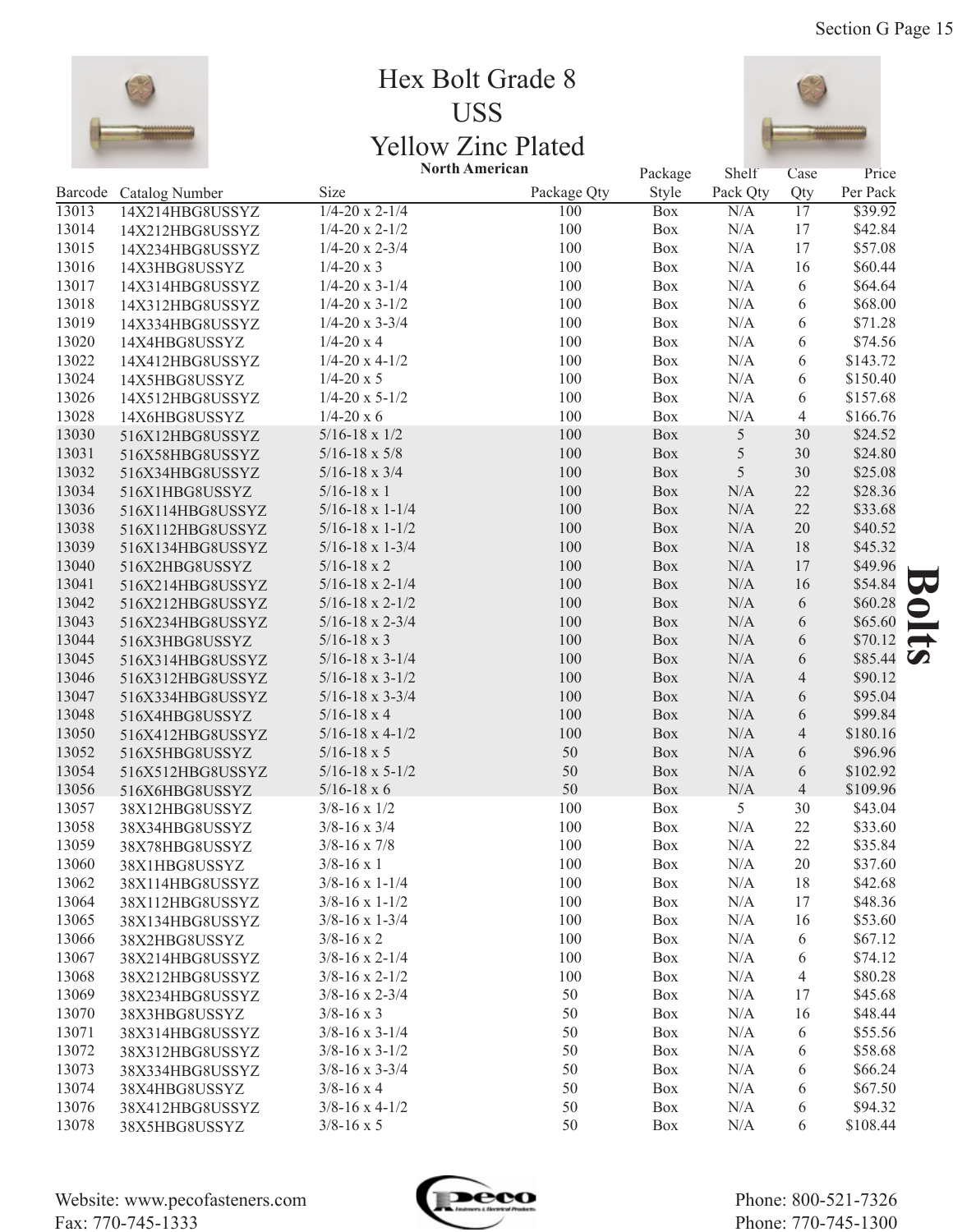

Hex Bolt Grade 8 USS Yellow Zinc Plated



|       |                        |                            | <b>North American</b> | Package    | Shelf     | Case           | Price              |
|-------|------------------------|----------------------------|-----------------------|------------|-----------|----------------|--------------------|
|       | Barcode Catalog Number | Size                       | Package Qty           | Style      | Pack Qty  | Qty            | Per Pack           |
| 13080 | 38X512HBG8USSYZ        | $3/8 - 16 \times 5 - 1/2$  | 50                    | <b>Box</b> | N/A       | 6              | \$115.12           |
| 13082 | 38X6HBG8USSYZ          | $3/8 - 16 \times 6$        | 50                    | Box        | N/A       | 4              | \$125.44           |
| 13081 | 38X7HBG8USSYZ          | $3/8 - 16 \times 7$        | 25                    | Box        | N/A       | $\overline{4}$ | \$81.16            |
| 13084 | 716X34HBG8USSYZ        | $7/16 - 14 \times 3/4$     | 100                   | Box        | $\rm N/A$ | $20\,$         | \$56.72            |
| 13086 | 716X1HBG8USSYZ         | $7/16 - 14 \times 1$       | 100                   | Box        | N/A       | 17             | \$57.24            |
| 13088 | 716X114HBG8USSYZ       | $7/16 - 14 \times 1 - 1/4$ | 100                   | Box        | N/A       | 16             | \$61.16            |
| 13090 | 716X112HBG8USSYZ       | $7/16 - 14 \times 1 - 1/2$ | 100                   | Box        | N/A       | 6              | \$70.48            |
| 13091 | 716X134HBG8USSYZ       | $7/16 - 14 \times 1 - 3/4$ | 100                   | Box        | N/A       | 6              | \$78.32            |
| 13092 | 716X2HBG8USSYZ         | $7/16 - 14 \times 2$       | 100                   | Box        | N/A       | 6              | \$94.84            |
| 13093 | 716X214HBG8USSYZ       | $7/16 - 14 \times 2 - 1/4$ | 100                   | Box        | $\rm N/A$ | $\overline{4}$ | \$103.56           |
| 13094 | 716X212HBG8USSYZ       | $7/16 - 14 \times 2 - 1/2$ | 100                   | Box        | $\rm N/A$ | $\overline{4}$ | \$112.80           |
| 13095 | 716X234HBG8USSYZ       | $7/16 - 14 \times 2 - 3/4$ | 50                    | Box        | N/A       | 6              | \$62.68            |
| 13096 | 716X3HBG8USSYZ         | $7/16 - 14 \times 3$       | 50                    | Box        | N/A       | 6              | \$66.92            |
| 13097 | 716X314HBG8USSYZ       | $7/16 - 14 \times 3 - 1/4$ | 50                    | Box        | N/A       | 6              | \$71.12            |
| 13098 | 716X312HBG8USSYZ       | $7/16 - 14 \times 3 - 1/2$ | 50                    | Box        | N/A       | 6              | \$75.92            |
| 13099 | 716X334HBG8USSYZ       | $7/16 - 14 \times 3 - 3/4$ | 50                    | Box        | N/A       | 6              | \$85.88            |
| 13100 | 716X4HBG8USSYZ         | $7/16 - 14 \times 4$       | 50                    | Box        | N/A       | 6              | \$91.20            |
| 13102 | 716X412HBG8USSYZ       | $7/16 - 14 \times 4 - 1/2$ | 50                    | Box        | N/A       | 6              | \$140.64           |
| 13104 | 716X5HBG8USSYZ         | $7/16 - 14 \times 5$       | 50                    | Box        | $\rm N/A$ | $\overline{4}$ | \$150.84           |
| 13106 | 716X512HBG8USSYZ       | $7/16 - 14 \times 5 - 1/2$ | 50                    | Box        | N/A       | $\overline{4}$ | \$161.08           |
| 13108 | 716X6HBG8USSYZ         | $7/16 - 14 \times 6$       | 50                    | Box        | N/A       | $\overline{4}$ | \$174.76           |
| 13110 | 12X34HBG8USSYZ         | $1/2 - 13 \times 3/4$      | 50                    | Box        | N/A       | 22             | \$40.08            |
| 13112 | 12X1HBG8USSYZ          | $1/2 - 13 \times 1$        | 50                    | Box        | N/A       | 20             | \$40.44            |
| 13114 | 12X114HBG8USSYZ        | $1/2 - 13 \times 1 - 1/4$  | 50                    | Box        | N/A       | 18             | \$44.52            |
| 13116 | 12X112HBG8USSYZ        | $1/2 - 13 \times 1 - 1/2$  | 50                    | Box        | N/A       | 17             | \$49.24            |
| 13117 | 12X134HBG8USSYZ        | $1/2 - 13 \times 1 - 3/4$  | 50                    | Box        | N/A       | 16             | \$54.32            |
| 13118 |                        |                            | 50                    |            | N/A       | 16             |                    |
| 13119 | 12X2HBG8USSYZ          | $1/2 - 13 \times 2$        | 50                    | Box        |           |                | \$59.28<br>\$69.44 |
|       | 12X214HBG8USSYZ        | $1/2 - 13 \times 2 - 1/4$  | 50                    | Box        | N/A       | 6              |                    |
| 13120 | 12X212HBG8USSYZ        | $1/2 - 13 \times 2 - 1/2$  | 50                    | Box        | N/A       | 6              | \$75.64            |
| 13121 | 12X234HBG8USSYZ        | $1/2 - 13 \times 2 - 3/4$  | 25                    | Box        | N/A       | 6<br>17        | \$81.52            |
| 13122 | 12X3HBG8USSYZ          | $1/2 - 13 \times 3$        |                       | Box        | N/A       |                | \$45.24            |
| 13123 | 12X314HBG8USSYZ        | $1/2 - 13 \times 3 - 1/4$  | 25                    | Box        | N/A       | 16             | \$47.92            |
| 13124 | 12X312HBG8USSYZ        | $1/2 - 13 \times 3 - 1/2$  | 25                    | Box        | N/A       | 6              | \$50.76            |
| 13125 | 12X334HBG8USSYZ        | $1/2 - 13 \times 3 - 3/4$  | 25                    | Box        | N/A       | 6              | \$56.96            |
| 13126 | 12X4HBG8USSYZ          | $1/2 - 13 \times 4$        | 25                    | Box        | N/A       | 6              | \$57.25            |
| 13128 | 12X412HBG8USSYZ        | $1/2 - 13 \times 4 - 1/2$  | 25                    | Box        | N/A       | 6              | \$77.52            |
| 13130 | 12X5HBG8USSYZ          | $1/2 - 13 \times 5$        | $25\,$                | Box        | N/A       | 6              | \$83.20            |
| 13132 | 12X512HBG8USSYZ        | $1/2 - 13 \times 5 - 1/2$  | $25\,$                | Box        | N/A       | 6              | \$88.88            |
| 13134 | 12X6HBG8USSYZ          | $1/2 - 13 \times 6$        | $25\,$                | Box        | N/A       | 4              | \$97.96            |
| 13135 | 12X612HBG8USSYZ        | $1/2 - 13 \times 6 - 1/2$  | $25\,$                | Box        | N/A       | $\overline{4}$ | \$116.72           |
| 13127 | 12X7HBG8USSYZ          | $1/2 - 13 \times 7$        | $25\,$                | Box        | N/A       | $\overline{4}$ | \$122.48           |
| 13129 | 12X8HBG8USSYZ          | $1/2 - 13 \times 8$        | 25                    | Box        | N/A       | 4              | \$175.36           |
| 13131 | 12X9HBG8USSYZ          | $1/2 - 13 \times 9$        | 10                    | Box        | N/A       | 4              | \$85.68            |
| 13133 | 12X10HBG8USSYZ         | $1/2 - 13 \times 10$       | 10                    | Box        | N/A       | $\overline{4}$ | \$96.80            |
| 13136 | 916X1HBG8USSYZ         | $9/16 - 12 \times 1$       | $25\,$                | Box        | N/A       | 22             | \$31.04            |
| 13138 | 916X114HBG8USSYZ       | $9/16 - 12 \times 1 - 1/4$ | $25\,$                | Box        | N/A       | 22             | \$32.36            |
| 13140 | 916X112HBG8USSYZ       | $9/16 - 12 \times 1 - 1/2$ | $25\,$                | Box        | N/A       | 20             | \$34.24            |
| 13141 | 916X134HBG8USSYZ       | $9/16 - 12 \times 1 - 3/4$ | $25\,$                | Box        | N/A       | 20             | \$39.28            |
| 13142 | 916X2HBG8USSYZ         | $9/16 - 12 \times 2$       | $25\,$                | Box        | N/A       | 18             | \$42.24            |
| 13143 | 916X214HBG8USSYZ       | $9/16 - 12 \times 2 - 1/4$ | 25                    | Box        | N/A       | 17             | \$44.88            |

**Bolts**

Website: www.pecofasteners.com Fax: 770-745-1333

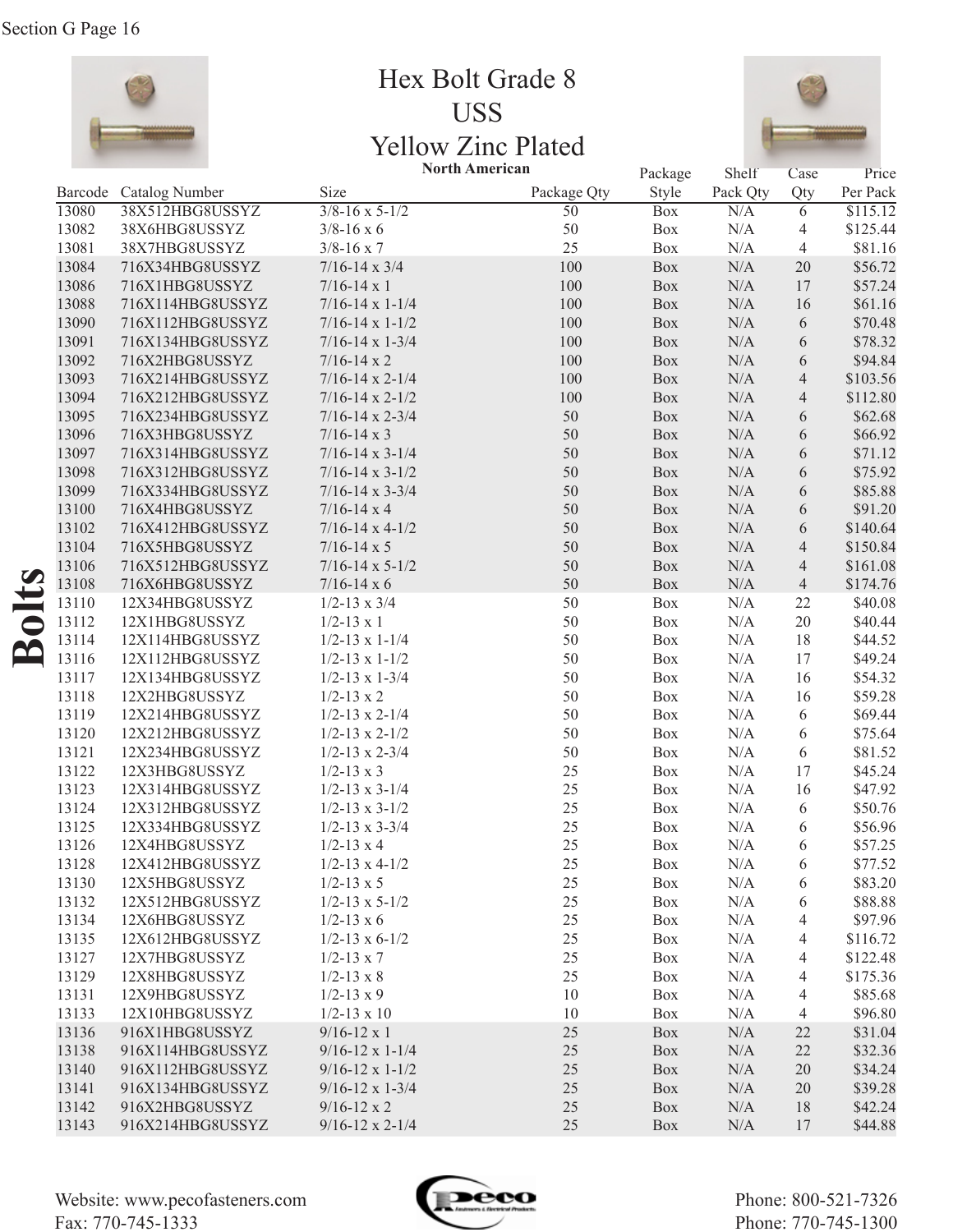

# Hex Bolt Grade 8 USS Yellow Zinc Plated



|       |                        | <b>North American</b>      |             | Package | Shelf    | Case           | Price              |               |
|-------|------------------------|----------------------------|-------------|---------|----------|----------------|--------------------|---------------|
|       | Barcode Catalog Number | Size                       | Package Qty | Style   | Pack Qty | Qty            | Per Pack           |               |
| 13144 | 916X212HBG8USSYZ       | $9/16 - 12 \times 2$       | 25          | Box     | N/A      | 17             | \$53.16            |               |
| 13145 | 916X234HBG8USSYZ       | $9/16 - 12 \times 2 - 3/4$ | 25          | Box     | N/A      | 16             | \$56.93            |               |
| 13146 | 916X3HBG8USSYZ         | $9/16 - 12 \times 3$       | 25          | Box     | N/A      | 16             | \$61.68            |               |
| 13147 | 916X314HBG8USSYZ       | $9/16 - 12 \times 3 - 1/4$ | 25          | Box     | N/A      | 6              | \$65.44            |               |
| 13148 | 916X312HBG8USSYZ       | $9/16 - 12 \times 3 - 1/2$ | 25          | Box     | N/A      | 6              | \$69.88            |               |
| 13150 | 916X4HBG8USSYZ         | $9/16 - 12 \times 4$       | 25          | Box     | N/A      | 6              | \$77.24            |               |
| 13152 | 916X412HBG8USSYZ       | $9/16 - 12 \times 4 - 1/2$ | 25          | Box     | N/A      | 6              | \$105.96           |               |
| 13154 | 916X5HBG8USSYZ         | $9/16 - 12 \times 5$       | 25          | Box     | N/A      | 6              | \$115.04           |               |
| 13156 | 916X512HBG8USSYZ       | $9/16 - 12 \times 5 - 1/2$ | 25          | Box     | N/A      | $\overline{4}$ | \$123.28           |               |
| 13158 | 916X6HBG8USSYZ         | $9/16 - 12 \times 6$       | 25          | Box     | N/A      | $\overline{4}$ | \$134.68           |               |
| 13160 | 58X1HBG8USSYZ          | $5/8 - 11 \times 1$        | $25\,$      | Box     | N/A      | 20             | \$41.08            |               |
| 13162 | 58X114HBG8USSYZ        | $5/8 - 11 \times 1 - 1/4$  | 25          | Box     | N/A      | 18             | \$38.24            |               |
| 13164 | 58X112HBG8USSYZ        | $5/8 - 11 \times 1 - 1/2$  | 25          | Box     | N/A      | 18             | \$39.92            |               |
| 13165 | 58X134HBG8USSYZ        | $5/8 - 11 \times 1 - 3/4$  | 25          | Box     | N/A      | 17             | \$43.48            |               |
| 13166 | 58X2HBG8USSYZ          | $5/8 - 11 \times 2$        | 25          | Box     | N/A      | 17             | \$47.36            |               |
| 13167 | 58X214HBG8USSYZ        | $5/8 - 11 \times 2 - 1/4$  | 25          | Box     | N/A      | 6              | \$51.36            |               |
| 13168 | 58X212HBG8USSYZ        | $5/8 - 11 \times 2 - 1/2$  | 25          | Box     | N/A      | 6              | \$55.36            |               |
| 13169 | 58X234HBG8USSYZ        | $5/8 - 11 \times 2 - 3/4$  | 25          | Box     | N/A      | 6              | \$63.92            |               |
| 13170 | 58X3HBG8USSYZ          | $5/8 - 11 \times 3$        | 25          | Box     | N/A      | 6              | \$68.00            |               |
| 13171 | 58X314HBG8USSYZ        | $5/8 - 11 \times 3 - 1/4$  | 25          | Box     | N/A      | 6              | \$72.16            |               |
| 13172 | 58X312HBG8USSYZ        | $5/8 - 11 \times 3 - 1/2$  | 25          | Box     | N/A      | 6              | \$76.80            |               |
| 13173 | 58X334HBG8USSYZ        | $5/8 - 11 \times 3 - 3/4$  | 25          | Box     | N/A      | 6              | \$80.96            |               |
| 13174 | 58X4HBG8USSYZ          | $5/8 - 11 \times 4$        | 25          | Box     | N/A      | 6              | \$85.08            | $\sim$        |
| 13176 | 58X412HBG8USSYZ        | $5/8 - 11 \times 4 - 1/2$  | 25          | Box     | N/A      | 6              | \$111.36           | $\rightarrow$ |
| 13178 | 58X5HBG8USSYZ          | $5/8 - 11 \times 5$        | 25          | Box     | N/A      | 4              | \$120.00 $\bullet$ |               |
| 13180 | 58X512HBG8USSYZ        | $5/8 - 11 \times 5 - 1/2$  | 25          | Box     | N/A      | 4              | \$131.72           |               |
| 13182 | 58X6HBG8USSYZ          | $5/8 - 11 \times 6$        | 25          | Box     | N/A      | 4              | \$145.52           |               |
| 13183 | 58X612HBG8USSYZ        | $5/8-11 \times 6-1/2$      | 25          | Box     | N/A      | 4              | \$176.36           |               |
| 13175 | 58X7HBG8USSYZ          | $5/8 - 11 \times 7$        | 25          | Box     | N/A      | 4              | \$193.44           |               |
| 13177 | 58X8HBG8USSYZ          | $5/8 - 11 \times 8$        | 25          | Box     | N/A      | 4              | \$223.04           |               |
| 13179 | 58X9HBG8USSYZ          | $5/8 - 11 \times 9$        | $10\,$      | Box     | N/A      | 4              | \$122.24           |               |
| 13181 | 58X10HBG8USSYZ         | $5/8 - 11 \times 10$       | 10          | Box     | N/A      | 4              | \$134.40           |               |
| 13184 | 34X114HBG8USSYZ        | $3/4 - 10 \times 1 - 1/4$  | 25          | Box     | N/A      | 16             | \$73.24            |               |
| 13186 | 34X112HBG8USSYZ        | $3/4 - 10 \times 1 - 1/2$  | 25          | Box     | N/A      | 16             | \$67.56            |               |
| 13187 | 34X134HBG8USSYZ        | $3/4 - 10 \times 1 - 3/4$  | 25          | Box     | N/A      | 6              | \$73.08            |               |
| 13188 | 34X2HBG8USSYZ          | $3/4 - 10 \times 2$        | 25          | Box     | N/A      | 6              | \$78.40            |               |
| 13189 | 34X214HBG8USSYZ        | $3/4 - 10 \times 2 - 1/4$  | 25          | Box     | N/A      | 6              | \$84.00            |               |
| 13190 | 34X212HBG8USSYZ        | $3/4 - 10 \times 2 - 1/2$  | 25          | Box     | N/A      | 6              | \$89.68            |               |
| 13191 | 34X234HBG8USSYZ        | $3/4 - 10 \times 2 - 3/4$  | 25          | Box     | N/A      | 4              | \$95.28            |               |
| 13192 | 34X3HBG8USSYZ          | $3/4 - 10 \times 3$        | 25          | Box     | N/A      | 4              | \$101.08           |               |
| 13193 | 34X314HBG8USSYZ        | $3/4 - 10 \times 3 - 1/4$  | 25          | Box     | N/A      | 4              | \$113.16           |               |
| 13194 | 34X312HBG8USSYZ        | $3/4 - 10 \times 3 - 1/2$  | 25          | Box     | N/A      | 4              | \$120.00           |               |
| 13195 | 34X334HBG8USSYZ        | $3/4 - 10 \times 3 - 3/4$  | 25          | Box     | N/A      | 4              | \$134.40           |               |
| 13196 | 34X4HBG8USSYZ          | $3/4 - 10 \times 4$        | 25          | Box     | N/A      | 4              | \$137.76           |               |
| 13198 | 34X412HBG8USSYZ        | $3/4$ -10 x 4-1/2          | 25          | Box     | N/A      | 4              | \$149.16           |               |
| 13200 | 34X5HBG8USSYZ          | $3/4 - 10 \times 5$        | 25          | Box     | N/A      | 4              | \$160.72           |               |
| 13202 | 34X512HBG8USSYZ        | $3/4 - 10 \times 5 - 1/2$  | 25          | Box     | N/A      | 4              | \$174.32           |               |
| 13204 | 34X6HBG8USSYZ          | $3/4 - 10 \times 6$        | 25          | Box     | N/A      | 4              | \$196.44           |               |
| 13205 | 34X612HBG8USSYZ        | $3/4$ -10 x 6-1/2          | 10          | Box     | N/A      | 4              | \$106.92           |               |
| 13197 | 34X7HBG8USSYZ          | $3/4 - 10 \times 7$        | 10          | Box     | N/A      | 4              | \$113.72           |               |

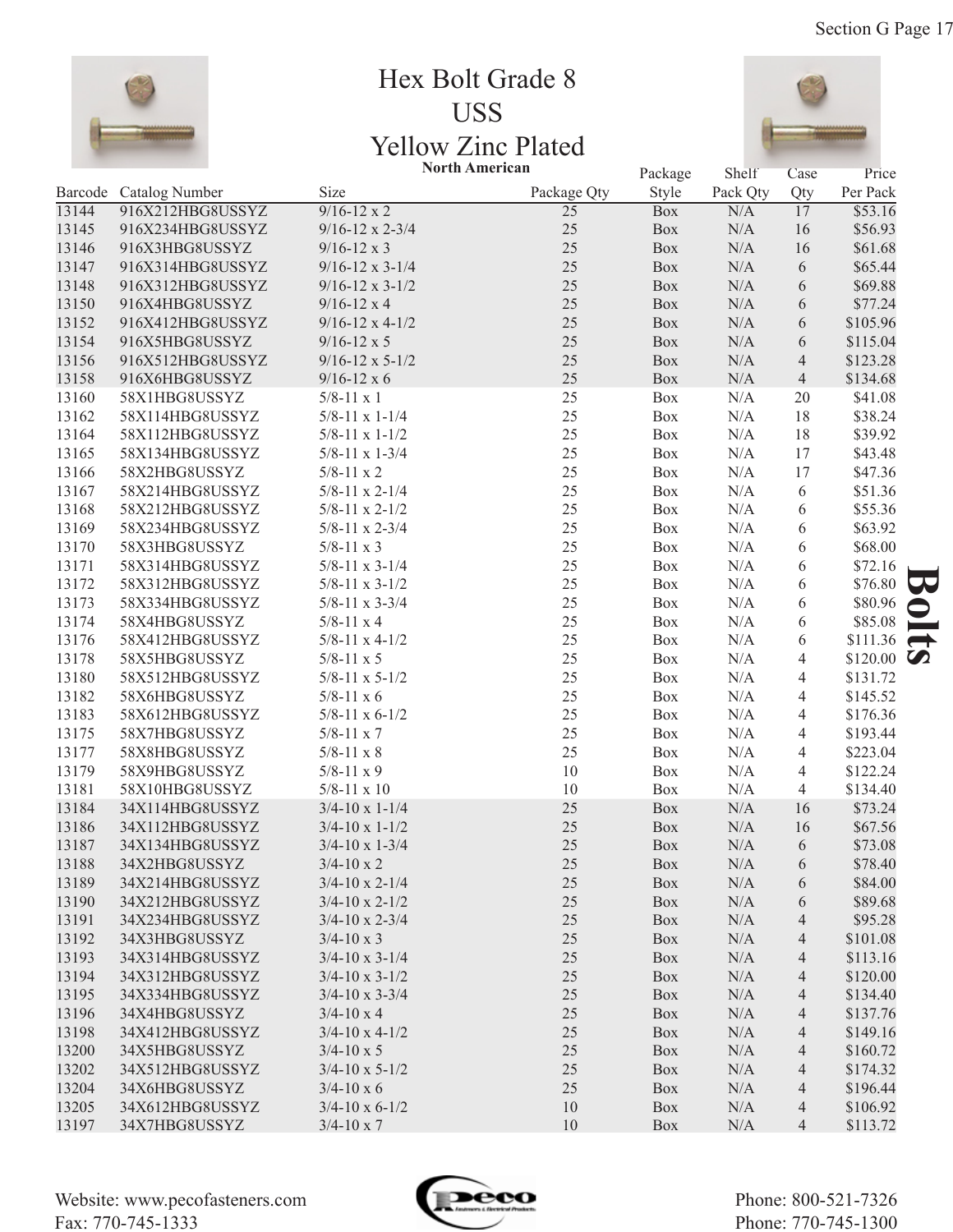

Hex Bolt Grade 8 USS Yellow Zinc Plated



|       |                        |                              | <b>North American</b> | Package    | Shelf     | Case           | Price    |
|-------|------------------------|------------------------------|-----------------------|------------|-----------|----------------|----------|
|       | Barcode Catalog Number | Size                         | Package Qty           | Style      | Pack Qty  | Qty            | Per Pack |
| 13199 | 34X8HBG8USSYZ          | $3/4 - 10 \times 8$          | 10                    | <b>Box</b> | N/A       | $\overline{4}$ | \$130.56 |
| 13201 | 34X9HBG8USSYZ          | $3/4 - 10 \times 9$          | 5                     | Box        | $\rm N/A$ | 4              | \$75.64  |
| 13203 | 34X10HBG8USSYZ         | $3/4 - 10 \times 10$         | 5                     | Box        | $\rm N/A$ | $\overline{4}$ | \$82.24  |
| 13206 | 78X112HBG8USSYZ        | $7/8-9 \times 1-1/2$         | 15                    | Box        | N/A       | 8              | \$65.52  |
| 13207 | 78X134HBG8USSYZ        | $7/8-9 \times 1-3/4$         | 15                    | Box        | N/A       | 6              | \$65.76  |
| 13208 | 78X2HBG8USSYZ          | $7/8 - 9 \times 2$           | 15                    | Box        | $\rm N/A$ | 6              | \$67.28  |
| 13209 | 78X214HBG8USSYZ        | $7/8-9 \times 2-1/4$         | 15                    | Box        | $\rm N/A$ | 6              | \$71.56  |
| 13210 | 78X212HBG8USSYZ        | $7/8-9 \times 2-1/2$         | 15                    | Box        | $\rm N/A$ | 6              | \$76.28  |
| 13211 | 78X234HBG8USSYZ        | $7/8-9 \times 2-3/4$         | 15                    | Box        | $\rm N/A$ | 6              | \$81.60  |
| 13212 | 78X3HBG8USSYZ          | $7/8 - 9 \times 3$           | 15                    | Box        | $\rm N/A$ | 4              | \$86.40  |
| 13213 | 78X314HBG8USSYZ        | $7/8-9 \times 3-1/4$         | 15                    | Box        | $\rm N/A$ | 4              | \$92.28  |
| 13214 | 78X312HBG8USSYZ        | $7/8-9 \times 3-1/2$         | 15                    | Box        | $\rm N/A$ | 4              | \$97.08  |
| 13215 | 78X334HBG8USSYZ        | $7/8-9 \times 3-3/4$         | 15                    | Box        | $\rm N/A$ | 4              | \$112.08 |
| 13216 | 78X4HBG8USSYZ          | $7/8 - 9 \times 4$           | 15                    | Box        | $\rm N/A$ | 4              | \$118.68 |
| 13218 | 78X412HBG8USSYZ        | $7/8-9 \times 4-1/2$         | 15                    | Box        | $\rm N/A$ | 4              | \$121.88 |
| 13220 | 78X5HBG8USSYZ          | $7/8 - 9 \times 5$           | 15                    | Box        | $\rm N/A$ | 4              | \$131.64 |
| 13222 | 78X512HBG8USSYZ        | $7/8-9 \times 5-1/2$         | 15                    | Box        | $\rm N/A$ | 4              | \$144.88 |
| 13224 | 78X6HBG8USSYZ          | $7/8 - 9 \times 6$           | 15                    | Box        | $\rm N/A$ | 4              | \$160.16 |
| 13225 | 78X612HBG8USSYZ        | $7/8-9 \times 6-1/2$         | $10\,$                | Box        | $\rm N/A$ | 4              | \$77.60  |
| 13217 | 78X7HBG8USSYZ          | $7/8 - 9 \times 7$           | 5                     | Box        | $\rm N/A$ | 4              | \$81.76  |
| 13219 |                        | $7/8 - 9 \times 8$           | 5                     | Box        | $\rm N/A$ | 4              | \$93.88  |
|       | 78X8HBG8USSYZ          | $7/8-9 x 9$                  | 5                     | Box        |           |                |          |
| 13221 | 78X9HBG8USSYZ          | $7/8 - 9 \times 10$          | 5                     | Box        | $\rm N/A$ | 4              | \$105.16 |
| 13223 | 78X10HBG8USSYZ         | $1-8 \times 2$               | 10                    | Box        | N/A       | 4              | \$113.76 |
| 13226 | 1X2HBG8USSYZ           | $1-8 \times 2-1/4$           | $10\,$                | Box        | $\rm N/A$ | 6              | \$63.36  |
| 13227 | 1X214HBG8USSYZ         |                              | $10\,$                |            | $\rm N/A$ | 6              | \$67.04  |
| 13228 | 1X212HBG8USSYZ         | $1-8 \times 2-1/2$           | 10                    | Box        | $\rm N/A$ | 6              | \$70.92  |
| 13229 | 1X234HBG8USSYZ         | $1-8 \times 2-3/4$           | $10\,$                | Box        | $\rm N/A$ | 6              | \$75.20  |
| 13230 | 1X3HBG8USSYZ           | $1-8 \times 3$               |                       | Box        | $\rm N/A$ | 6              | \$79.48  |
| 13232 | 1X312HBG8USSYZ         | $1-8 \times 3-1/2$           | $10\,$                | Box        | $\rm N/A$ | 6              | \$89.32  |
| 13234 | 1X4HBG8USSYZ           | $1-8 \times 4$               | $10\,$                | Box        | $\rm N/A$ | $\overline{4}$ | \$97.88  |
| 13236 | 1X412HBG8USSYZ         | $1-8 \times 4-1/2$           | $10\,$                | Box        | $\rm N/A$ | $\overline{4}$ | \$111.36 |
| 13238 | 1X5HBG8USSYZ           | $1-8 \times 5$               | $10\,$                | Box        | $\rm N/A$ | $\overline{4}$ | \$120.64 |
| 13240 | 1X512HBG8USSYZ         | $1-8 \times 5-1/2$           | $10\,$                | Box        | $\rm N/A$ | $\overline{4}$ | \$132.64 |
| 13242 | 1X6HBG8USSYZ           | $1-8 \times 6$               | 10                    | Box        | $\rm N/A$ | $\overline{4}$ | \$146.68 |
| 13243 | 1X612HBG8USSYZ         | $1-8 \times 6-1/2$           | 5                     | Box        | N/A       | 4              | \$85.88  |
| 13245 | 1X7HBG8USSYZ           | $1-8 \times 7$               | $\sqrt{5}$            | Box        | N/A       | 4              | \$90.24  |
| 13247 | 1X8HBG8USSYZ           | $1-8 \times 8$               | $\sqrt{5}$            | Box        | N/A       | 4              | \$121.60 |
| 13249 | 1X9HBG8USSYZ           | $1-8 \times 9$               | $\sqrt{5}$            | Box        | N/A       | N/A            | \$135.36 |
| 13251 | 1X10HBG8USSYZ          | $1-8 \times 10$              | 5                     | Box        | N/A       | $\overline{4}$ | \$147.48 |
| 13260 | 118X212HBG8USSYZ       | $1 - 1/8 - 7 \times 2 - 1/2$ | $\mathbf{1}$          | N/A        | N/A       | N/A            | \$10.76  |
| 13262 | 118X3HBG8USSYZ         | $1 - 1/8 - 7 \times 3$       | 1                     | N/A        | N/A       | N/A            | \$13.08  |
| 13264 | 118X312HBG8USSYZ       | $1 - 1/8 - 7 \times 3 - 1/2$ | $\mathbf{1}$          | N/A        | N/A       | N/A            | \$14.48  |
| 13266 | 118X4HBG8USSYZ         | $1 - 1/8 - 7 \times 4$       | $\mathbf{1}$          | N/A        | N/A       | N/A            | \$16.00  |
| 13268 | 118X412HBG8USSYZ       | $1 - 1/8 - 7 \times 4 - 1/2$ | $\mathbf{1}$          | N/A        | N/A       | N/A            | \$17.32  |
| 13270 | 118X5HBG8USSYZ         | $1 - 1/8 - 7 \times 5$       | $\mathbf{1}$          | N/A        | N/A       | N/A            | \$18.92  |
| 13272 | 118X512HBG8USSYZ       | $1 - 1/8 - 7 \times 5 - 1/2$ | $\mathbf{1}$          | N/A        | N/A       | N/A            | \$20.28  |
| 13274 | 118X6HBG8USSYZ         | $1 - 1/8 - 7 \times 6$       | $\mathbf{1}$          | N/A        | N/A       | N/A            | \$22.76  |
| 13276 | 118X612HBG8USSYZ       | $1-1/8-7 \times 6-1/2$       | $\mathbf{1}$          | N/A        | N/A       | N/A            | \$26.76  |
| 13278 | 118X7HBG8USSYZ         | $1 - 1/8 - 7 \times 7$       | 1                     | N/A        | N/A       | N/A            | \$28.52  |
| 13280 | 118X8HBG8USSYZ         | $1 - 1/8 - 7 \times 8$       | $\,1\,$               | N/A        | N/A       | N/A            | \$31.72  |

**Bolts**

Website: www.pecofasteners.com Fax: 770-745-1333

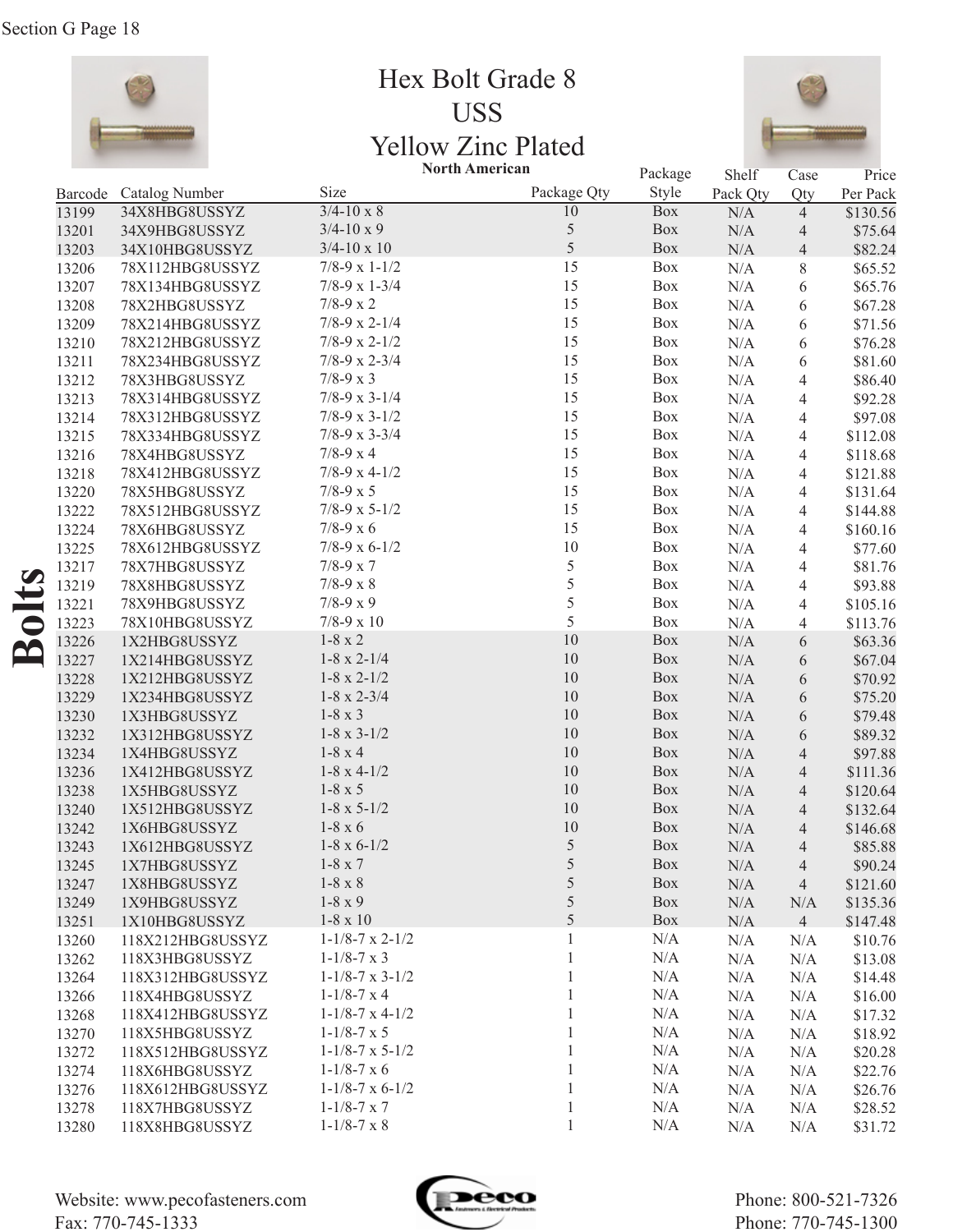

# Hex Bolt Grade 8 USS Yellow Zinc Plated



|         |                  |                           | <b>North American</b> | Package | Shelf    | Case | Price Per |
|---------|------------------|---------------------------|-----------------------|---------|----------|------|-----------|
| Barcode | Catalog Number   | Size                      | Package Qty           | Style   | Pack Qty | Qty  | Pack      |
| 13282   | 118X9HBG8USSYZ   | $11/8-7 \times 9$         |                       | N/A     | N/A      | N/A  | \$35.28   |
| 13284   | 118X10HBG8USSYZ  | $11/8-7 \times 10$        |                       | N/A     | N/A      | N/A  | \$38.40   |
| 13290   | 114X312HBG8USSYZ | $11/4-7 \times 3-1/2$     |                       | N/A     | N/A      | N/A  | \$18.32   |
| 13292   | 114X4HBG8USSYZ   | $11/4 - 7 \times 4$       |                       | N/A     | N/A      | N/A  | \$20.16   |
| 13294   | 114X412HBG8USSYZ | $11/4-7 \times 4-1/2$     |                       | N/A     | N/A      | N/A  | \$22.12   |
| 13296   | 114X5HBG8USSYZ   | $11/4 - 7 \times 5$       |                       | N/A     | N/A      | N/A  | \$23.84   |
| 13298   | 114X512HBG8USSYZ | $11/4 - 7 \times 5 - 1/2$ |                       | N/A     | N/A      | N/A  | \$25.96   |
| 13300   | 114X6HBG8USSYZ   | $11/4-7 \times 6$         |                       | N/A     | N/A      | N/A  | \$31.04   |
| 13302   | 114X612HBG8USSYZ | $11/4-7 \times 6-1/2$     |                       | N/A     | N/A      | N/A  | \$33.24   |
| 13304   | 114X7HBG8USSYZ   | $11/4 - 7 \times 7$       |                       | N/A     | N/A      | N/A  | \$35.12   |
| 13306   | 114X8HBG8USSYZ   | $11/4 - 7 \times 8$       |                       | N/A     | N/A      | N/A  | \$38.92   |
| 13308   | 114X9HBG8USSYZ   | $11/4-7 \times 9$         |                       | N/A     | N/A      | N/A  | \$43.20   |
| 13310   | 114X10HBG8USSYZ  | $11/4 - 7 \times 10$      |                       | N/A     | N/A      | N/A  | \$47.04   |



# Hex Bolt Grade 8 SAE

#### Yellow Zinc Plated **North American**



|         |                  |                              | <b>North American</b> |                  | Shelf    | Case            | Price    |                       |
|---------|------------------|------------------------------|-----------------------|------------------|----------|-----------------|----------|-----------------------|
| Barcode | Catalog Number   | Size                         | Package Qty           | Package<br>Style | Pack Qty | Qty             | Per Pack | W                     |
| 14002   | 14X12HBG8SAEYZ   | $\frac{1}{4-28 \times 1}{2}$ | 100                   | <b>Box</b>       | 5        | $\overline{45}$ | \$18.68  |                       |
| 14004   | 14X34HBG8SAEYZ   | $1/4 - 28 \times 3/4$        | 100                   | <b>Box</b>       | 5        | 30              | \$20.44  |                       |
| 14006   | 14X1HBG8SAEYZ    | $1/4 - 28 \times 1$          | 100                   | Box              | 5        | 30              | \$23.20  | $\rightarrow$         |
| 14008   | 14X114HBG8SAEYZ  | $1/4 - 28 \times 1 - 1/4$    | 100                   | <b>Box</b>       | 5        | 30              | \$27.92  | $\boldsymbol{\omega}$ |
| 14010   | 14X112HBG8SAEYZ  | $1/4-28 \times 1-1/2$        | 100                   | <b>Box</b>       | N/A      | 22              | \$33.16  |                       |
| 14011   | 14X134HBG8SAEYZ  | $1/4 - 28 \times 1 - 3/4$    | 100                   | <b>Box</b>       | N/A      | 22              | \$40.96  |                       |
| 14012   | 14X2HBG8SAEYZ    | $1/4 - 28 \times 2$          | 100                   | <b>Box</b>       | N/A      | 20              | \$44.80  |                       |
| 14013   | 14X214HBG8SAEYZ  | $1/4 - 28 \times 2 - 1/4$    | 100                   | <b>Box</b>       | N/A      | 17              | \$49.24  |                       |
| 14014   | 14X212HBG8SAEYZ  | $1/4 - 28 \times 2 - 1/2$    | 100                   | <b>Box</b>       | N/A      | 17              | \$52.88  |                       |
| 14015   | 14X234HBG8SAEYZ  | $1/4 - 28 \times 2 - 3/4$    | 100                   | <b>Box</b>       | N/A      | 17              | \$66.68  |                       |
| 14016   | 14X3HBG8SAEYZ    | $1/4 - 28 \times 3$          | 100                   | <b>Box</b>       | N/A      | 6               | \$70.48  |                       |
| 14017   | 14X314HBG8SAEYZ  | $1/4 - 28 \times 3 - 1/4$    | 100                   | Box              | N/A      | 6               | \$75.20  |                       |
| 14018   | 14X312HBG8SAEYZ  | $1/4 - 28 \times 3 - 1/2$    | 100                   | Box              | N/A      | 6               | \$79.20  |                       |
| 14019   | 14X334HBG8SAEYZ  | $1/4 - 28 \times 3 - 3/4$    | 100                   | <b>Box</b>       | N/A      | 6               | \$83.92  |                       |
| 14020   | 14X4HBG8SAEYZ    | $1/4 - 28 \times 4$          | 100                   | <b>Box</b>       | N/A      | 6               | \$87.84  |                       |
| 14023   | 14X412HBG8SAEYZ  | $1/4 - 28 \times 4 - 1/2$    | 100                   | Box              | N/A      | 6               | \$170.40 |                       |
| 14024   | 14X5HBG8SAEYZ    | $1/4 - 28 \times 5$          | 100                   | Box              | N/A      | 6               | \$178.24 |                       |
| 14026   | 14X512HBG8SAEYZ  | $1/4 - 28 \times 5 - 1/2$    | 100                   | <b>Box</b>       | N/A      | 6               | \$185.96 |                       |
| 14028   | 14X6HBG8SAEYZ    | $1/4 - 28 \times 6$          | 100                   | <b>Box</b>       | N/A      | $\overline{4}$  | \$196.44 |                       |
| 14030   | 516X34HBG8SAEYZ  | $5/16 - 24 \times 3/4$       | 100                   | Box              | 5        | 30              | \$30.56  |                       |
| 14032   | 516X1HBG8SAEYZ   | $5/16-24 \times 1$           | 100                   | <b>Box</b>       | 5        | 30              | \$34.68  |                       |
| 14034   | 516X114HBG8SAEYZ | $5/16-24 \times 1-1/4$       | 100                   | <b>Box</b>       | N/A      | 22              | \$41.44  |                       |
| 14036   | 516X112HBG8SAEYZ | $5/16-24 \times 1-1/2$       | 100                   | <b>Box</b>       | N/A      | 22              | \$49.88  |                       |
| 14037   | 516X134HBG8SAEYZ | $5/16 - 24 \times 1 - 3/4$   | 100                   | <b>Box</b>       | N/A      | 18              | \$56.72  |                       |
| 14038   | 516X2HBG8SAEYZ   | $5/16 - 24 \times 2$         | 100                   | <b>Box</b>       | N/A      | 16              | \$62.36  |                       |
| 14039   | 516X214HBG8SAEYZ | $5/16 - 24 \times 2 - 1/4$   | 100                   | <b>Box</b>       | N/A      | 16              | \$68.36  |                       |
| 14040   | 516X212HBG8SAEYZ | $5/16 - 24 \times 2 - 1/2$   | 100                   | <b>Box</b>       | N/A      | 6               | \$73.88  |                       |
| 14041   | 516X234HBG8SAEYZ | $5/16 - 24 \times 2 - 3/4$   | 100                   | <b>Box</b>       | N/A      | 6               | \$80.52  |                       |

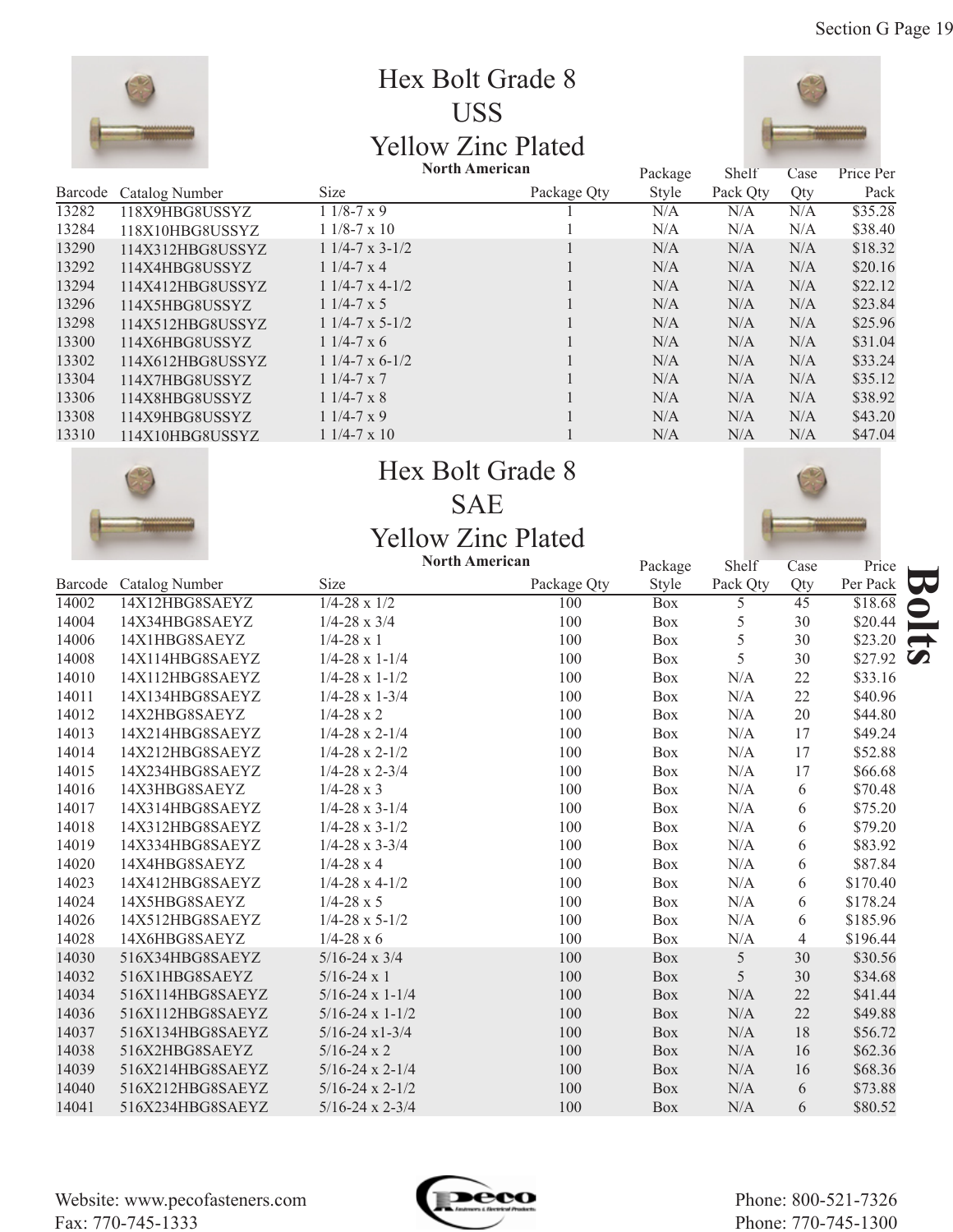

Hex Bolt Grade 8 SAE Yellow Zinc Plated



|         |                  |                            | <b>North American</b> | Package    | Shelf     | Case           | Price    |
|---------|------------------|----------------------------|-----------------------|------------|-----------|----------------|----------|
| Barcode | Catalog Number   | Size                       | Package Qty           | Style      | Pack Qty  | Qty            | Per Pack |
| 14042   | 516X3HBG8SAEYZ   | $5/16-24 \times 3$         | 100                   | <b>Box</b> | N/A       | $\overline{4}$ | \$86.12  |
| 14043   | 516X314HBG8SAEYZ | $5/16 - 24 \times 3 - 1/4$ | 100                   | Box        | $\rm N/A$ | $8\,$          | \$106.68 |
| 14044   | 516X312HBG8SAEYZ | $5/16 - 24 \times 3 - 1/2$ | 100                   | Box        | $\rm N/A$ | 6              | \$112.44 |
| 14045   | 516X334HBG8SAEYZ | $5/16 - 24 \times 3 - 3/4$ | 100                   | Box        | $\rm N/A$ | 6              | \$118.40 |
| 14046   | 516X4HBG8SAEYZ   | $5/16 - 24x4$              | 100                   | Box        | $\rm N/A$ | 6              | \$124.44 |
| 14048   | 516X412HBG8SAEYZ | $5/16 - 24 \times 4 - 1/2$ | 100                   | Box        | $\rm N/A$ | $\overline{4}$ | \$213.32 |
| 14050   | 516X5HBG8SAEYZ   | $5/16 - 24 \times 5$       | 50                    | Box        | $\rm N/A$ | 6              | \$114.76 |
| 14052   | 516X512HBG8SAEYZ | $5/16 - 24 \times 5 - 1/2$ | 50                    | Box        | $\rm N/A$ | 6              | \$120.80 |
| 14054   | 516X6HBG8SAEYZ   | $5/16 - 24 \times 6$       | 50                    | Box        | $\rm N/A$ | $\overline{4}$ | \$128.88 |
| 14056   | 38X34HBG8SAEYZ   | $3/8 - 24 \times 3/4$      | 100                   | Box        | $\rm N/A$ | 22             | \$41.08  |
| 14058   | 38X1HBG8SAEYZ    | $3/8 - 24x1$               | 100                   | Box        | $\rm N/A$ | 18             | \$45.96  |
| 14060   | 38X114HBG8SAEYZ  | $3/8 - 24 \times 1 - 1/4$  | 100                   | Box        | $\rm N/A$ | 17             | \$52.00  |
| 14062   | 38X112HBG8SAEYZ  | $3/8 - 24 \times 1 - 1/2$  | 100                   | Box        | $\rm N/A$ | 17             | \$59.92  |
| 14061   | 38X134HBG8SAEYZ  | $3/8 - 24 \times 1 - 3/4$  | 100                   | Box        | $\rm N/A$ | 16             | \$72.88  |
| 14064   | 38X2HBG8SAEYZ    | $3/8 - 24x2$               | 100                   | Box        | $\rm N/A$ | 6              | \$82.04  |
| 14065   | 38X214HBG8SAEYZ  | $3/8 - 24 \times 2 - 1/4$  | 100                   | Box        | $\rm N/A$ | 6              | \$90.84  |
| 14066   | 38X212HBG8SAEYZ  | $3/8 - 24 \times 2 - 1/2$  | 100                   | Box        | $\rm N/A$ | 6              | \$99.28  |
| 14067   | 38X234HBG8SAEYZ  | $3/8 - 24 \times 2 - 3/4$  | 50                    | Box        | $\rm N/A$ | 17             | \$55.56  |
| 14068   | 38X3HBG8SAEYZ    | $3/8 - 24x3$               | 50                    | Box        | $\rm N/A$ | 16             | \$59.28  |
| 14069   | 38X314HBG8SAEYZ  | $3/8 - 24 \times 3 - 1/4$  | 50                    | Box        | $\rm N/A$ | 6              | \$68.00  |
| 14070   | 38X312HBG8SAEYZ  | $3/8 - 24 \times 3 - 1/2$  | 50                    | Box        | N/A       | 6              | \$71.84  |
| 14071   | 38X334HBG8SAEYZ  | $3/8 - 24 \times 3 - 3/4$  | 50                    | Box        | $\rm N/A$ | 6              | \$77.60  |
| 14072   | 38X4HBG8SAEYZ    | $3/8 - 24x4$               | 50                    | Box        | $\rm N/A$ | 6              | \$80.64  |
| 14074   | 38X412HBG8SAEYZ  | $3/8 - 24 \times 4 - 1/2$  | 50                    | Box        | $\rm N/A$ | 6              | \$128.00 |
| 14076   | 38X5HBG8SAEYZ    | $3/8 - 24 \times 5$        | 50                    | Box        | $\rm N/A$ | 6              | \$136.28 |
| 14078   | 38X512HBG8SAEYZ  | $3/8 - 24 \times 5 - 1/2$  | 50                    | Box        | $\rm N/A$ | 12             | \$144.44 |
| 14080   | 38X6HBG8SAEYZ    | $3/8 - 24 \times 6$        | 50                    | Box        | $\rm N/A$ | $\overline{4}$ | \$156.00 |
| 14082   | 716X34HBG8SAEYZ  | $7/16 - 20 \times 3/4$     | 100                   | Box        | $\rm N/A$ | 18             | \$71.12  |
| 14084   | 716X1HBG8SAEYZ   | $7/16 - 20 \times 1$       | 100                   | Box        | $\rm N/A$ | 17             | \$74.68  |
| 14086   | 716X114HBG8SAEYZ | $7/16 - 20 \times 1 - 1/4$ | 100                   | Box        | $\rm N/A$ | 16             | \$75.72  |
| 14088   | 716X112HBG8SAEYZ | $7/16 - 20 \times 1 - 1/2$ | 100                   | Box        | $\rm N/A$ | $\sqrt{6}$     | \$86.12  |
| 14089   | 716X134HBG8SAEYZ | $7/16 - 20 \times 1 - 3/4$ | 100                   | Box        | $\rm N/A$ | 6              | \$95.72  |
| 14090   | 716X2HBG8SAEYZ   | $7/16 - 20 \times 2$       | 100                   | Box        | $\rm N/A$ | 6              | \$116.64 |
| 14091   | 716X214HBG8SAEYZ | $7/16 - 20 \times 2 - 1/4$ | 100                   | Box        | $\rm N/A$ | $\overline{4}$ | \$128.28 |
| 14092   | 716X212HBG8SAEYZ | $7/16 - 20 \times 2 - 1/2$ | 100                   | Box        | $\rm N/A$ | $\overline{4}$ | \$138.76 |
| 14093   | 716X234HBG8SAEYZ | $7/16 - 20 \times 2 - 3/4$ | $50\,$                | Box        | $\rm N/A$ | $\sqrt{6}$     | \$70.48  |
| 14094   | 716X3HBG8SAEYZ   | $7/16 - 20 \times 3$       | 50                    | Box        | N/A       | 6              | \$81.88  |
| 14095   | 716X314HBG8SAEYZ | $7/16 - 20 \times 3 - 1/4$ | $50\,$                | Box        | N/A       | 6              | \$88.00  |
| 14096   | 716X312HBG8SAEYZ | $7/16 - 20 \times 3 - 1/2$ | $50\,$                | Box        | N/A       | 6              | \$93.96  |
| 14097   | 716X334HBG8SAEYZ | $7/16 - 20 \times 3 - 3/4$ | $50\,$                | <b>Box</b> | N/A       | 6              | \$100.44 |
| 14098   | 716X4HBG8SAEYZ   | $7/16 - 20 \times 4$       | $50\,$                | <b>Box</b> | N/A       | 6              | \$105.76 |
| 14100   | 716X412HBG8SAEYZ | $7/16 - 20 \times 4 - 1/2$ | $50\,$                | Box        | N/A       | 17             | \$164.72 |
| 14102   | 716X5HBG8SAEYZ   | $7/16 - 20 \times 5$       | $50\,$                | Box        | N/A       | 6              | \$176.28 |
| 14104   | 716X512HBG8SAEYZ | $7/16 - 20 \times 5 - 1/2$ | $50\,$                | Box        | N/A       | 6              | \$187.56 |
| 14106   | 716X6HBG8SAEYZ   | $7/16 - 20 \times 6$       | $50\,$                | Box        | N/A       | $\overline{4}$ | \$203.56 |
| 14108   | 12X1HBG8SAEYZ    | $1/2 - 20 \times 1$        | 50                    | Box        | N/A       | 20             | \$49.16  |
| 14110   | 12X114HBG8SAEYZ  | $1/2 - 20 \times 1 - 1/4$  | $50\,$                | Box        | N/A       | 18             | \$54.12  |
| 14112   | 12X112HBG8SAEYZ  | $1/2 - 20 \times 1 - 1/2$  | $50\,$                | Box        | N/A       | 17             | \$60.08  |
| 14113   | 12X134HBG8SAEYZ  | $1/2 - 20 \times 1 - 3/4$  | $50\,$                | Box        | N/A       | 16             | \$66.12  |
| 14114   | 12X2HBG8SAEYZ    | $1/2 - 20x2$               | 50                    | Box        | N/A       | 6              | \$73.08  |

**Bolts**

Website: www.pecofasteners.com Fax: 770-745-1333

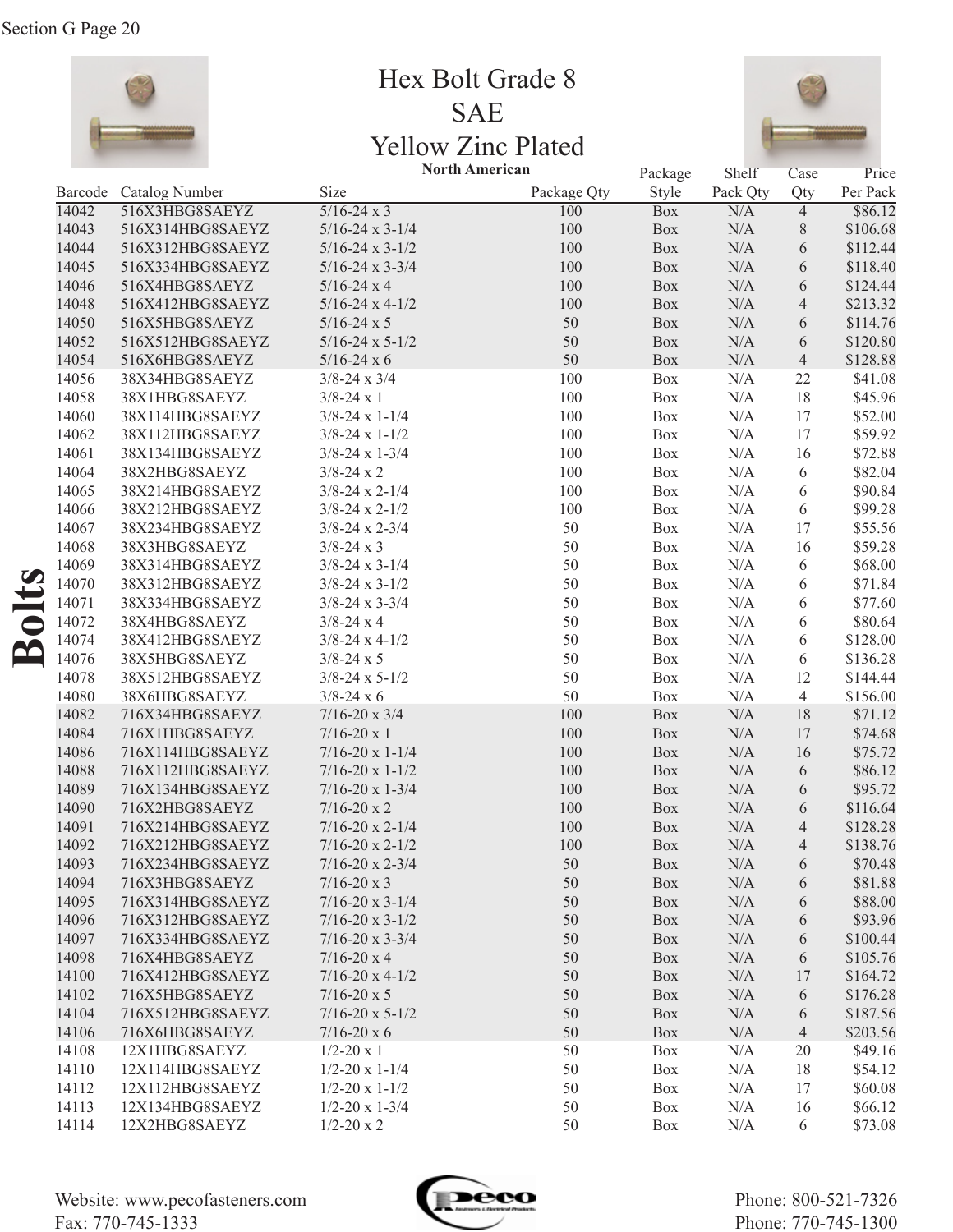

## Hex Bolt Grade 8 SAE Yellow Zinc Plated **North American**



|       |                        | <b>NOTUL AMETICAN</b>      |                 | Package    | Shelf     | Case           | Price              |               |
|-------|------------------------|----------------------------|-----------------|------------|-----------|----------------|--------------------|---------------|
|       | Barcode Catalog Number | Size                       | Package Qty     | Style      | Pack Qty  | Qty            | Per Pack           |               |
| 14115 | 12X214HBG8SAEYZ        | $1/2 - 20 \times 2 - 1/4$  | $\overline{50}$ | <b>Box</b> | N/A       | 6              | \$85.88            |               |
| 14116 | 12X212HBG8SAEYZ        | $1/2 - 20 \times 2 - 1/2$  | 50              | Box        | N/A       | 6              | \$92.44            |               |
| 14117 | 12X234HBG8SAEYZ        | $1/2 - 20 \times 2 - 3/4$  | 50              | Box        | N/A       | 6              | \$51.56            |               |
| 14118 | 12X3HBG8SAEYZ          | $1/2 - 20 \times 3$        | 25              | Box        | N/A       | 16             | \$54.92            |               |
| 14119 | 12X314HBG8SAEYZ        | $1/2 - 20 \times 3 - 1/4$  | 25              | Box        | N/A       | 16             | \$58.24            |               |
| 14120 | 12X312HBG8SAEYZ        | $1/2 - 20 \times 3 - 1/2$  | 25              | Box        | N/A       | 16             | \$61.68            |               |
| 14121 | 12X334HBG8SAEYZ        | $1/2 - 20 \times 3 - 3/4$  | 25              | Box        | N/A       | 6              | \$65.76            |               |
| 14122 | 12X4HBG8SAEYZ          | $1/2 - 20x4$               | 25              | Box        | N/A       | 6              | \$68.16            |               |
| 14124 | 12X412HBG8SAEYZ        | $1/2 - 20 \times 4 - 1/2$  | 25              | Box        | N/A       | 6              | \$95.84            |               |
| 14126 | 12X5HBG8SAEYZ          | $1/2 - 20 \times 5$        | 25              | Box        | N/A       | 6              | \$103.64           |               |
| 14128 | 12X512HBG8SAEYZ        | $1/2 - 20 \times 5 - 1/2$  | 25              | Box        | N/A       | 6              | \$110.56           |               |
| 14130 | 12X6HBG8SAEYZ          | $1/2 - 20 \times 6$        | 25              | Box        | N/A       | $\overline{4}$ | \$120.88           |               |
| 14132 | 916X1HBG8SAEYZ         | $9/16 - 18 \times 1$       | 25              | Box        | 5         | 30             | \$35.92            |               |
| 14134 | 916X114HBG8SAEYZ       | $9/16 - 18 \times 1 - 1/4$ | 25              | Box        | N/A       | 22             | \$37.44            |               |
| 14136 | 916X112HBG8SAEYZ       | $9/16 - 18 \times 1 - 1/2$ | 25              | Box        | N/A       | 22             | \$39.48            |               |
| 14137 | 916X134HBG8SAEYZ       | $9/16 - 18 \times 1 - 3/4$ | 25              | Box        | N/A       | 20             | \$45.32            |               |
| 14138 | 916X2HBG8SAEYZ         | $9/16 - 18 \times 2$       | 25              | Box        | $\rm N/A$ | 18             | \$49.60            |               |
| 14139 | 916X214HBG8SAEYZ       | $9/16 - 18 \times 2 - 1/4$ | 25              | Box        | N/A       | 17             | \$58.04            |               |
| 14140 | 916X212HBG8SAEYZ       | $9/16 - 18 \times 2 - 1/2$ | 25              | Box        | $\rm N/A$ | 17             | \$62.40            |               |
| 14141 | 916X234HBG8SAEYZ       | $9/16 - 18 \times 2 - 3/4$ | 25              | Box        | $\rm N/A$ | 16             | \$66.84            |               |
| 14142 | 916X3HBG8SAEYZ         | $9/16 - 18 \times 3$       | 25              | Box        | N/A       | 16             | \$71.28            | 50            |
| 14144 | 916X312HBG8SAEYZ       | $9/16 - 18 \times 3 - 1/2$ | 25              | Box        | $\rm N/A$ | 6              | \$80.80            |               |
| 14146 | 916X4HBG8SAEYZ         | $9/16 - 18 \times 4$       | 25              | Box        | $\rm N/A$ | 6              | \$89.32            |               |
| 14148 | 916X412HBG8SAEYZ       | $9/16 - 18 \times 4 - 1/2$ | 25              | Box        | $\rm N/A$ | 6              | \$124.44           | $\rightarrow$ |
| 14150 | 916X5HBG8SAEYZ         | $9/16 - 18 \times 5$       | 25              | Box        | $\rm N/A$ | 6              | \$134.04 $\bullet$ |               |
| 14152 | 916X512HBG8SAEYZ       | $9/16 - 18 \times 5 - 1/2$ | 25              | Box        | $\rm N/A$ | $\overline{4}$ | \$143.56           |               |
| 14154 | 916X6HBG8SAEYZ         | $9/16 - 18 \times 6$       | 25              | Box        | $\rm N/A$ | $\overline{4}$ | \$156.36           |               |
| 14155 | 58X1HBG8SAEYZ          | $5/8 - 18 \times 1$        | 25              | Box        | N/A       | 20             | \$47.64            |               |
| 14167 | 58X114HBG8SAEYZ        | $5/8 - 18 \times 1 - 1/4$  | 25              | Box        | N/A       | 18             | \$48.00            |               |
| 14156 | 58X112HBG8SAEYZ        | $5/8 - 18 \times 1 - 1/2$  | 25              | Box        | N/A       | 18             | \$48.44            |               |
| 14157 | 58X134HBG8SAEYZ        | $5/8 - 18 \times 1 - 3/4$  | 25              | Box        | N/A       | 17             | \$53.68            |               |
| 14158 | 58X2HBG8SAEYZ          | $5/8 - 18 \times 2$        | 25              | Box        | N/A       | 17             | \$58.40            |               |
| 14159 | 58X214HBG8SAEYZ        | $5/8 - 18 \times 2 - 1/4$  | 25              | Box        | N/A       | 16             | \$63.56            |               |
| 14160 | 58X212HBG8SAEYZ        | $5/8 - 18 \times 2 - 1/2$  | 25              | Box        | N/A       | 16             | \$68.28            |               |
| 14161 | 58X234HBG8SAEYZ        | $5/8 - 18 \times 2 - 3/4$  | 25              | Box        | N/A       | 6              | \$78.76            |               |
| 14162 | 58X3HBG8SAEYZ          | $5/8 - 18 \times 3$        | 25              | Box        | N/A       | 6              | \$83.72            |               |
| 14163 | 58X314HBG8SAEYZ        | $5/8 - 18 \times 3 - 1/4$  | 25              | Box        | N/A       | 6              | \$88.88            |               |
| 14164 | 58X312HBG8SAEYZ        | $5/8 - 18 \times 3 - 1/2$  | 25              | Box        | N/A       | 6              | \$94.68            |               |
| 14165 | 58X334HBG8SAEYZ        | $5/8 - 18 \times 3 - 3/4$  | 25              | Box        | N/A       | 6              | \$99.72            |               |
| 14166 | 58X4HBG8SAEYZ          | $5/8 - 18 \times 4$        | 25              | Box        | N/A       | 6              | \$104.72           |               |
| 14168 | 58X412HBG8SAEYZ        | $5/8 - 18 \times 4 - 1/2$  | 25              | Box        | N/A       | 4              | \$137.68           |               |
| 14170 | 58X5HBG8SAEYZ          | $5/8 - 18 \times 5$        | 25              | Box        | N/A       | 4              | \$148.08           |               |
| 14172 | 58X512HBG8SAEYZ        | $5/8 - 18 \times 5 - 1/2$  | 25              | Box        | N/A       | 4              | \$162.76           |               |
| 14174 | 58X6HBG8SAEYZ          | $5/8 - 18 \times 6$        | 25              | Box        | N/A       | 4              | \$178.12           |               |
| 14176 | 34X112HBG8SAEYZ        | $3/4 - 16 \times 1 - 1/2$  | 25              | Box        | N/A       | 6              | \$84.52            |               |
| 14177 | 34X134HBG8SAEYZ        | $3/4 - 16 \times 1 - 3/4$  | 25              | Box        | N/A       | 6              | \$90.40            |               |
| 14178 | 34X2HBG8SAEYZ          | $3/4 - 16 \times 2$        | 25              | Box        | N/A       | 6              | \$96.80            |               |
| 14179 | 34X214HBG8SAEYZ        | $3/4 - 16 \times 2 - 1/4$  | 25              | Box        | N/A       | 6              | \$103.64           |               |
| 14180 | 34X212HBG8SAEYZ        | $3/4 - 16 \times 2 - 1/2$  | 25              | Box        | N/A       | 4              | \$110.56           |               |
| 14181 | 34X234HBG8SAEYZ        | $3/4 - 16 \times 2 - 3/4$  | 25              | Box        | N/A       | 4              | \$117.44           |               |
|       |                        |                            |                 |            |           |                |                    |               |

Website: www.pecofasteners.com Fax: 770-745-1333

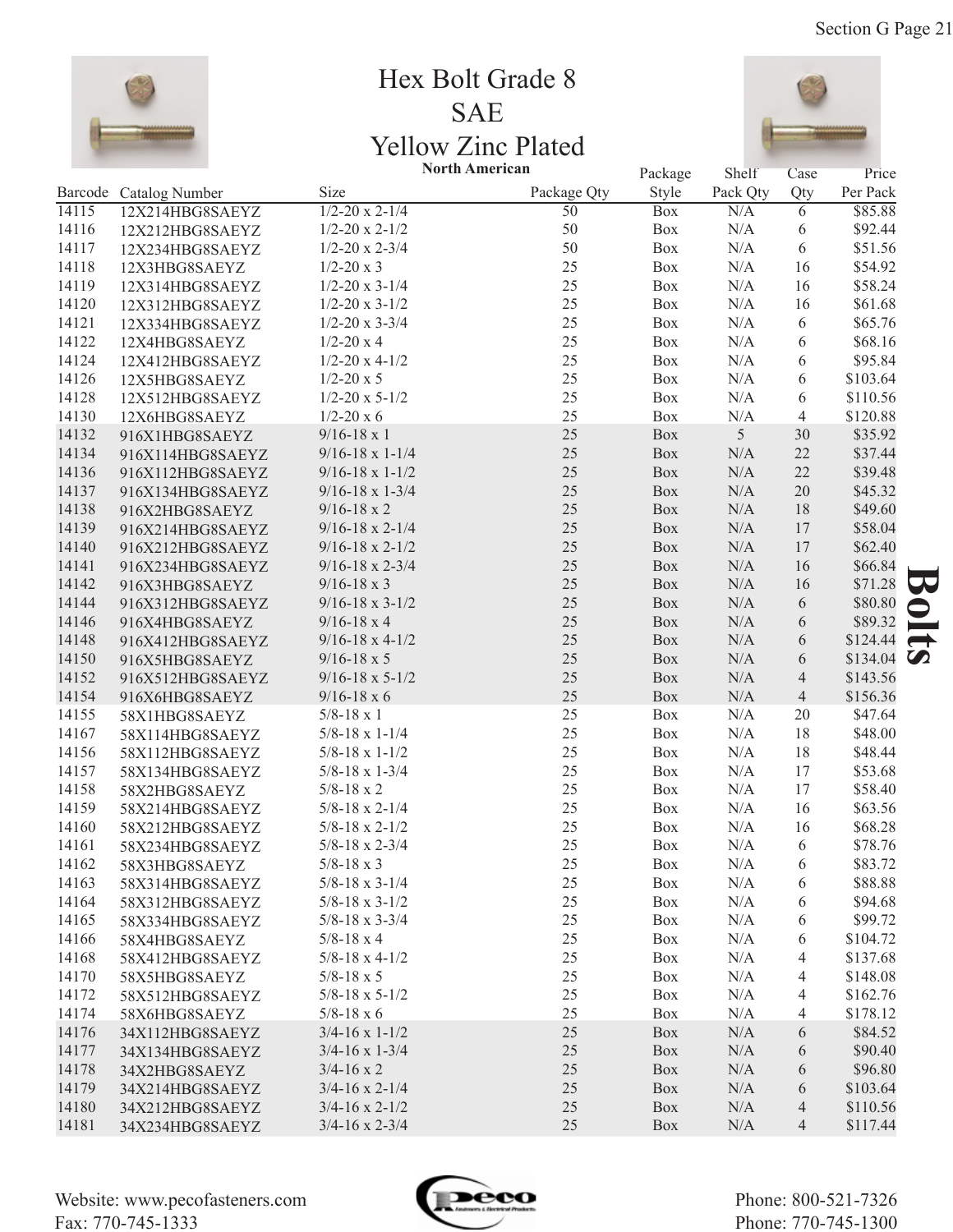

Hex Bolt Grade 8 SAE Yellow Zinc Plated



|                                        |                        |                           | <b>North American</b> | Package    | Shelf     | Case           | Price    |
|----------------------------------------|------------------------|---------------------------|-----------------------|------------|-----------|----------------|----------|
|                                        | Barcode Catalog Number | Size                      | Package Qty           | Style      | Pack Qty  | Qty            | Per Pack |
| 14182                                  | 34X3HBG8SAEYZ          | $3/4 - 16 \times 3$       | $\overline{25}$       | <b>Box</b> | N/A       | $\overline{4}$ | \$124.44 |
| 14183                                  | 34X314HBG8SAEYZ        | $3/4 - 16 \times 3 - 1/4$ | 25                    | Box        | N/A       | $\overline{4}$ | \$139.72 |
| 14184                                  | 34X312HBG8SAEYZ        | $3/4 - 16 \times 3 - 1/2$ | 25                    | Box        | $\rm N/A$ | $\overline{4}$ | \$146.92 |
| 14185                                  | 34X334HBG8SAEYZ        | $3/4 - 16 \times 3 - 3/4$ | 25                    | Box        | $\rm N/A$ | $\overline{4}$ | \$155.84 |
| 14186                                  | 34X4HBG8SAEYZ          | $3/4 - 16x4$              | 25                    | Box        | $\rm N/A$ | $\overline{4}$ | \$161.08 |
| 14188                                  | 34X412HBG8SAEYZ        | $3/4 - 16 \times 4 - 1/2$ | 25                    | Box        | $\rm N/A$ | $\overline{4}$ | \$175.36 |
| 14190                                  | 34X5HBG8SAEYZ          | $3/4 - 16 \times 5$       | 25                    | Box        | $\rm N/A$ | $\overline{4}$ | \$197.32 |
| 14192                                  | 34X512HBG8SAEYZ        | $3/4 - 16 \times 5 - 1/2$ | 25                    | <b>Box</b> | N/A       | $\overline{4}$ | \$218.24 |
| 14194                                  | 34X6HBG8SAEYZ          | $3/4 - 16 \times 6$       | 25                    | <b>Box</b> | N/A       | $\overline{4}$ | \$239.28 |
| 14196                                  | 78X2HBG8SAEYZ          | $7/8 - 14 \times 2$       | 15                    | Box        | N/A       | 6              | \$82.04  |
| 14197                                  | 78X214HBG8SAEYZ        | $7/8 - 14 \times 2 - 1/4$ | 15                    | Box        | N/A       | 6              | \$87.28  |
| 14198                                  | 78X212HBG8SAEYZ        | $7/8 - 14 \times 2 - 1/2$ | 15                    | Box        | $\rm N/A$ | 6              | \$93.08  |
| 14199                                  | 78X234HBG8SAEYZ        | $7/8 - 14 \times 2 - 3/4$ | 15                    | Box        | N/A       | 6              | \$98.76  |
| 14200                                  | 78X3HBG8SAEYZ          | $7/8 - 14 \times 3$       | 15                    | Box        | N/A       | $\overline{4}$ | \$104.64 |
| 14201                                  | 78X314HBG8SAEYZ        | $7/8 - 14 \times 3 - 1/4$ | 15                    | Box        | N/A       | 4              | \$112.52 |
| 14202                                  | 78X312HBG8SAEYZ        | $7/8 - 14 \times 3 - 1/2$ | 15                    | Box        | $\rm N/A$ | 4              | \$118.40 |
| 14203                                  | 78X334HBG8SAEYZ        | $7/8 - 14 \times 3 - 3/4$ | 15                    | Box        | $\rm N/A$ | $\overline{4}$ | \$129.68 |
| 14204                                  | 78X4HBG8SAEYZ          | $7/8 - 14 \times 4$       | 15                    | Box        | N/A       | $\overline{4}$ | \$134.24 |
| 14206                                  | 78X412HBG8SAEYZ        | $7/8 - 14 \times 4 - 1/2$ | 15                    | Box        | $\rm N/A$ | $\overline{4}$ | \$149.16 |
| 14208                                  | 78X5HBG8SAEYZ          | $7/8 - 14 \times 5$       | 15                    | Box        | $\rm N/A$ | $\overline{4}$ | \$161.24 |
| 14210                                  | 78X512HBG8SAEYZ        | $7/8 - 14 \times 5 - 1/2$ | 15                    | Box        | N/A       | $\overline{4}$ | \$178.92 |
| 14212                                  | 78X6HBG8SAEYZ          | $7/8 - 14 \times 6$       | 15                    | Box        | N/A       | $\overline{4}$ | \$195.28 |
| $\bullet$<br>14214                     | 1X2HBG8SAEYZ           | $1-14 \times 2$           | 10                    | <b>Box</b> | N/A       | 6              | \$77.68  |
| 14215<br>$\mathbf{\underline{\alpha}}$ | 1X214HBG8SAEYZ         | $1-14 \times 2-1/4$       | 10                    | Box        | N/A       | 6              | \$81.88  |
| 14216                                  | 1X212HBG8SAEYZ         | $1-14 \times 2-1/2$       | 10                    | Box        | $\rm N/A$ | 6              | \$86.84  |
| 14217                                  | 1X234HBG8SAEYZ         | $1-14 \times 2-3/4$       | 10                    | Box        | $\rm N/A$ | 6              | \$92.08  |
| 14218                                  | 1X3HBG8SAEYZ           | $1-14 \times 3$           | 10                    | Box        | $\rm N/A$ | 6              | \$97.24  |
| 14220                                  | 1X312HBG8SAEYZ         | $1-14 \times 3-1/2$       | 10                    | <b>Box</b> | N/A       | 6              | \$108.52 |
| 14222                                  | 1X4HBG8SAEYZ           | $1-14x4$                  | 10                    | <b>Box</b> | N/A       | $\overline{4}$ | \$118.92 |
| 14224                                  | 1X412HBG8SAEYZ         | $1-14 \times 4-1/2$       | 10                    | <b>Box</b> | N/A       | 6              | \$135.84 |
| 14226                                  | 1X5HBG8SAEYZ           | $1-14 \times 5$           | 10                    | <b>Box</b> | N/A       | $\overline{4}$ | \$147.12 |
| 14228                                  | 1X512HBG8SAEYZ         | $1-14 \times 5-1/2$       | 10                    | <b>Box</b> | N/A       | $\overline{4}$ | \$162.04 |
| 14230                                  | 1X6HBG8SAEYZ           | $1-14 \times 6$           | 10                    | <b>Box</b> | $\rm N/A$ | $\overline{4}$ | \$177.52 |



Hex Lag Bolt Zinc Plated



|       |                        |                      |             | Package | Shelf        | Case | Price    |
|-------|------------------------|----------------------|-------------|---------|--------------|------|----------|
|       | Barcode Catalog Number | <b>Size</b>          | Package Qty | Style   | Pack Qty     | Qty  | Per Pack |
| 15002 | 14X1HLBZ               | $1/4 \times 1$       | 100         | Box     |              | 30   | \$13.88  |
| 96354 | 14X1HLBZJ              | $1/4 \times 1$       | 100         | Jar     | <sub>b</sub> | 12   | \$15.36  |
| 15004 | 14X114HLBZ             | $1/4 \times 1 - 1/4$ | 100         | Box     |              | 30   | \$14.84  |
| 96356 | 14X114HLBZJ            | $1/4 \times 1 - 1/4$ | 100         | Jar     | <sub>b</sub> | 12   | \$16.36  |
| 15006 | 14X112HLBZ             | $1/4 \times 1 - 1/2$ | 100         | Box     |              | 30   | \$18.04  |
| 96358 | 14X112HLBZJ            | $1/4 \times 1 - 1/2$ | 100         | Jar     | <sub>b</sub> | 12   | \$19.56  |
| 15008 | 14X2HLBZ               | $1/4 \times 2$       | 100         | Box     | N/A          | 20   | \$21.52  |
| 96360 | 14X2HLBZJ              | $1/4 \times 2$       | 100         | Jar     | N/A          | 6    | \$23.04  |

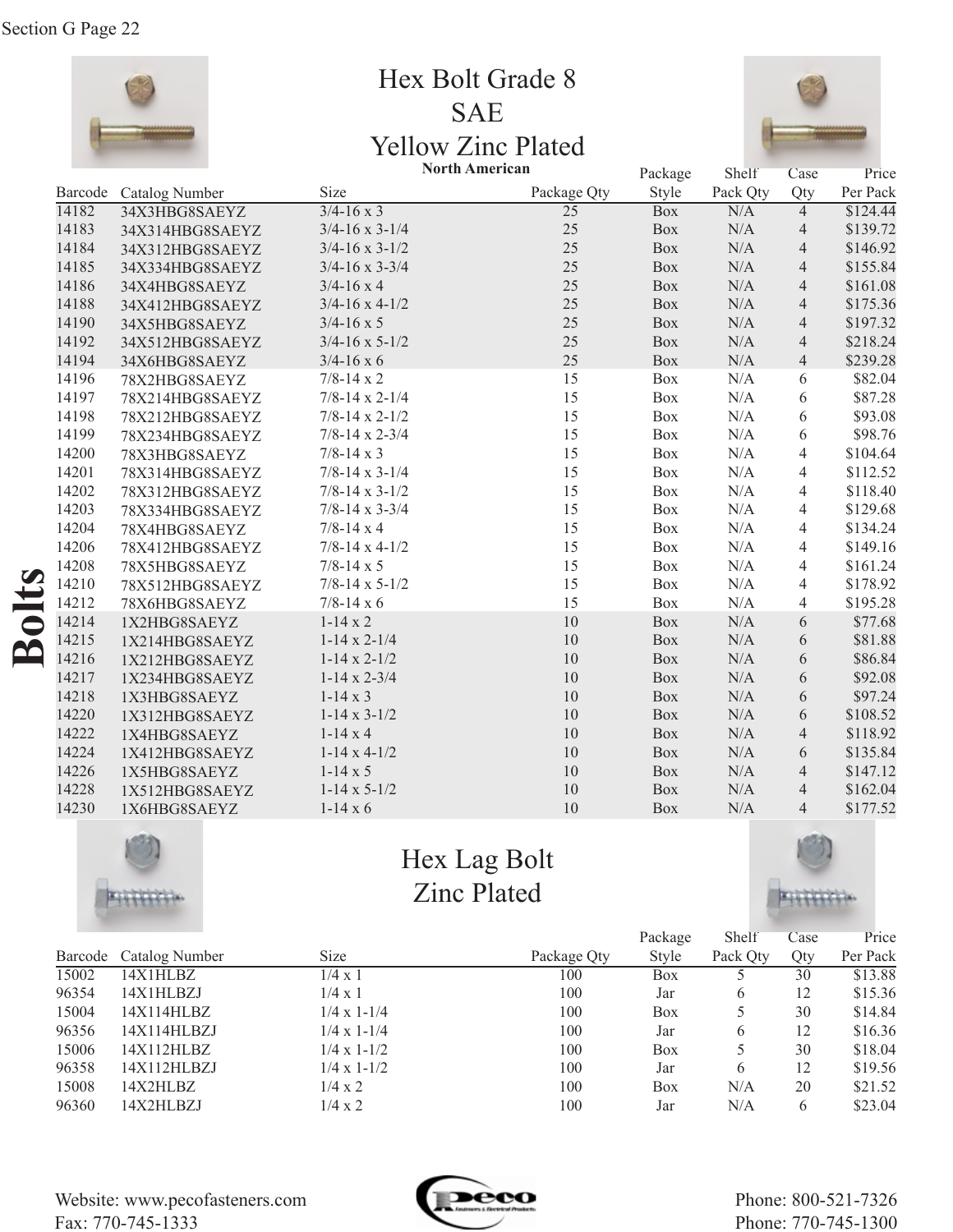

## Hex Lag Bolt Zinc Plated



|       |                        |                       |             | Package    | Shelf    | Case             | Price                    |
|-------|------------------------|-----------------------|-------------|------------|----------|------------------|--------------------------|
|       | Barcode Catalog Number | Size                  | Package Qty | Style      | Pack Qty | Qty              | Per Pack                 |
| 15010 | 14X212HLBZ             | $1/4 \times 2 - 1/2$  | 100         | <b>Box</b> | N/A      | $\overline{17}$  | \$26.48                  |
| 96362 | 14X212HLBZJ            | $1/4 \times 2 - 1/2$  | 100         | Jar        | N/A      | 6                | \$28.08                  |
| 15012 | 14X3HLBZ               | 1/4 x 3               | 100         | Box        | N/A      | 16               | \$28.00                  |
| 96364 | 14X3HLBZJ              | 1/4 x 3               | 50          | Jar        | N/A      | 6                | \$18.24                  |
| 15014 | 14X312HLBZ             | $1/4 \times 3 - 1/2$  | 100         | Box        | N/A      | 6                | \$35.12                  |
| 15016 | 14X4HLBZ               | 1/4 x 4               | 100         | Box        | N/A      | 6                | \$35.48                  |
| 15018 | 14X412HLBZ             | $1/4 \times 4 - 1/2$  | 100         | Box        | N/A      | 6                | \$44.80                  |
| 15020 | 14X5HLBZ               | 1/4 x 5               | 100         | Box        | N/A      | 6                | \$48.88                  |
| 15022 | 14X512HLBZ             | $1/4 \times 5 - 1/2$  | 100         | Box        | N/A      | 6                | \$53.96                  |
| 15024 | 14X6HLBZ               | 1/4 x 6               | 100         | Box        | N/A      | 4                | \$57.96                  |
| 15026 | 516X1HLBZ              | $5/16 \times 1$       | 100         | Box        | 5        | 30               | \$21.76                  |
| 15028 | 516X114HLBZ            | $5/16 \times 1 - 1/4$ | 100         | Box        | N/A      | 22               | \$24.16                  |
| 15030 | 516X112HLBZ            | $5/16 \times 1 - 1/2$ | 100         | Box        | N/A      | 20               | \$25.52                  |
| 15032 | 516X2HLBZ              | $5/16 \times 2$       | 100         | Box        | N/A      | 17               | \$27.20                  |
| 15034 | 516X212HLBZ            | $5/16 \times 2 - 1/2$ | 100         | Box        | N/A      | 16               | \$36.16                  |
| 15036 | 516X3HLBZ              | $5/16 \times 3$       | 100         | Box        | N/A      | 6                | \$44.00                  |
| 15038 | 516X312HLBZ            | $5/16 \times 3 - 1/2$ | 100         | Box        | N/A      | $\overline{4}$   | \$49.08                  |
| 15040 | 516X4HLBZ              | $5/16 \times 4$       | 100         | Box        | N/A      | $\overline{4}$   | \$55.72                  |
| 15042 | 516X412HLBZ            | $5/16 \times 4 - 1/2$ | 100         | Box        | N/A      | 6                | \$56.36                  |
| 15044 | 516X5HLBZ              | $5/16 \times 5$       | 50          | Box        | N/A      | 6                | \$37.16                  |
| 15046 | 516X512HLBZ            | $5/16 \times 5 - 1/2$ | 50          | Box        | N/A      | 6                | \$39.12                  |
| 15048 | 516X6HLBZ              | $5/16 \times 6$       | 50          | Box        | N/A      | $\overline{4}$   | \$43.48                  |
| 15050 | 38X1HLBZ               | $3/8 \times 1$        | 100         | Box        | N/A      | $22\,$           | \$28.64                  |
| 96366 | 38X1HLBZJ              | $3/8 \times 1$        | 100         | Jar        | N/A      | 6                | \$30.12<br>$\rightarrow$ |
| 15052 | 38X114HLBZ             | $3/8 \times 1 - 1/4$  | 100         | Box        | N/A      | 20               | \$32.08 $\bullet$        |
| 96368 | 38X114HLBZJ            | $3/8 \times 1 - 1/4$  | 100         | Jar        | N/A      | 6                | \$33.60                  |
| 15054 | 38X112HLBZ             | $3/8 \times 1 - 1/2$  | 100         | Box        | N/A      | 17               | \$36.28                  |
| 96370 | 38X112HLBZJ            | $3/8 \times 1 - 1/2$  | 100         | Jar        | N/A      | 6                | \$39.56                  |
| 15056 | 38X2HLBZ               | $3/8 \ge 2$           | 100         | Box        | N/A      | 16               | \$40.08                  |
| 96372 | 38X2HLBZJ              | $3/8 \times 2$        | 50          | Jar        | N/A      | 6                | \$24.28                  |
| 15058 | 38X212HLBZ             | $3/8 \times 2 - 1/2$  | 10          | Box        | N/A      | 6                | \$50.12                  |
| 96374 | 38X212HLBZJ            | $3/8 \times 2 - 1/2$  | 50          | Jar        | N/A      | 6                | \$29.24                  |
| 15060 | 38X3HLBZ               | $3/8 \times 3$        | 50          | Box        | N/A      | 16               | \$31.72                  |
| 96376 | 38X3HLBZJ              | $3/8 \times 3$        | 50          | Jar        | N/A      | 6                | \$34.12                  |
| 15062 | 38X312HLBZ             | $3/8 \times 3 - 1/2$  | 50          | Box        | N/A      | 16               | \$36.00                  |
| 15064 | 38X4HLBZ               | $3/8 \ge 4$           | 50          | Box        | N/A      | $\boldsymbol{6}$ | \$38.04                  |
| 15066 | 38X412HLBZ             | $3/8 \times 4 - 1/2$  | 50          | Box        | N/A      | 6                | \$42.92                  |
| 15068 | 38X5HLBZ               | $3/8 \times 5$        | 50          | Box        | N/A      | 6                | \$48.08                  |
| 15070 | 38X512HLBZ             | $3/8 \times 5 - 1/2$  | 50          | Box        | N/A      | 6                | \$51.64                  |
| 15072 | 38X6HLBZ               | $3/8 \times 6$        | 50          | Box        | N/A      | 4                | \$57.08                  |
| 15074 | 38X612HLBZ             | $3/8 \times 6 - 1/2$  | 50          | Box        | N/A      | 4                | \$62.12                  |
| 15076 | 38X7HLBZ               | $3/8 \times 7$        | 50          | Box        | N/A      | 4                | \$67.20                  |
| 15078 | 38X8HLBZ               | $3/8 \ge 8$           | 50          | Box        | N/A      | 4                | \$80.16                  |
| 15080 | 38X10HLBZ              | $3/8 \ge 10$          | 50          | Box        | N/A      | 4                | \$110.32                 |
| 15082 | 12X112HLBZ             | $1/2 \times 1 - 1/2$  | 50          | Box        | N/A      | 17               | \$38.92                  |
| 96378 | 12X112HLBZJ            | $1/2 \times 1 - 1/2$  | 50          | Jar        | N/A      | 6                | \$40.96                  |
| 15084 | 12X2HLBZ               | 1/2 x 2               | 50          | Box        | N/A      | 16               | \$45.68                  |
| 96380 | 12X2HLBZJ              | 1/2 x 2               | 50          | Jar        | N/A      | 6                | \$48.08                  |
| 15086 | 12X212HLBZ             | $1/2 \times 2 - 1/2$  | 50          | Box        | N/A      | 6                | \$54.04                  |
| 96382 | 12X212HLBZJ            | $1/2 \times 2 - 1/2$  | 25          | Jar        | N/A      | 6                | \$32.20                  |

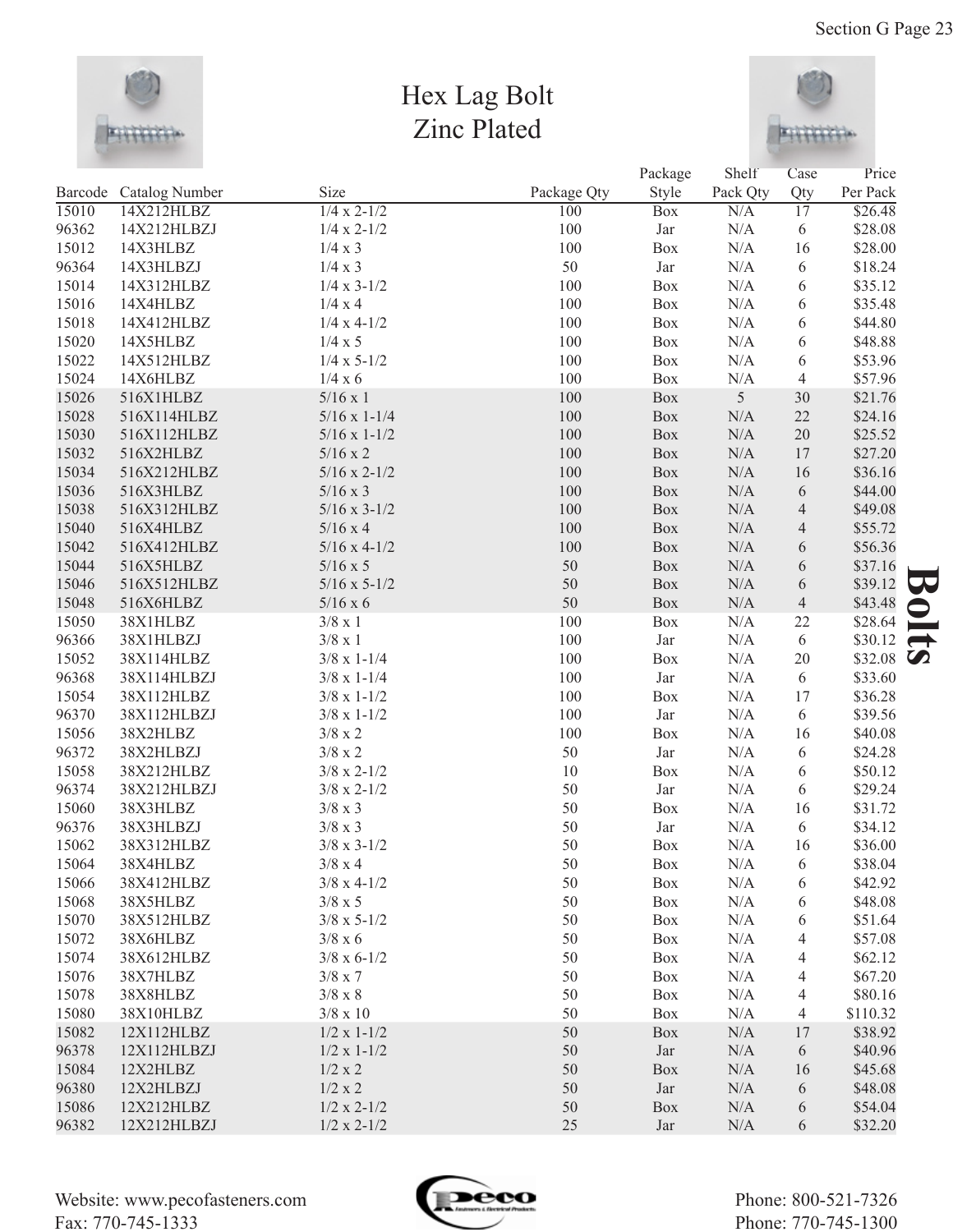

## Hex Lag Bolt Zinc Plated



|         |                |                      |                 | Package    | Shelf     | Case           | Price    |
|---------|----------------|----------------------|-----------------|------------|-----------|----------------|----------|
| Barcode | Catalog Number | Size                 | Package Qty     | Style      | Pack Qty  | Qty            | Per Pack |
| 15088   | 12X3HLBZ       | 1/2 x 3              | $\overline{50}$ | <b>Box</b> | N/A       | $\overline{6}$ | \$62.40  |
| 96384   | 12X3HLBZJ      | 1/2 x 3              | 25              | Jar        | N/A       | 6              | \$35.36  |
| 15090   | 12X312HLBZ     | $1/2 \times 3 - 1/2$ | 50              | Box        | N/A       | $\overline{4}$ | \$64.16  |
| 15092   | 12X4HLBZ       | 1/2 x 4              | 50              | Box        | N/A       | $\overline{4}$ | \$71.84  |
| 15094   | 12X412HLBZ     | $1/2 x 4-1/2$        | 25              | Box        | N/A       | 6              | \$39.12  |
| 15096   | 12X5HLBZ       | 1/2 x 5              | 25              | Box        | N/A       | 6              | \$46.12  |
| 15098   | 12X512HLBZ     | $1/2 \times 5 - 1/2$ | 25              | Box        | N/A       | 6              | \$51.72  |
| 15100   | 12X6HLBZ       | 1/2 x 6              | 25              | Box        | N/A       | $\overline{4}$ | \$55.72  |
| 15102   | 12X612HLBZ     | $1/2 \times 6 - 1/2$ | 25              | Box        | N/A       | $\overline{4}$ | \$60.36  |
| 15104   | 12X7HLBZ       | 1/2 x 7              | 25              | Box        | N/A       | $\overline{4}$ | \$65.76  |
| 15106   | 12X8HLBZ       | 1/2 x 8              | 25              | Box        | N/A       | $\overline{4}$ | \$69.24  |
| 15108   | 12X9HLBZ       | 1/2 x 9              | 25              | Box        | N/A       | $\overline{4}$ | \$80.52  |
| 15110   | 12X10HLBZ      | 1/2 x 10             | 25              | Box        | $\rm N/A$ | $\overline{4}$ | \$102.76 |
| 15112   | 12X11HLBZ      | 1/2 x 11             | 25              | Box        | $\rm N/A$ | $\overline{4}$ | \$120.00 |
| 15114   | 12X12HLBZ      | 1/2 x 12             | 25              | Box        | $\rm N/A$ | $\overline{4}$ | \$124.16 |
| 15116   | 58X2HLBZ       | $5/8 \ge 2$          | 25              | Box        | N/A       | 17             | \$40.00  |
| 15118   | 58X212HLBZ     | $5/8 \times 2 - 1/2$ | 25              | Box        | N/A       | 6              | \$50.12  |
| 15120   | 58X3HLBZ       | $5/8 \ge 3$          | 25              | Box        | N/A       | 6              | \$54.32  |
| 15122   | 58X312HLBZ     | $5/8 \times 3 - 1/2$ | 25              | Box        | N/A       | 6              | \$63.64  |
| 15124   | 58X4HLBZ       | $5/8 \times 4$       | 25              | Box        | N/A       | 6              | \$65.24  |
| 15126   | 58X412HLBZ     | $5/8 \times 4 - 1/2$ | 25              | Box        | N/A       | 6              | \$69.06  |
| 15128   | 58X5HLBZ       | $5/8 \times 5$       | 25              | Box        | $\rm N/A$ | 6              | \$72.16  |
| 15130   | 58X512HLBZ     | $5/8 \times 5 - 1/2$ | 25              | Box        | N/A       | $\overline{4}$ | \$85.25  |
| 15132   | 58X6HLBZ       | $5/8 \times 6$       | 25              | Box        | N/A       | $\overline{4}$ | \$92.52  |
| 15134   | 58X7HLBZ       | $5/8 \ge 7$          | 25              | Box        | N/A       | $\overline{4}$ | \$128.80 |
| 15136   | 58X8HLBZ       | $5/8 \ge 8$          | 25              | Box        | N/A       | $\overline{4}$ | \$142.60 |
| 15138   | 58X9HLBZ       | $5/8 \ge 9$          | 25              | <b>Box</b> | N/A       | $\overline{4}$ | \$162.15 |
| 15140   | 58X10HLBZ      | $5/8 \ge 10$         | 25              | <b>Box</b> | N/A       | $\overline{4}$ | \$180.55 |
| 15142   | 58X11HLBZ      | $5/8 \ge 11$         | 25              | Box        | N/A       | N/A            | \$200.10 |
| 15144   | 58X12HLBZ      | $5/8 \times 12$      | 25              | Box        | N/A       | $\overline{4}$ | \$216.20 |
| 15148   | 34X212HLBZ     | $3/4 \times 2 - 1/2$ | 25              | Box        | N/A       | $\sqrt{6}$     | \$73.18  |
| 15150   | 34X3HLBZ       | $3/4 \times 3$       | 25              | <b>Box</b> | N/A       | $\overline{4}$ | \$82.48  |
| 15152   | 34X312HLBZ     | $3/4 \times 3 - 1/2$ | 25              | Box        | N/A       | $\overline{4}$ | \$93.46  |
| 15154   | 34X4HLBZ       | 3/4 x 4              | 25              | Box        | N/A       | $\overline{4}$ | \$108.09 |
| 15156   | 34X412HLBZ     | $3/4 \times 4 - 1/2$ | 25              | Box        | $\rm N/A$ | $\overline{4}$ | \$118.96 |
| 15158   | 34X5HLBZ       | $3/4 \times 5$       | 25              | Box        | N/A       | $\overline{4}$ | \$137.49 |
| 15160   | 34X6HLBZ       | 3/4 x 6              | 25              | Box        | $\rm N/A$ | $\overline{4}$ | \$147.19 |
| 15162   | 34X7HLBZ       | $3/4 \times 7$       | 25              | Box        | N/A       | $\overline{4}$ | \$185.00 |
| 15164   | 34X8HLBZ       | $3/4 \times 8$       | 25              | Box        | $\rm N/A$ | $\overline{4}$ | \$208.80 |
| 15166   | 34X10HLBZ      | $3/4 \ge 10$         | 25              | Box        | N/A       | $\overline{4}$ | \$269.96 |
| 15168   | 34X12HLBZ      | $3/4 \times 12$      | 25              | Box        | $\rm N/A$ | $\overline{4}$ | \$302.24 |

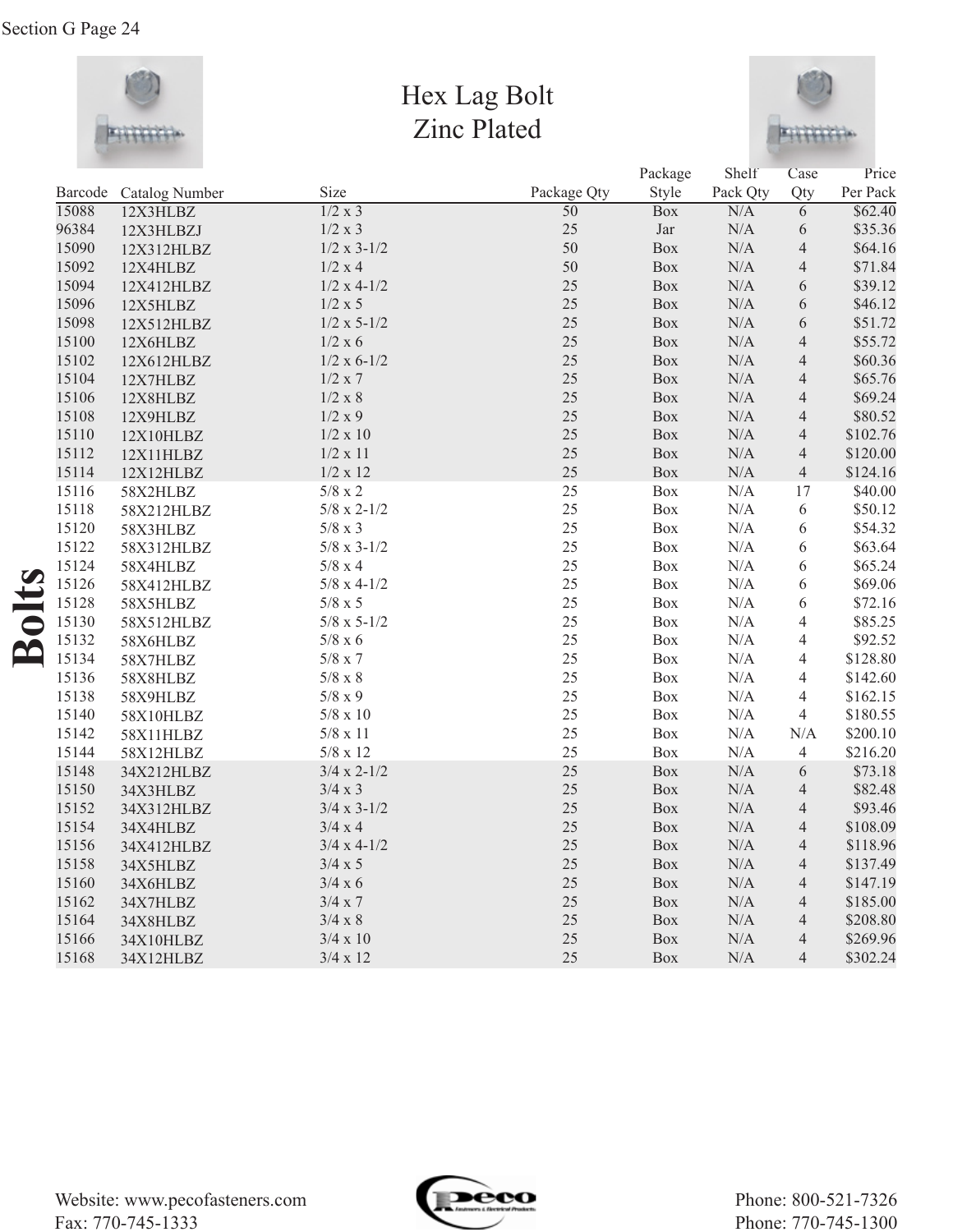

## Hex Lag Bolt Hot Dipped Galvanized



|       |                        |                       |                 | Package    | Shelf          | Case                     | Price    |
|-------|------------------------|-----------------------|-----------------|------------|----------------|--------------------------|----------|
|       | Barcode Catalog Number | Size                  | Package Qty     | Style      | Pack Qty       | Qty                      | Per Pack |
| 15170 | 14X112HLBHDG           | $1/4 \times 1 - 1/2$  | $\overline{50}$ | <b>Box</b> | $\overline{5}$ | $\overline{30}$          | \$11.84  |
| 15172 | 14X2HLBHDG             | 1/4 x 2               | 50              | Box        | 5              | 30                       | \$12.88  |
| 15174 | 14X212HLBHDG           | $1/4 \times 2 - 1/2$  | 50              | Box        | N/A            | 22                       | \$15.64  |
| 15176 | 14X3HLBHDG             | $1/4 \times 3$        | 50              | Box        | N/A            | 22                       | \$18.12  |
| 15178 | 14X312HLBHDG           | $1/4 \times 3 - 1/2$  | 50              | Box        | N/A            | 17                       | \$21.47  |
| 15180 | 14X4HLBHDG             | 1/4 x 4               | 50              | Box        | N/A            | 20                       | \$22.50  |
| 15182 | 14X5HLBHDG             | $1/4 \times 5$        | 50              | Box        | $\rm N/A$      | 18                       | \$31.96  |
| 15184 | 14X6HLBHDG             | 1/4 x 6               | 50              | Box        | $\rm N/A$      | 17                       | \$42.23  |
| 15185 | 516X114HLBHDG          | $5/16 \times 1 - 1/4$ | 50              | Box        | $\rm N/A$      | 20                       | \$13.44  |
| 15186 | 516X112HLBHDG          | $5/16 \times 1 - 1/2$ | 50              | Box        | N/A            | 20                       | \$15.66  |
| 15188 | 516X2HLBHDG            | $5/16 \times 2$       | 50              | Box        | N/A            | 22                       | \$20.00  |
| 15190 | 516X212HLBHDG          | $5/16 \times 2 - 1/2$ | 50              | <b>Box</b> | N/A            | 18                       | \$25.26  |
| 15192 | 516X3HLBHDG            | $5/16 \times 3$       | 50              | Box        | $\rm N/A$      | 12                       | \$28.34  |
| 15194 | 516X312HLBHDG          | $5/16 \times 3 - 1/2$ | 50              | Box        | $\rm N/A$      | 6                        | \$37.09  |
| 15196 | 516X4HLBHDG            | $5/16 \times 4$       | 50              | Box        | N/A            | 17                       | \$40.00  |
| 15198 | 516X5HLBHDG            | $5/16 \times 5$       | 50              | Box        | N/A            | 6                        | \$52.51  |
| 15200 | 516X6HLBHDG            | $5/16 \times 6$       | 50              | <b>Box</b> | N/A            | $\overline{4}$           | \$70.11  |
| 15201 | 38X1HLBHDG             | $3/8 \times 1$        | 50              | Box        | 5              | 30                       | \$18.19  |
| 15202 | 38X112HLBHDG           | $3/8 \times 1 - 1/2$  | 50              | Box        | N/A            | 22                       | \$28.67  |
| 15204 | 38X2HLBHDG             | $3/8 \ge 2$           | 50              | Box        | $\rm N/A$      | 22                       | \$29.01  |
| 15206 | 38X212HLBHDG           | $3/8 \times 2 - 1/2$  | 50              | Box        | $\rm N/A$      | 20                       | \$39.95  |
| 15208 | 38X3HLBHDG             | $3/8 \times 3$        | 50              | Box        | N/A            | 18                       | \$45.72  |
| 15210 | 38X312HLBHDG           | $3/8 \times 3 - 1/2$  | 50              | Box        | N/A            | 6                        | \$47.29  |
| 15212 | 38X4HLBHDG             | $3/8 \times 4$        | 25              | Box        | N/A            | 17                       | \$25.88  |
| 15213 | 38X412HLBHDG           | $3/8 \times 4 - 1/2$  | 25              | Box        | N/A            | 6                        | \$38.80  |
| 15214 | 38X5HLBHDG             | $3/8 \ge 5$           | 25              | Box        | $\rm N/A$      | 6                        | \$31.36  |
| 15216 | 38X6HLBHDG             | $3/8 \times 6$        | 25              | Box        | $\rm N/A$      | 4                        | \$43.93  |
| 15217 | 38X8HLBHDG             | $3/8 \ge 8$           | 25              | Box        | N/A            | $\overline{\mathcal{L}}$ | \$61.33  |
| 15218 | 12X2HLBHDG             | 1/2 x 2               | 25              | Box        | N/A            | 8                        | \$30.35  |
| 15220 | 12X212HLBHDG           | $1/2 x 2-1/2$         | 25              | Box        | N/A            | 8                        | \$33.44  |
| 15222 | 12X3HLBHDG             | 1/2 x 3               | 25              | Box        | N/A            | 8                        | \$37.44  |
| 15224 | 12X312HLBHDG           | $1/2 \times 3 - 1/2$  | 25              | Box        | $\rm N/A$      | 16                       | \$41.24  |
| 15226 | 12X4HLBHDG             | 1/2 x 4               | 25              | Box        | $\rm N/A$      | 6                        | \$44.80  |
| 15228 | 12X5HLBHDG             | 1/2 x 5               | 25              | Box        | $\rm N/A$      | $\overline{4}$           | \$55.12  |
| 15230 | 12X6HLBHDG             | 1/2 x 6               | 25              | Box        | $\rm N/A$      | $\overline{4}$           | \$82.24  |
| 15232 | 12X8HLBHDG             | $1/2 \ge 8$           | 25              | Box        | N/A            | $\overline{4}$           | \$99.82  |
| 15234 | 12X10HLBHDG            | $1/2 \times 10$       | 25              | <b>Box</b> | N/A            | $\overline{4}$           | \$130.29 |

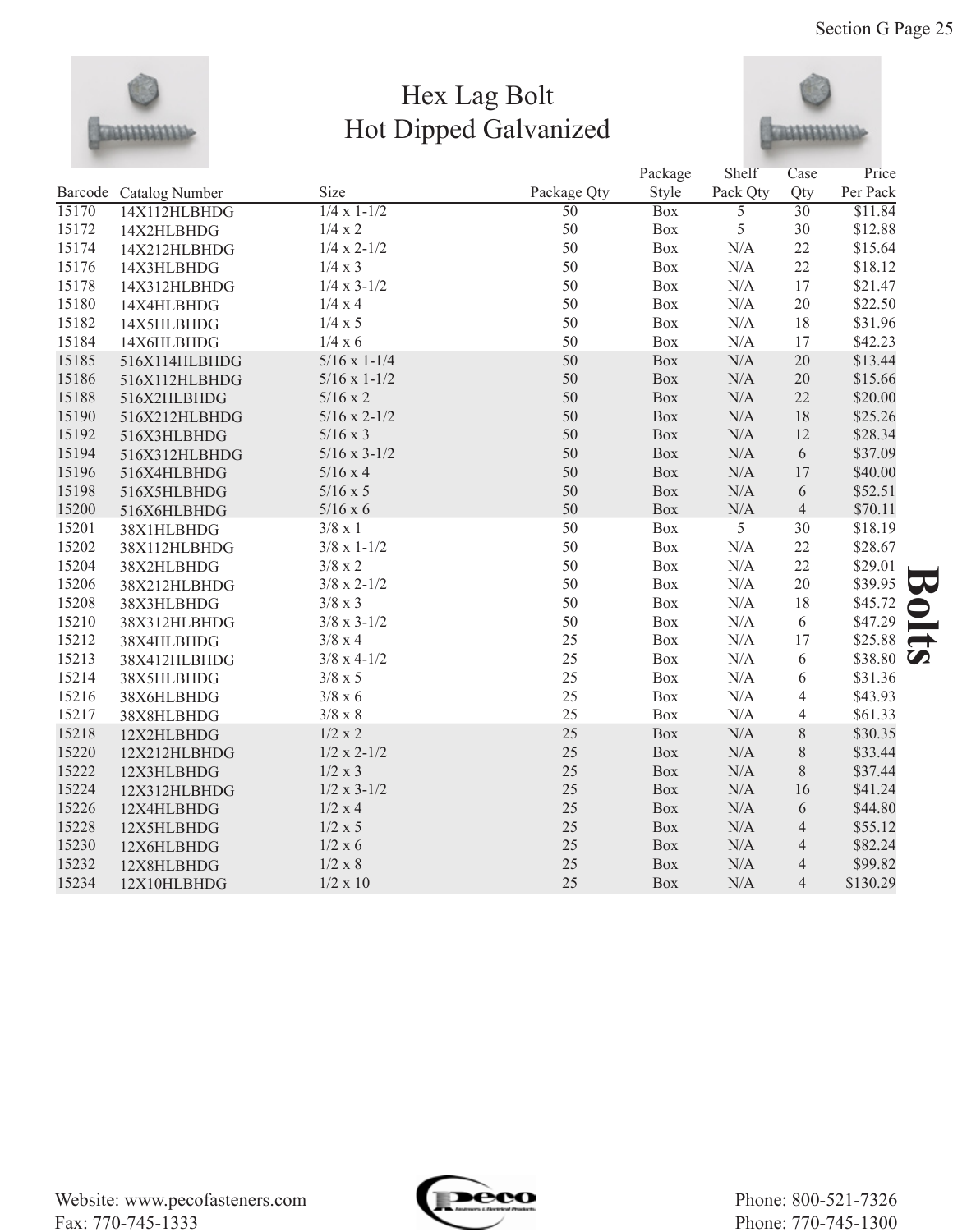

## Carriage Bolts USS Zinc Plated



|         |                |                                                    |             | Package    | Shelf          | Case            | Price              |
|---------|----------------|----------------------------------------------------|-------------|------------|----------------|-----------------|--------------------|
| Barcode | Catalog Number | Size                                               | Package Qty | Style      | Pack Qty       | Qty             | Per Pack           |
| 16002   | 1024X12CBZ     | $10-24 \times 1/2$                                 | 100         | <b>Box</b> | $\overline{5}$ | $\overline{45}$ | $\overline{$9.50}$ |
| 16004   | 1024X34CBZ     | $10-24 \times 3/4$                                 | 100         | Box        | 5              | 45              | \$9.75             |
| 16006   | 1024X1CBZ      | $10-24 \times 1$                                   | 100         | Box        | 5              | 30              | \$9.88             |
| 16008   | 1024X114CBZ    | $10-24 \times 1-1/4$                               | 100         | Box        | 5              | 30              | \$10.40            |
| 16010   | 1024X112CBZ    | $10-24 \times 1-1/2$                               | 100         | Box        | 5              | 30              | \$12.08            |
| 16012   | 1024X2CBZ      | $10-24 \times 2$                                   | 100         | Box        | N/A            | 22              | \$13.76            |
| 16014   | 1024X214CBZ    | $10-24 \times 2-1/4$                               | 100         | Box        | N/A            | 20              | \$16.00            |
| 16016   | 1024X212CBZ    | $10-24 \times 2-1/2$                               | 100         | Box        | N/A            | 22              | \$16.44            |
| 16018   | 1024X3CBZ      | $10-24 \times 3$                                   | 100         | Box        | N/A            | 20              | \$19.80            |
| 16020   | 14X12CBZ       | $1/4 - 20 \times 1/2$                              | 100         | Box        | $\mathfrak s$  | 45              | \$10.84            |
| 16022   | 14X34CBZ       | $1/4 - 20 \times 3/4$                              | 100         | Box        | $\sqrt{5}$     | 30              | \$12.44            |
| 16024   | 14X1CBZ        | $1/4 - 20x1$                                       | 100         | Box        | $\sqrt{5}$     | 30              | \$13.88            |
| 16026   | 14X114CBZ      | $1/4 - 20 \times 1 - 1/4$                          | 100         | Box        | 5              | 30              | \$14.48            |
| 16028   | 14X112CBZ      | $1/4 - 20 \times 1 - 1/2$                          | 100         | Box        | N/A            | 22              | \$17.24            |
| 16030   | 14X134CBZ      | $1/4 - 20 \times 1 - 3/4$                          | 100         | Box        | $\rm N/A$      | 22              | \$19.00            |
| 16032   | 14X2CBZ        | $1/4 - 20x2$                                       | 100         | Box        | $\rm N/A$      | 20              | \$19.20            |
| 16034   | 14X212CBZ      | $1/4 - 20 \times 2 - 1/2$                          | 100         | Box        | $\rm N/A$      | 17              | \$23.72            |
| 16036   | 14X3CBZ        | $1/4 - 20x3$                                       | 100         | Box        | $\rm N/A$      | 6               | \$26.48            |
| 16038   | 14X312CBZ      | $1/4 - 20 \times 3 - 1/2$                          | 100         | Box        | $\rm N/A$      | 6               | \$31.64            |
| 16040   | 14X4CBZ        | $1/4 - 20x4$                                       | 100         | Box        | $\rm N/A$      | 6               | \$33.76            |
| 16042   | 14X412CBZ      | $1/4 - 20 \times 4 - 1/2$                          | 100         | Box        | $\rm N/A$      | 6               | \$36.16            |
| 16044   | 14X5CBZ        | $1/4 - 20 \times 5$                                | 100         | Box        | $\rm N/A$      | 6               | \$38.56            |
| 16046   | 14X512CBZ      | $1/4 - 20 \times 5 - 1/2$                          | 100         | Box        | $\rm N/A$      | 6               | \$43.56            |
| 16048   | 14X6CBZ        | $1/4 - 20x6$                                       | 100         | Box        | $\rm N/A$      | 4               | \$44.80            |
| 16050   | 14X612CBZ      | $1/4 - 20 \times 6 - 1/2$                          | 100         | Box        | $\rm N/A$      | 4               | \$67.72            |
| 16052   | 14X7CBZ        | $1/4 - 20 \times 7$                                | 100         | Box        | $\rm N/A$      | 4               | \$69.76            |
| 16054   | 14X712CBZ      | $1/4 - 20 \times 7 - 1/2$                          | 100         | Box        | N/A            | 4               | \$75.92            |
| 16056   | 14X8CBZ        | $1/4 - 20 \times 8$                                | 100         | Box        | N/A            | $\overline{4}$  | \$79.36            |
| 16058   | 516X34CBZ      | $5/16 - 18 \times 3/4$                             | 100         | Box        | 5              | 30              | \$19.04            |
| 16060   | 516X1CBZ       | $5/16 - 18 \times 1$                               | 100         | Box        | N/A            | 22              | \$22.68            |
| 16062   | 516X114CBZ     | $5/16 - 18 \times 1 - 1/4$                         | 100         | Box        | N/A            | 20              | \$24.36            |
| 16064   | 516X112CBZ     | $5/16 - 18 \times 1 - 1/2$                         | 100         | Box        | N/A            | 17              | \$27.92            |
| 16066   |                | $5/16 - 18 \times 2$                               | 100         | Box        | N/A            | 16              | \$31.36            |
| 16068   | 516X2CBZ       | $5/16 - 18 \times 2 - 1/2$                         | 100         | Box        | N/A            | 6               | \$37.52            |
| 16070   | 516X212CBZ     | $5/16 - 18 \times 3$                               | 100         | Box        | N/A            | 4               | \$42.04            |
| 16072   | 516X3CBZ       | $5/16 - 18 \times 3 - 1/2$                         | $100\,$     |            |                | $\Delta$        |                    |
|         | 516X312CBZ     |                                                    |             | Box        | N/A            |                 | \$47.48            |
| 16074   | 516X4CBZ       | $5/16 - 18 \times 4$<br>$5/16 - 18 \times 4 - 1/2$ | 100<br>50   | Box        | N/A            | 4               | \$60.80            |
| 16076   | 516X412CBZ     |                                                    |             | Box        | N/A            | 4               | \$62.56            |
| 16078   | 516X5CBZ       | $5/16 - 18 \times 5$                               | 50          | Box        | N/A            | 4               | \$34.76            |
| 16080   | 516X512CBZ     | $5/16 - 18 \times 5 - 1/2$                         | 50          | Box        | N/A            | 4               | \$36.00            |
| 16082   | 516X6CBZ       | $5/16 - 18 \times 6$                               | 50          | Box        | N/A            | 4               | \$37.76            |
| 16084   | 516X612CBZ     | $5/16 - 18 \times 6 - 1/2$                         | 50          | Box        | N/A            | 4               | \$46.40            |
| 16086   | 516X7CBZ       | $5/16 - 18 \times 7$                               | 50          | Box        | N/A            | 4               | \$50.84            |
| 16088   | 516X712CBZ     | $5/16 - 18 \times 7 - 1/2$                         | 50          | <b>Box</b> | N/A            | 4               | \$53.68            |
| 16090   | 516X8CBZ       | $5/16 - 18 \times 8$                               | 50          | <b>Box</b> | N/A            | 4               | \$58.12            |
| 16092   | 38X34CBZ       | $3/8 - 16 \times 3/4$                              | 100         | Box        | N/A            | 22              | \$27.56            |
| 16094   | 38X1CBZ        | $3/8 - 16 \times 1$                                | 100         | Box        | N/A            | 18              | \$32.72            |
| 16096   | 38X114CBZ      | $3/8 - 16 \times 1 - 1/4$                          | 100         | Box        | N/A            | 17              | \$35.36            |
| 16098   | 38X112CBZ      | $3/8 - 16 \times 1 - 1/2$                          | 100         | Box        | N/A            | 16              | \$40.00            |
| 16100   | 38X2CBZ        | $3/8 - 16 \times 2$                                | 100         | Box        | $\rm N/A$      | 6               | \$45.88            |

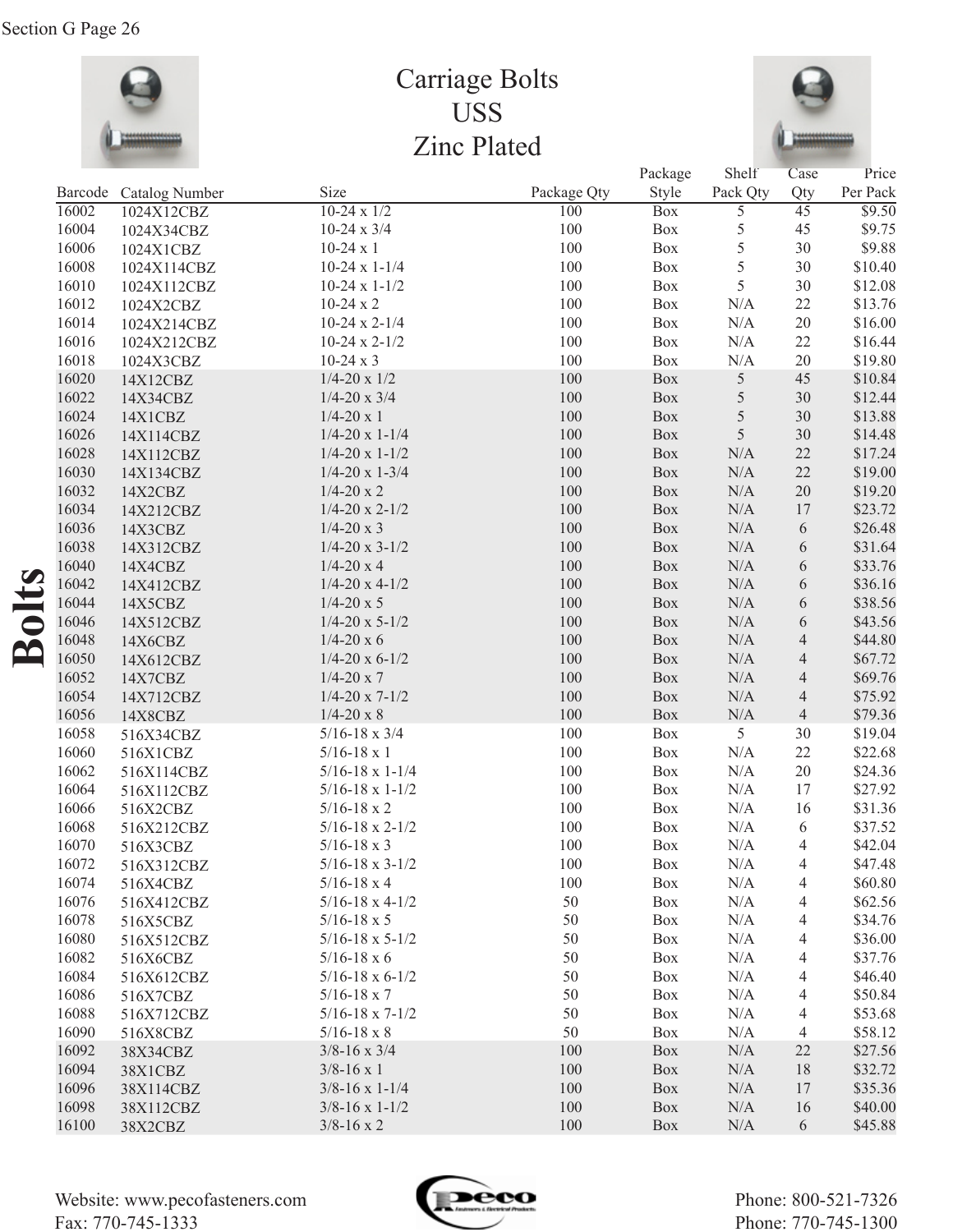

## Carriage Bolt USS Zinc Plated



|       |                        |                            |                 | Package    | Shelf     | Case           | Price             |
|-------|------------------------|----------------------------|-----------------|------------|-----------|----------------|-------------------|
|       | Barcode Catalog Number | Size                       | Package Qty     | Style      | Pack Qty  | Qty            | Per Pack          |
| 16102 | 38X212CBZ              | $3/8 - 16 \times 2 - 1/2$  | $\overline{50}$ | <b>Box</b> | N/A       | 16             | \$29.68           |
| 16104 | 38X3CBZ                | $3/8 - 16 \times 3$        | 50              | Box        | N/A       | 6              | \$34.48           |
| 16106 | 38X312CBZ              | $3/8 - 16 \times 3 - 1/2$  | 50              | Box        | N/A       | 6              | \$38.32           |
| 16108 | 38X4CBZ                | $3/8 - 16 \times 4$        | 50              | Box        | N/A       | 6              | \$40.80           |
| 16110 | 38X412CBZ              | $3/8 - 16 \times 4 - 1/2$  | 50              | Box        | N/A       | 6              | \$45.16           |
| 16112 | 38X5CBZ                | $3/8 - 16 \times 5$        | 50              | Box        | N/A       | 6              | \$47.64           |
| 16114 | 38X512CBZ              | $3/8 - 16 \times 5 - 1/2$  | 50              | Box        | N/A       | $\overline{4}$ | \$52.36           |
| 16116 | 38X6CBZ                | $3/8 - 16 \times 6$        | 50              | Box        | N/A       | $\overline{4}$ | \$56.36           |
| 16118 | 38X612CBZ              | $3/8 - 16 \times 6 - 1/2$  | 50              | Box        | N/A       | $\overline{4}$ | \$60.00           |
| 16120 | 38X7CBZ                | $3/8 - 16 \times 7$        | 50              | Box        | N/A       | $\overline{4}$ | \$63.92           |
| 16122 | 38X712CBZ              | $3/8 - 16 \times 7 - 1/2$  | 50              | Box        | N/A       | $\overline{4}$ | \$67.04           |
| 16124 | 38X8CBZ                | $3/8 - 16 \times 8$        | 50              | Box        | N/A       | $\overline{4}$ | \$85.00           |
| 16126 | 38X812CBZ              | $3/8 - 16 \times 8 - 1/2$  | 50              | Box        | N/A       | $\overline{4}$ | \$89.90           |
| 16128 | 38X9CBZ                | $3/8 - 16 \times 9$        | 50              | Box        | N/A       | $\overline{4}$ | \$92.36           |
| 16130 | 38X912CBZ              | $3/8 - 16 \times 9 - 1/2$  | 50              | Box        | N/A       | $\overline{4}$ | \$96.41           |
| 16132 | 38X10CBZ               | $3/8 - 16 \times 10$       | 50              | Box        | N/A       | $\overline{4}$ | \$101.44          |
| 16134 | 38X11CBZ               | $3/8 - 16 \times 11$       | 50              | Box        | N/A       | $\overline{4}$ | \$112.96          |
| 16136 | 38X12CBZ               | $3/8 - 16 \times 12$       | 50              | Box        | N/A       | N/A            | \$126.12          |
| 16138 | 716X1CBZ               | $7/16 - 14 \times 1$       | 100             | Box        | N/A       | 16             | \$53.99           |
| 16140 | 716X114CBZ             | $7/16 - 14 \times 1 - 1/4$ | 100             | Box        | N/A       | 16             | \$54.25           |
| 16142 | 716X112CBZ             | $7/16 - 14 \times 1 - 1/2$ | 100             | Box        | N/A       | 6              | \$55.36           |
| 16144 | 716X2CBZ               | $7/16 - 14 \times 2$       | 100             | Box        | N/A       | 4              | \$69.44           |
| 16146 | 716X212CBZ             | $7/16 - 14 \times 2 - 1/2$ | 50              | Box        | N/A       | 6              | \$43.04           |
| 16148 | 716X3CBZ               | $7/16 - 14 \times 3$       | 50              | Box        | N/A       | 6              | \$44.00           |
| 16150 | 716X312CBZ             | $7/16 - 14 \times 3 - 1/2$ | 50              | Box        | N/A       | 6              | \$48.44 $\bullet$ |
| 16152 | 716X4CBZ               | $7/16 - 14 \times 4$       | 50              | Box        | N/A       | 4              | \$56.72           |
| 16154 | 716X5CBZ               | $7/16 - 14 \times 5$       | 50              | Box        | N/A       | 4              | \$64.00           |
| 16156 | 716X6CBZ               | $7/16 - 14 \times 6$       | 50              | Box        | N/A       | $\overline{4}$ | \$78.50           |
| 16158 | 12X1CBZ                | $1/2 - 13 \times 1$        | 50              | Box        | N/A       | 20             | \$37.99           |
| 16160 | 12X114CBZ              | $1/2 - 13 \times 1 - 1/4$  | 50              | Box        | N/A       | 18             | \$38.50           |
| 16162 | 12X112CBZ              | $1/2 - 13 \times 1 - 1/2$  | 50              | Box        | N/A       | 17             | \$40.08           |
| 16164 | 12X2CBZ                | $1/2 - 13 \times 2$        | 50              | Box        | N/A       | 6              | \$45.68           |
| 16166 | 12X212CBZ              | $1/2 - 13 \times 2 - 1/2$  | 50              | Box        | N/A       | $\overline{4}$ | \$53.68           |
| 16168 | 12X3CBZ                | $1/2 - 13 \times 3$        | 25              | Box        | N/A       | 16             | \$33.96           |
| 16170 | 12X312CBZ              | $1/2 - 13 \times 3 - 1/2$  | 25              | Box        | N/A       | 16             | \$36.64           |
| 16172 | 12X4CBZ                | $1/2 - 13 \times 4$        | $25\,$          | Box        | $\rm N/A$ | 6              | \$39.28           |
| 16174 | 12X412CBZ              | $1/2 - 13 \times 4 - 1/2$  | 25              | Box        | N/A       | 6              | \$43.36           |
| 16176 | 12X5CBZ                | $1/2 - 13 \times 5$        | 25              | <b>Box</b> | N/A       | 6              | \$47.48           |
| 16178 | 12X512CBZ              | $1/2 - 13 \times 5 - 1/2$  | 25              | <b>Box</b> | N/A       | 4              | \$52.16           |
| 16180 | 12X6CBZ                | $1/2 - 13 \times 6$        | 25              | <b>Box</b> | N/A       | 4              | \$53.68           |
| 16182 | 12X612CBZ              | $1/2 - 13 \times 6 - 1/2$  | 25              | Box        | N/A       | 4              | \$57.96           |
| 16184 | 12X7CBZ                | $1/2 - 13 \times 7$        | 25              | Box        | N/A       | 4              | \$59.48           |
| 16186 | 12X712CBZ              | $1/2 - 13 \times 7 - 1/2$  | 25              | Box        | N/A       | 4              | \$66.24           |
| 16188 | 12X8CBZ                | $1/2 - 13 \times 8$        | 25              | Box        | N/A       | 4              | \$68.52           |
| 16190 | 12X812CBZ              | $1/2 - 13 \times 8 - 1/2$  | 25              | Box        | N/A       | 4              | \$75.92           |
| 16192 | 12X9CBZ                | $1/2 - 13 \times 9$        | 25              | Box        | N/A       | 4              | \$76.80           |
| 16194 | 12X912CBZ              | $1/2 - 13 \times 9 - 1/2$  | 25              | Box        | N/A       | 4              | \$84.80           |
| 16196 | 12X10CBZ               | $1/2 - 13 \times 10$       | 25              | Box        | N/A       | 4              | \$86.12           |
| 16198 | 12X11CBZ               | $1/2 - 13 \times 11$       | 25              | Box        | N/A       | 4              | \$97.08           |
| 16200 | 12X12CBZ               | $1/2 - 13 \times 12$       | 25              | Box        | N/A       | 4              | \$101.52          |

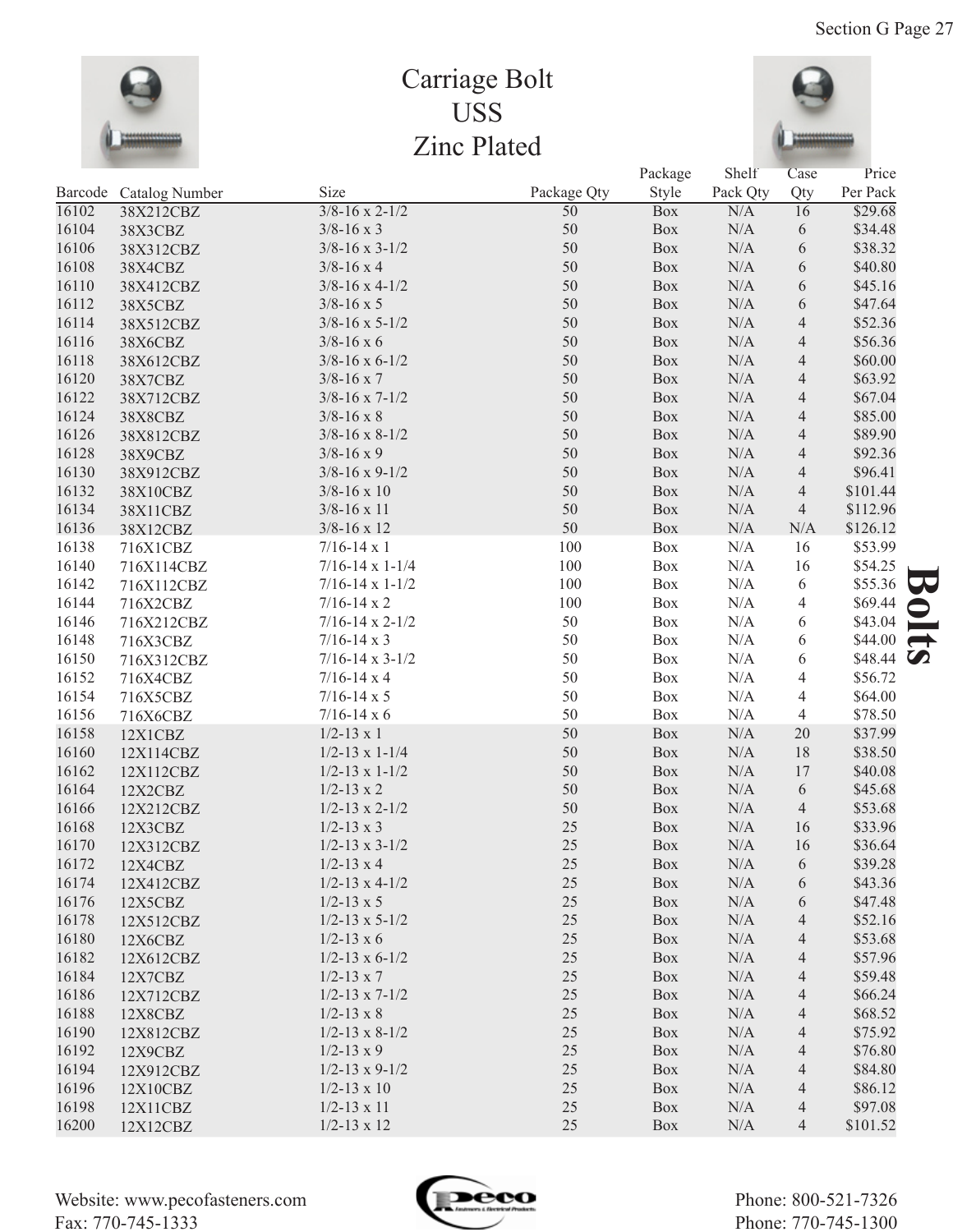

## Carriage Bolt USS Zinc Plated



|         |                       |                           |             | Package      | Shelf    | Case | Price    |
|---------|-----------------------|---------------------------|-------------|--------------|----------|------|----------|
| Barcode | <b>Catalog Number</b> | Size                      | Package Qty | <b>Style</b> | Pack Qty | Qty  | Per Pack |
| 16202   | 58X112CBZ             | $\frac{5}{8-11}$ x 1-1/2  | 25          | <b>Box</b>   | N/A      | 18   | \$38.25  |
| 16204   | 58X2CBZ               | $5/8 - 11 \times 2$       | 25          | <b>Box</b>   | N/A      | 16   | \$39.64  |
| 16206   | 58X212CBZ             | $5/8 - 11 \times 2 - 1/2$ | 25          | Box          | N/A      | 6    | \$45.96  |
| 16208   | 58X3CBZ               | $5/8 - 11 \times 3$       | 25          | <b>Box</b>   | N/A      | 16   | \$51.72  |
| 16210   | 58X312CBZ             | $5/8 - 11 \times 3 - 1/2$ | 25          | Box          | N/A      | 4    | \$55.32  |
| 16212   | 58X4CBZ               | $5/8 - 11 \times 4$       | 25          | Box          | N/A      | 6    | \$61.96  |
| 16214   | 58X412CBZ             | $5/8 - 11 \times 4 - 1/2$ | 25          | Box          | N/A      | 4    | \$66.24  |
| 16216   | 58X5CBZ               | $5/8 - 11 \times 5$       | 25          | Box          | N/A      | 4    | \$74.00  |
| 16218   | 58X512CBZ             | $5/8 - 11 \times 5 - 1/2$ | 25          | <b>Box</b>   | N/A      | 4    | \$77.60  |
| 16220   | 58X6CBZ               | $5/8 - 11 \times 6$       | 25          | Box          | N/A      | 4    | \$79.72  |
| 16222   | 34X2CBZ               | $3/4 - 10 \times 2$       | 25          | Box          | N/A      | 6    | \$71.56  |
| 16224   | 34X212CBZ             | $3/4 - 10 \times 2 - 1/2$ | 25          | Box          | N/A      | 6    | \$75.92  |
| 16226   | 34X3CBZ               | $3/4 - 10 \times 3$       | 25          | Box          | N/A      | 4    | \$79.12  |
| 16228   | 34X312CBZ             | $3/4 - 10 \times 3 - 1/2$ | 25          | Box          | N/A      | 4    | \$90.48  |
| 16230   | 34X4CBZ               | $3/4 - 10 \times 4$       | 25          | Box          | N/A      | 4    | \$94.04  |
| 16232   | 34X412CBZ             | $3/4 - 10 \times 4 - 1/2$ | 25          | Box          | N/A      | 4    | \$96.16  |
| 16234   | 34X5CBZ               | $3/4 - 10 \times 5$       | 25          | Box          | N/A      | 4    | \$111.84 |
| 16236   | 34X512CBZ             | $3/4 - 10 \times 5 - 1/2$ | 25          | Box          | N/A      | 4    | \$115.56 |
| 16238   | 34X6CBZ               | $3/4 - 10 \times 6$       | 25          | Box          | N/A      | 6    | \$128.88 |

# **Bolts**



## Carriage Bolt USS Hot Dipped Galvanized



|         |                |                                |             | Package    | Shelf    | Case            | Price    |
|---------|----------------|--------------------------------|-------------|------------|----------|-----------------|----------|
| Barcode | Catalog Number | <b>Size</b>                    | Package Qty | Style      | Pack Qty | Qty             | Per Pack |
| 16240   | 14X112CBHDG    | $\frac{1}{4-20 \times 1}$ -1/2 | 50          | <b>Box</b> | N/A      | $\overline{22}$ | \$11.92  |
| 16242   | 14X2CBHDG      | $1/4 - 20 \times 2$            | 50          | Box        | N/A      | 22              | \$14.04  |
| 16244   | 14X212CBHDG    | $1/4 - 20 \times 2 - 1/2$      | 50          | <b>Box</b> | N/A      | 22              | \$14.92  |
| 16246   | 14X3CBHDG      | $1/4 - 20 \times 3$            | 50          | Box        | N/A      | 22              | \$16.96  |
| 16248   | 14X312CBHDG    | $1/4 - 20 \times 3 - 1/2$      | 50          | Box        | N/A      | 17              | \$19.28  |
| 16250   | 14X4CBHDG      | $1/4 - 20 \times 4$            | 50          | Box        | N/A      | 8               | \$21.08  |
| 16252   | 14X5CBHDG      | $1/4 - 20 \times 5$            | 50          | <b>Box</b> | N/A      | 8               | \$28.73  |
| 16254   | 14X6CBHDG      | $1/4 - 20 \times 6$            | 50          | Box        | N/A      | 6               | \$32.61  |
| 16256   | 516X112CBHDG   | $5/16 - 18 \times 1 - 1/2$     | 50          | Box        | N/A      | 22              | \$18.48  |
| 16258   | 516X2CBHDG     | $5/16 - 18 \times 2$           | 50          | Box        | N/A      | 20              | \$20.44  |
| 16260   | 516X212CBHDG   | $5/16 - 18 \times 2 - 1/2$     | 50          | Box        | N/A      | 17              | \$23.64  |
| 16262   | 516X3CBHDG     | $5/16 - 18 \times 3$           | 50          | Box        | N/A      | $\overline{4}$  | \$27.12  |
| 16264   | 516X312CBHDG   | $5/16 - 18 \times 3 - 1/2$     | 50          | Box        | N/A      | 4               | \$30.24  |
| 16266   | 516X4CBHDG     | $5/16 - 18 \times 4$           | 50          | Box        | N/A      | 6               | \$33.08  |
| 16268   | 516X5CBHDG     | $5/16 - 18 \times 5$           | 50          | Box        | N/A      | 6               | \$48.04  |
| 16270   | 516X6CBHDG     | $5/16 - 18 \times 6$           | 50          | Box        | N/A      | 4               | \$50.16  |
| 16272   | 38X112CBHDG    | $3/8 - 16 \times 1 - 1/2$      | 50          | Box        | N/A      | 16              | \$24.72  |
| 16274   | 38X2CBHDG      | $3/8 - 16 \times 2$            | 50          | Box        | N/A      | 17              | \$29.08  |
| 16276   | 38X212CBHDG    | $3/8 - 16 \times 2 - 1/2$      | 50          | Box        | N/A      | 16              | \$34.32  |
| 16278   | 38X3CBHDG      | $3/8 - 16 \times 3$            | 50          | Box        | N/A      | 6               | \$38.48  |
| 16280   | 38X312CBHDG    | $3/8 - 16 \times 3 - 1/2$      | 50          | <b>Box</b> | N/A      | 6               | \$44.05  |

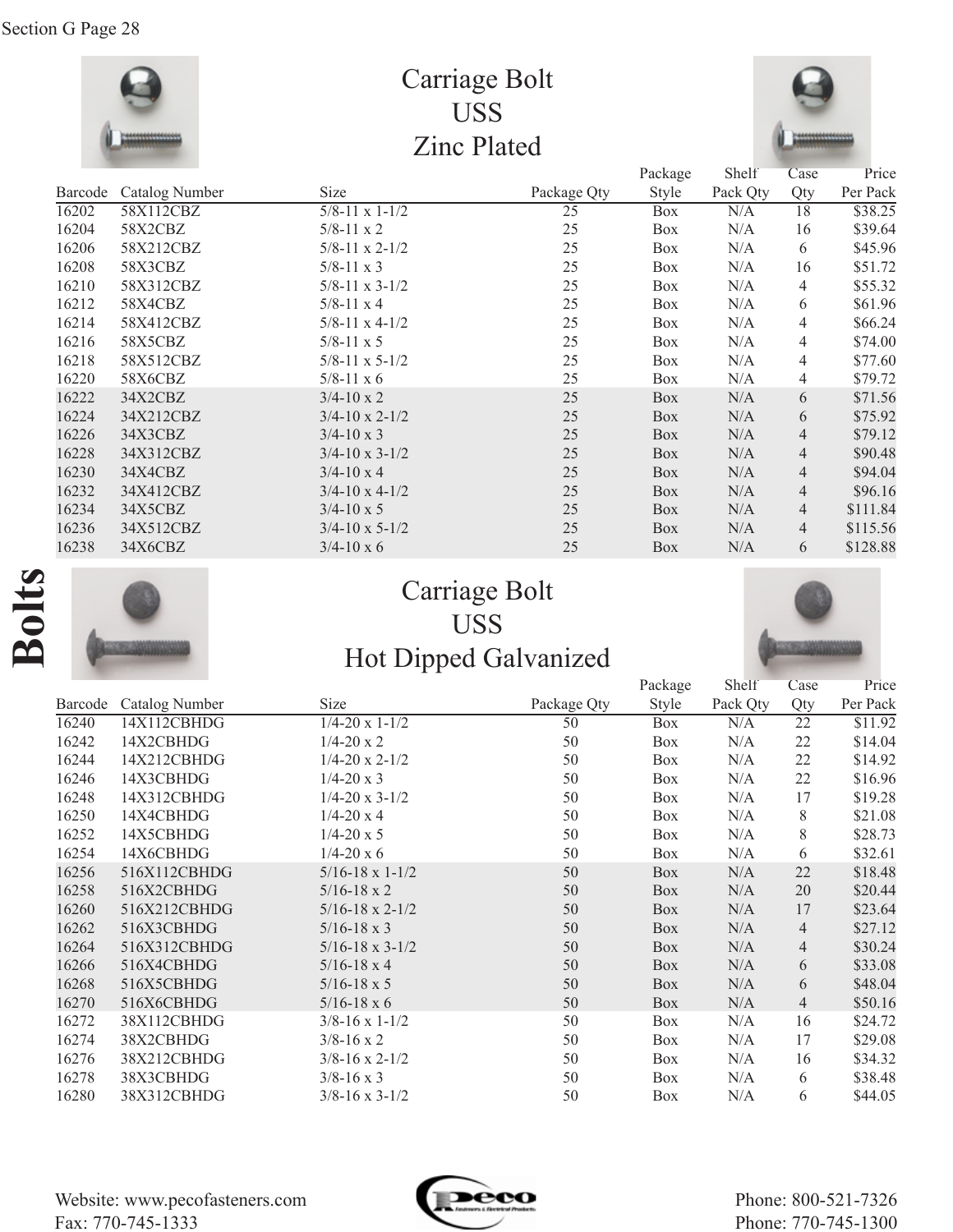

## Carriage Bolt USS Hot Dipped Galvanized



|         |                       |                           |             | Package    | Shelf    | Case           | Price    |
|---------|-----------------------|---------------------------|-------------|------------|----------|----------------|----------|
| Barcode | <b>Catalog Number</b> | Size                      | Package Qty | Style      | Pack Qty | Qty            | Per Pack |
| 16282   | 38X4CBHDG             | $3/8 - 16 \times 4$       | 25          | <b>Box</b> | N/A      | 6              | \$25.44  |
| 16284   | 38X5CBHDG             | $3/8 - 16 \times 5$       | 25          | <b>Box</b> | N/A      | 6              | \$29.32  |
| 16286   | 38X6CBHDG             | $3/8 - 16 \times 6$       | 25          | Box        | N/A      | 4              | \$34.99  |
| 16288   | 38X8CBHDG             | $3/8 - 16 \times 8$       | 25          | <b>Box</b> | N/A      | 4              | \$64.73  |
| 16290   | 38X10CBHDG            | $3/8 - 16 \times 10$      | 25          | Box        | N/A      | 4              | \$92.05  |
| 16292   | 38X12CBHDG            | $3/8 - 16 \times 12$      | 25          | Box        | N/A      | 4              | \$96.45  |
| 16294   | 12X112CBHDG           | $1/2 - 13 \times 1 - 1/2$ | 25          | <b>Box</b> | N/A      | 17             | \$25.68  |
| 16296   | 12X2CBHDG             | $1/2 - 13 \times 2$       | 25          | Box        | N/A      | 17             | \$28.96  |
| 16298   | 12X212CBHDG           | $1/2 - 13 \times 2 - 1/2$ | 25          | Box        | N/A      | 17             | \$32.96  |
| 16300   | 12X3CBHDG             | $1/2 - 13 \times 3$       | 25          | Box        | N/A      | 8              | \$35.04  |
| 16302   | 12X312CBHDG           | $1/2 - 13 \times 3 - 1/2$ | 25          | Box        | N/A      | 8              | \$41.74  |
| 16304   | 12X4CBHDG             | $1/2 - 13 \times 4$       | 25          | Box        | N/A      | 6              | \$45.91  |
| 16306   | 12X5CBHDG             | $1/2 - 13 \times 5$       | 25          | Box        | N/A      | 6              | \$52.88  |
| 16308   | 12X6CBHDG             | $1/2 - 13 \times 6$       | 25          | Box        | N/A      | 4              | \$68.41  |
| 16310   | 12X7CBHDG             | $1/2 - 13 \times 7$       | 25          | Box        | N/A      | 4              | \$80.41  |
| 16312   | 12X8CBHDG             | $1/2 - 13 \times 8$       | 25          | Box        | N/A      | 4              | \$91.91  |
| 16314   | 12X10CBHDG            | $1/2 - 13 \times 10$      | 25          | Box        | N/A      | $\overline{4}$ | \$144.43 |
| 16316   | 12X12CBHDG            | $1/2 - 13 \times 12$      | 25          | <b>Box</b> | N/A      | $\overline{4}$ | \$172.29 |







Price **B** 

|         |                |                            |             | Package    | Shelf    | Case           | Price    |
|---------|----------------|----------------------------|-------------|------------|----------|----------------|----------|
| Barcode | Catalog Number | Size                       | Package Qty | Style      | Pack Qty | Qty            | Per Pack |
| 10500   | <b>38X1PBP</b> | $\frac{3}{8-16}$ x 1       | 100         | <b>Box</b> | N/A      | 20             | \$41.88  |
| 10502   | 38X114PBP      | $3/8 - 16 \times 1 - 1/4$  | 100         | Box        | N/A      | 18             | \$48.36  |
| 10504   | 38X112PBP      | $3/8 - 16 \times 1 - 1/2$  | 100         | <b>Box</b> | N/A      | 17             | \$56.00  |
| 10506   | 38X134PBP      | $3/8 - 16 \times 1 - 3/4$  | 100         | Box        | N/A      | 16             | \$64.28  |
| 10508   | 38X2PBP        | $3/8 - 16 \times 2$        | 50          | Box        | N/A      | 18             | \$38.40  |
| 10512   | 38X212PBP      | $3/8 - 16 \times 2 - 1/2$  | 50          | Box        | N/A      | 6              | \$45.52  |
| 10514   | 716X1PBP       | $7/16 - 14 \times 1$       | 50          | Box        | N/A      | 20             | \$27.56  |
| 10516   | 716X114PBP     | $7/16 - 14 \times 1 - 1/4$ | 50          | Box        | N/A      | 6              | \$31.72  |
| 10518   | 716X112PBP     | $7/16 - 14 \times 1 - 1/2$ | 50          | Box        | N/A      | 20             | \$36.16  |
| 10520   | 716X134PBP     | $7/16 - 14 \times 1 - 3/4$ | 50          | Box        | N/A      | 16             | \$41.24  |
| 10522   | 716X2PBP       | $7/16 - 14 \times 2$       | 50          | Box        | N/A      | 22             | \$46.32  |
| 10524   | 716X214PBP     | $7/16 - 14 \times 2 - 1/4$ | 25          | Box        | N/A      | $\overline{4}$ | \$28.08  |
| 10526   | 716X212PBP     | $7/16 - 14 \times 2 - 1/2$ | 25          | Box        | N/A      | $\overline{4}$ | \$30.56  |
| 10528   | 716X3PBP       | $7/16 - 14 \times 3$       | 25          | <b>Box</b> | N/A      | 17             | \$32.88  |
| 10532   | 12X114PBP      | $1/2 - 13 \times 1 - 1/4$  | 50          | <b>Box</b> | N/A      | 18             | \$44.28  |
| 10534   | 12X112PBP      | $1/2 - 13 \times 1 - 1/2$  | 50          | Box        | N/A      | 17             | \$49.68  |
| 10536   | 12X134PBP      | $1/2 - 13 \times 1 - 3/4$  | 50          | Box        | N/A      | 16             | \$56.28  |
| 10538   | 12X2PBP        | $1/2 - 13 \times 2$        | 50          | Box        | N/A      | 16             | \$62.76  |
| 10540   | 12X214PBP      | $1/2 - 13 \times 2 - 1/4$  | 25          | Box        | N/A      | 6              | \$34.84  |
| 10542   | 12X212PBP      | $1/2 - 13 \times 2 - 1/2$  | 25          | Box        | N/A      | 18             | \$40.72  |
| 10544   | 12X234PBP      | $1/2 - 13 \times 2 - 3/4$  | 25          | Box        | N/A      | 6              | \$45.60  |
| 10545   | 12X3PBP        | $1/2 - 13 \times 3$        | 25          | Box        | N/A      | 17             | \$49.76  |

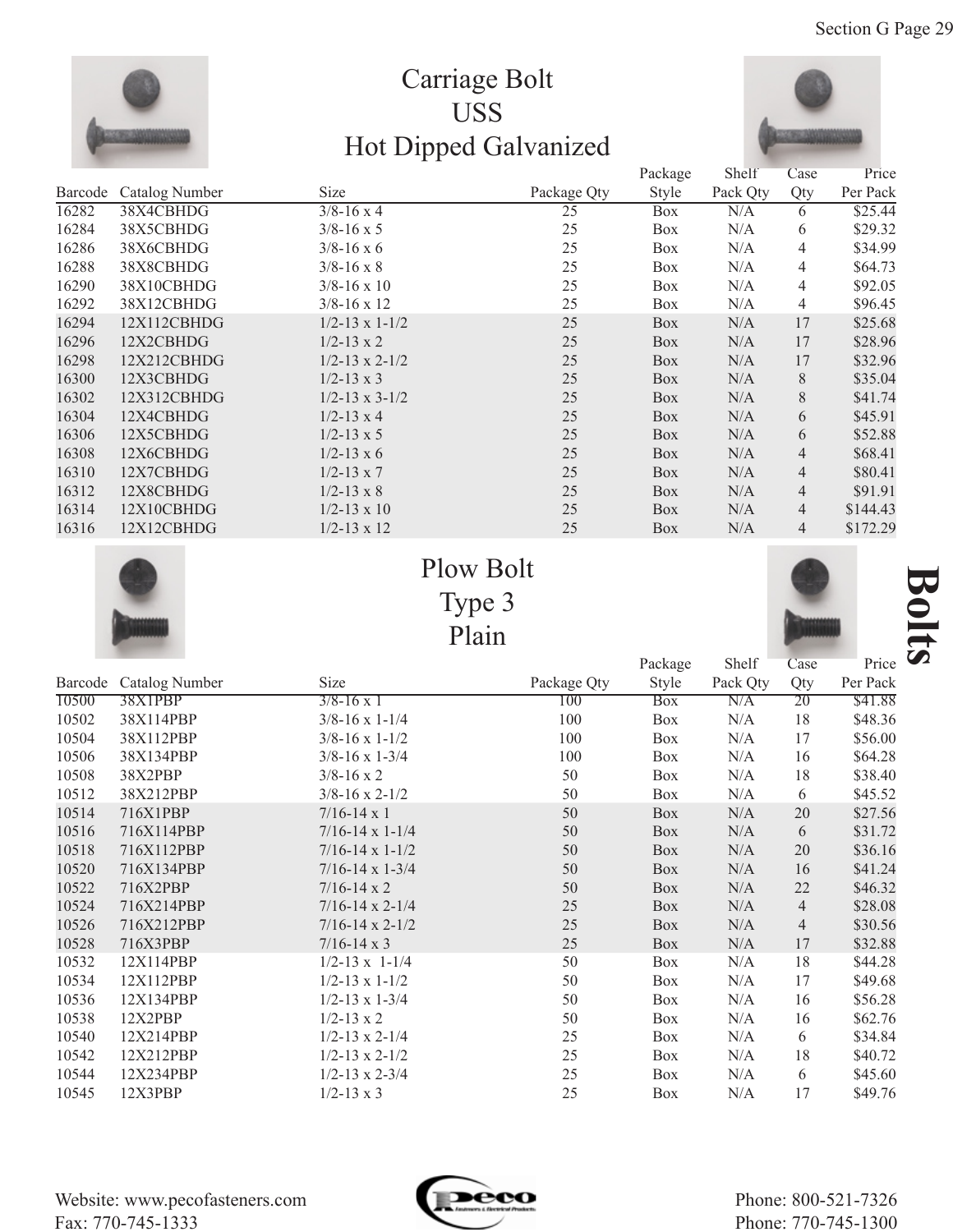|         |                |                           | Plow Bolt   |            |          |                |          |
|---------|----------------|---------------------------|-------------|------------|----------|----------------|----------|
|         |                |                           | Type 3      |            |          |                |          |
| Plain   |                |                           |             |            |          |                |          |
|         |                |                           |             | Package    | Shelf    | Case           | Price    |
| Barcode | Catalog Number | <b>Size</b>               | Package Qty | Style      | Pack Qty | Qty            | Per Pack |
| 10546   | 58X112PBP      | $5/8 - 11 \times 1 - 1/2$ | 25          | <b>Box</b> | N/A      | 18             | \$45.68  |
| 10548   | 58X134PBP      | $5/8 - 11 \times 1 - 3/4$ | 25          | <b>Box</b> | N/A      | 17             | \$49.60  |
| 10550   | 58X2PBP        | $5/8 - 11 \times 2$       | 25          | <b>Box</b> | N/A      | 17             | \$54.40  |
| 10552   | 58X214PBP      | $5/8 - 11 \times 2 - 1/2$ | 25          | Box        | N/A      | 17             | \$59.92  |
| 10554   | 58X212PBP      | $5/8 - 11 \times 2 - 1/2$ | 25          | Box        | N/A      | 16             | \$65.32  |
| 10556   | 58X3PBP        | $5/8 - 11 \times 3$       | 25          | Box        | N/A      | 6              | \$75.36  |
| 10558   | 34X212PBP      | $3/4 - 10 \times 2 - 1/2$ | 25          | <b>Box</b> | N/A      | 6              | \$88.80  |
| 10560   | 34X3PBP        | $3/4 - 10 \times 3$       | 25          | Box        | N/A      | $\overline{4}$ | \$102.76 |
| 10562   | 34X312PBP      | $3/4 - 10 \times 3 - 1/2$ | 25          | <b>Box</b> | N/A      | 4              | \$116.96 |



# Elevator Bolt Zinc Plated



Price Per Pack \$39.51 \$44.39 \$46.94 \$56.94 \$33.89 \$40.83 \$63.89 \$71.67 \$79.17 \$93.44 \$53.89 \$63.06 \$100.00 \$110.11 \$133.39 \$74.09 \$81.53 \$93.42

|           |         |                |                            |             | Package    | Shelf    | Case |
|-----------|---------|----------------|----------------------------|-------------|------------|----------|------|
|           | Barcode | Catalog Number | Size                       | Package Qty | Style      | Pack Qty | Qty  |
| $\bullet$ | 18200   | 14X1EBZ        | $1/4 - 20 \times 1$        | 100         | <b>Box</b> |          | 30   |
|           | 18202   | 14X114EBZ      | $1/4 - 20 \times 1 - 1/4$  | 100         | Box        | N/A      | 18   |
|           | 18204   | 14X112EBZ      | $1/4 - 20 \times 1 - 1/2$  | 100         | Box        | N/A      | 16   |
|           | 18206   | 14X2EBZ        | $1/4 - 20 \times 2$        | 100         | Box        | N/A      | 16   |
|           | 18208   | 14X212EBZ      | $1/4 - 20 \times 2 - 1/2$  | 50          | Box        | N/A      | 16   |
|           | 18210   | 14X3EBZ        | $1/4 - 20 \times 3$        | 50          | Box        | N/A      | 16   |
|           | 18212   | 516X1EBZ       | $5/16 - 18 \times 1$       | 100         | <b>Box</b> | N/A      | 16   |
|           | 18214   | 516X114EBZ     | $5/16 - 18 \times 1 - 1/4$ | 100         | <b>Box</b> | N/A      | 8    |
|           | 18216   | 516X112EBZ     | $5/16 - 18 \times 1 - 1/2$ | 100         | <b>Box</b> | N/A      | 6    |
|           | 18218   | 516X2EBZ       | $5/16 - 18 \times 2$       | 100         | <b>Box</b> | N/A      | 22   |
|           | 18220   | 516X212EBZ     | $5/16 - 18 \times 2 - 1/2$ | 50          | <b>Box</b> | N/A      | 6    |
|           | 18222   | 516X3EBZ       | $5/16 - 18 \times 3$       | 50          | <b>Box</b> | N/A      | 6    |
|           | 18224   | 38X1EBZ        | $3/8 - 16 \times 1$        | 100         | Box        | N/A      | 6    |
|           | 18226   | 38X114EBZ      | $3/8 - 16 \times 1 - 1/4$  | 100         | Box        | N/A      | 18   |
|           | 18228   | 38X112EBZ      | $3/8 - 16 \times 1 - 1/2$  | 100         | Box        | N/A      | 20   |
|           | 18230   | 38X2EBZ        | $3/8 - 16 \times 2$        | 50          | Box        | N/A      | 6    |

3/8-16 x 2-1/2 3/8-16 x 3



38X212EBZ 38X3EBZ

18232 18234

## Round Head Slotted Stove Bolt Zinc Plated

50 50 Box Box



4 6

N/A N/A

|       |                        |                   |             | Package    | Shelf    | Case | Price Per |
|-------|------------------------|-------------------|-------------|------------|----------|------|-----------|
|       | Barcode Catalog Number | Size              | Package Qty | Style      | Pack Otv | Otv  | Pack      |
| 18002 | 316X14RHSSBZ           | $3/16 \times 1/4$ | 100         | Box        |          | 45   | \$9.57    |
| 18004 | 316X38RHSSBZ           | $3/16 \times 3/8$ | 100         | <b>Box</b> |          | 45   | \$9.63    |
| 18006 | 316X12RHSSBZ           | $3/16 \times 1/2$ | 100         | Box        |          | 45   | \$10.12   |
| 18008 | 316X58RHSSBZ           | $3/16 \times 5/8$ | 100         | <b>Box</b> |          | 30   | \$10.35   |